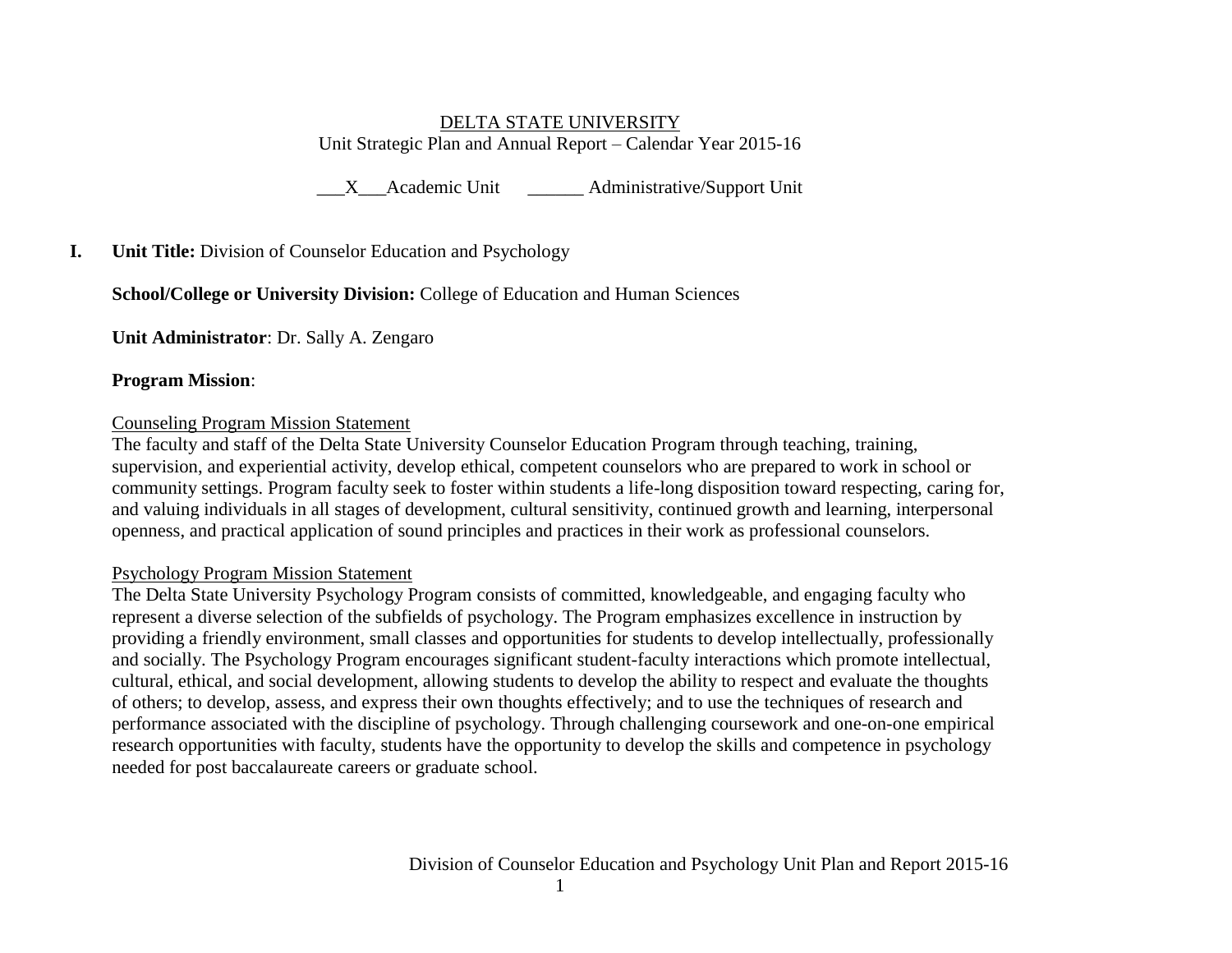# **II.a. Student Learning Outcomes Assessment Plan / User Outcomes Assessment Plan** *(Counselor Education M.Ed. Program)*

A. Learning **Outcome** *What should a graduate in the Counselor Education M.Ed. major know, value, or be able to do at graduation and beyond?* B. Data Collection and Analysis *1. What assessment tools and/or methods will you use to determine achievement of the learning outcome? 2. Describe how the data from these tools and/or methods will be/have been collected. 3. Explain the procedure to analyze the data.* C. Results of Evaluation *What were the findings of the analysis?* D. Use of Evaluation Results *1. List any specific recommendations. 2. Describe changes in curriculum, courses, or procedures that are proposed or were made/ are being made as a result of the program learning outcome assessment process.* **MED-COU 01.** Counseling students will demonstrate knowledge in the eight CACREP core areas.\* **SP – 1.02, 1.03, 1.05, 1.08, 2.03; QEP – 1, 3, 4 1.** The **two** assessment instruments used in determining acquisition of content knowledge in the program are the **CPCE** (Counselor Preparation Comprehensive Exam) and the **NCE** (National Counselor Exam). The CPCE is offered every semester, and students are eligible to sit for the exam after taking CED 609 *Counseling Practicum* and the primary core courses. The NCE is offered each spring and fall semester, and students are eligible to In recent years, the majority of students have passed the CPCE. The percentage of students who passed during fall 2015 and spring 2016 is 43%. The number passing on the retake was 57%. This is a higher percentage than the pass rate of 40% for 2014- 15. Historically, the program has had a low first-time pass rate because of a culture of taking the test prematurely without sufficient review to "see what it is like," knowing they can take it again. Faculty decided in fall 2014 to move toward more faceto-face courses. While the online format may be attractive to students because of convenience, the faculty were not seeing an increase in exam pass rates. Beginning in Fall 2015, there were fewer online courses, and the first year core courses are now taught on campus. Taskstream was used for collection of assessment data. However, the program will transition to

 **Table I:**Learner Outcomes identified for the major and for student services and support.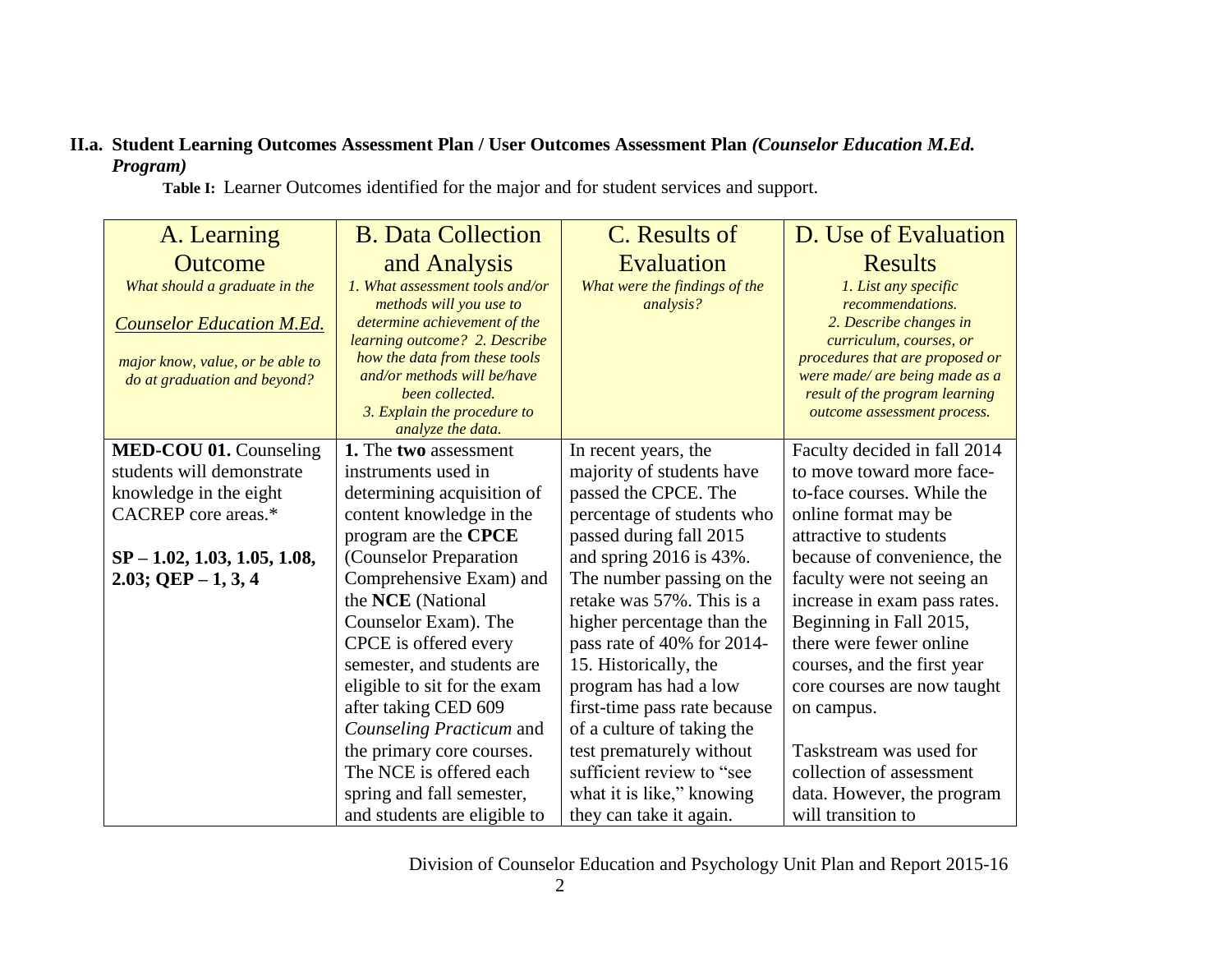| sit for the exam while they   | Thirteen students took the  | Supervision Assist for the     |
|-------------------------------|-----------------------------|--------------------------------|
| are in their last semester of | graduate student            | 2016-17 academic year.         |
| coursework in the program     | administration of the NCE.  | <b>Supervision Assist will</b> |
| or one year of their          | Seven passed and six did    | provide comprehensive          |
| graduation from the           | not for a 54% pass rate.    | access to site placement,      |
| program.                      | This is a slight decrease   | supervision, and document      |
| 2. Scores from the CPCE       | from last year's 67% pass   | uploading. Taskstream was      |
| are generated through the     | rate (where only three took | difficult for students to use  |
| Center for Credentialing in   | the test with two passing). | effectively because students   |
| Education (CCE), an           | However, it is higher than  | were not able to upload        |
| affiliate with the National   | the 2013-14 pass rate of    | elements each semester for     |
| <b>Board of Certified</b>     | 40%.                        | their portfolio. The portfolio |
| Counselors (NBCC) which       |                             | had to be uploaded as one      |
| generates the scores for the  |                             | document at the end of their   |
| NCE. The CPCE scores are      |                             | counseling coursework. In      |
| generated each semester,      |                             | the meantime, data are kept    |
| and the NCE scores are        |                             | in spreadsheets.               |
| generated twice a year in     |                             |                                |
| the spring and fall. The      |                             | To address pass rates, the     |
| <b>CPCE</b> test summary      |                             | faculty have created a         |
| provides descriptive          |                             | Canvas classroom for           |
| statistical data to compare   |                             | students to prepare on the     |
| program results with          |                             | CPCE and the NCE. Faculty      |
| national results; the NCE     |                             | are also conducting two        |
| also has national data with   |                             | review sessions per month.     |
| comparisons with              |                             | Students are asked to          |
| CACREP and non-               |                             | purchase an NCE/CPCE           |
| CACREP programs.              |                             | preparation book as a text     |
| 3. Data from test results are |                             | for the classes. Without       |
| distributed to faculty for    |                             | requiring the test prep book,  |
| review in preparation for a   |                             | students reported they did     |
| discussion in a faculty       |                             | not review for the test.       |
| meeting (or multiple)         |                             |                                |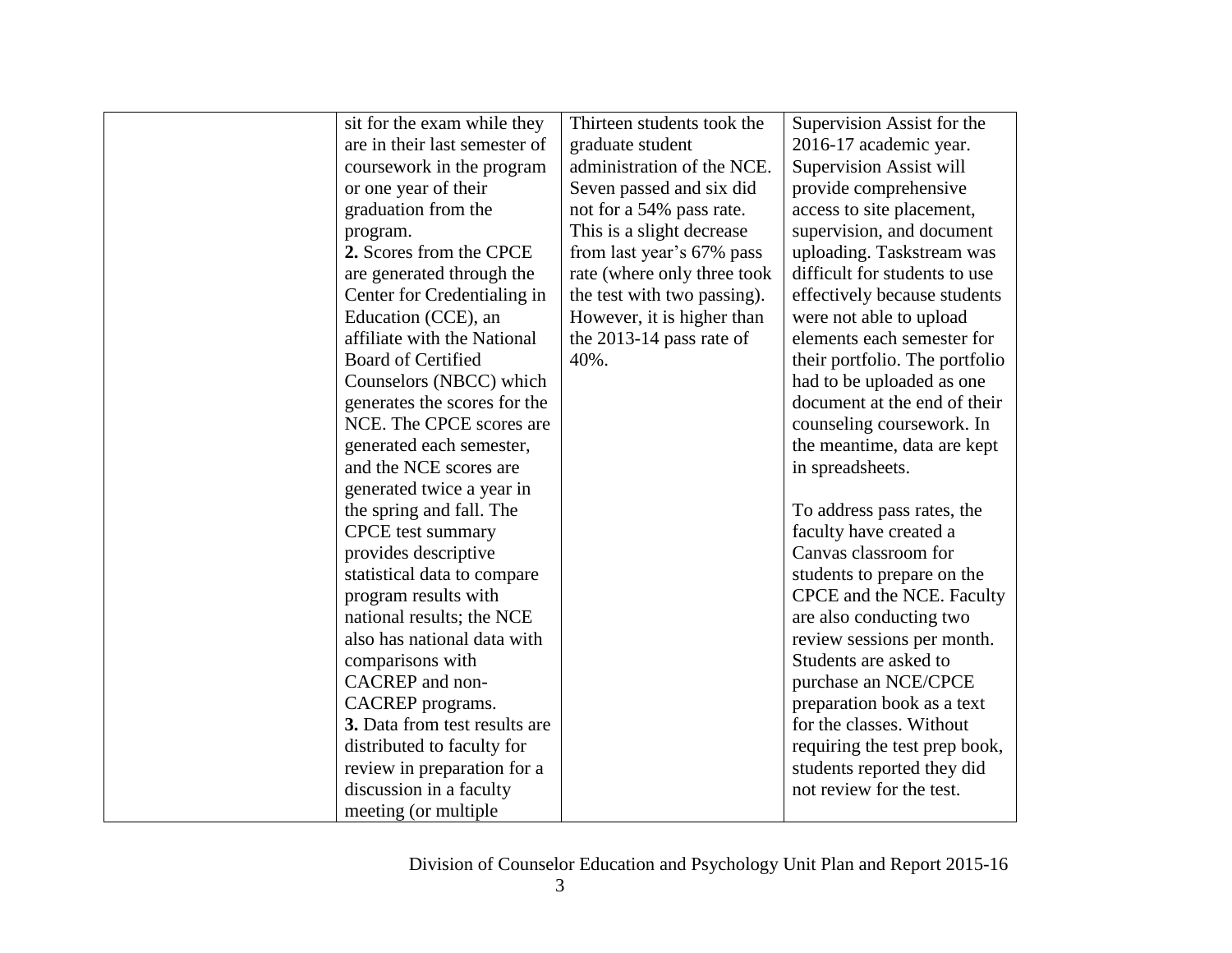|                               | faculty meetings as<br>needed). At these faculty<br>meetings, strategies are<br>developed that will help<br>students perform better on<br>these instruments,<br>including program<br>preparation workshops,<br>professionally prepared test<br>prep materials, and<br>curricular changes within<br>targeted courses. |                             | There are fewer students<br>taking the NCE than in past<br>years, so it is difficult to<br>make programmatic changes<br>based on the performance of<br>small numbers of students.<br>However, a significant<br>problem in the costs of the<br>test means that some of our<br>students will delay taking<br>the test for the graduate<br>administration and wait until |
|-------------------------------|----------------------------------------------------------------------------------------------------------------------------------------------------------------------------------------------------------------------------------------------------------------------------------------------------------------------|-----------------------------|-----------------------------------------------------------------------------------------------------------------------------------------------------------------------------------------------------------------------------------------------------------------------------------------------------------------------------------------------------------------------|
|                               |                                                                                                                                                                                                                                                                                                                      |                             | they are closer to licensure,<br>and this makes collecting<br>adequate data more difficult.                                                                                                                                                                                                                                                                           |
|                               |                                                                                                                                                                                                                                                                                                                      |                             |                                                                                                                                                                                                                                                                                                                                                                       |
| MED-COU 02. Counseling        | Counseling students are                                                                                                                                                                                                                                                                                              | For 2015-16, five students  | Faculty members meet two                                                                                                                                                                                                                                                                                                                                              |
| students will be able to      | observed closely in at least                                                                                                                                                                                                                                                                                         | did not pass CED 630; all   | times per semester to review                                                                                                                                                                                                                                                                                                                                          |
| apply relationship building   | five clinical courses (CED                                                                                                                                                                                                                                                                                           | five were dismissed from    | videos of students applying                                                                                                                                                                                                                                                                                                                                           |
| skills. Students will form a  | 630 Counseling Skills,                                                                                                                                                                                                                                                                                               | the program and will need   | relationship building skills                                                                                                                                                                                                                                                                                                                                          |
| theoretical orientation while | CED 601 Counseling                                                                                                                                                                                                                                                                                                   | to reapply if they want to  | and implementing basic                                                                                                                                                                                                                                                                                                                                                |
| implementing basic            | Theory, CED 604 Pre-                                                                                                                                                                                                                                                                                                 | continue. Three students    | therapeutic interventions.                                                                                                                                                                                                                                                                                                                                            |
| therapeutic intervention, and | Practicum, CED 609                                                                                                                                                                                                                                                                                                   | did not pass CED 601. One   | Faculty members, as well,                                                                                                                                                                                                                                                                                                                                             |
| forming case                  | Counseling Practicum, and                                                                                                                                                                                                                                                                                            | of these students is one    | provide supervision                                                                                                                                                                                                                                                                                                                                                   |
| conceptualization.            | CED 610 Clinical Mental                                                                                                                                                                                                                                                                                              | who also did not pass CED   | following each counseling                                                                                                                                                                                                                                                                                                                                             |
|                               | <b>Health Counseling</b>                                                                                                                                                                                                                                                                                             | 630. Two students were      | session to address issues                                                                                                                                                                                                                                                                                                                                             |
| $SP - 1.03, 1.05, 1.08; QEP$  | Internship or CED 619                                                                                                                                                                                                                                                                                                | required to repeat CED      | related to theoretical                                                                                                                                                                                                                                                                                                                                                |
| $-1, 3, 4$                    | <b>School Counseling</b>                                                                                                                                                                                                                                                                                             | 604 because faculty         | orientation, case                                                                                                                                                                                                                                                                                                                                                     |
|                               | Internship).                                                                                                                                                                                                                                                                                                         | determined they needed      | conceptualization, and                                                                                                                                                                                                                                                                                                                                                |
|                               | Documented taped session                                                                                                                                                                                                                                                                                             | more time to develop their  | related issues.                                                                                                                                                                                                                                                                                                                                                       |
|                               | reviews in CED 630 and                                                                                                                                                                                                                                                                                               | skills; all students passed |                                                                                                                                                                                                                                                                                                                                                                       |
|                               | CED 604 and site                                                                                                                                                                                                                                                                                                     | CED 609; and all students   | Students, following each                                                                                                                                                                                                                                                                                                                                              |
|                               | supervisor observations                                                                                                                                                                                                                                                                                              | successfully passed CED     | faculty meeting to review                                                                                                                                                                                                                                                                                                                                             |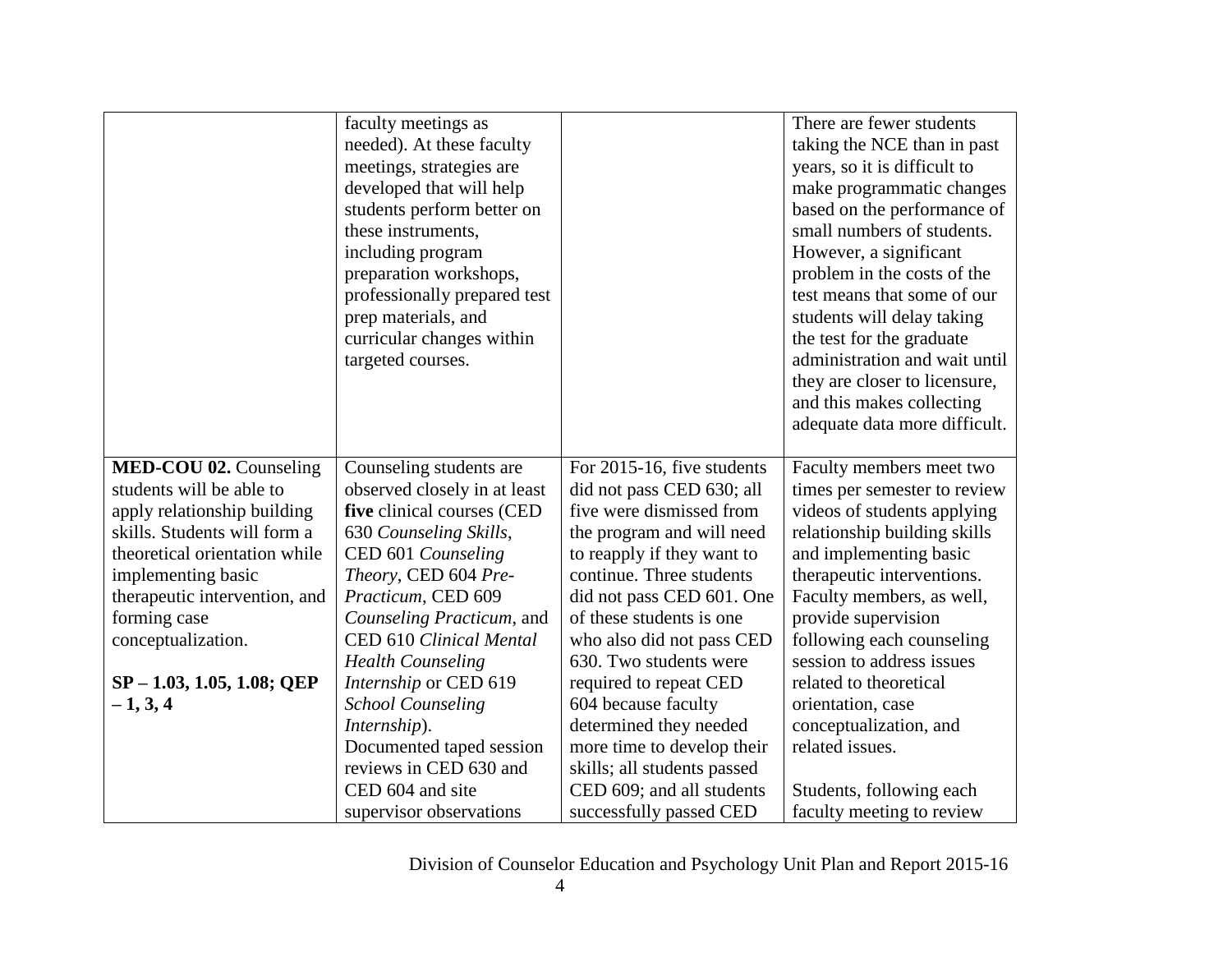| reflected in formal       | 610 and CED 619.          | counseling skills videos, are |
|---------------------------|---------------------------|-------------------------------|
| evaluations serve to      |                           | given the opportunity to      |
| monitor student progress. | As a result of these      | meet with a faculty member    |
|                           | requirements, over 12,000 | to discuss faculty feedback.  |
|                           | hours of counseling       |                               |
|                           | services were provided to | Following evaluation by       |
|                           | DSU students and to       | faculty members, counseling   |
|                           | communities across the    | students not meeting the      |
|                           | Delta.                    | expected level of             |
|                           |                           | performance are provided      |
|                           |                           | various forms of              |
|                           |                           | remediation by faculty via    |
|                           |                           | additional clients, continued |
|                           |                           | supervision throughout the    |
|                           |                           | semester, and/or repeating    |
|                           |                           | the course for additional     |
|                           |                           | experience.                   |
|                           |                           |                               |
|                           |                           | Faculty have updated          |
|                           |                           | documentation and             |
|                           |                           | evaluations. This includes    |
|                           |                           | the addition of a required    |
|                           |                           | form in the absence of tape   |
|                           |                           | review in the CED 609, 610,   |
|                           |                           | 619 classes. This form        |
|                           |                           | requires either the site      |
|                           |                           | supervisor or the university  |
|                           |                           | supervisor to observe the     |
|                           |                           | student live and give         |
|                           |                           | immediate feedback. This      |
|                           |                           | procedure will be revised     |
|                           |                           | once Supervision Assist is in |
|                           |                           | place because it will allow   |
|                           |                           |                               |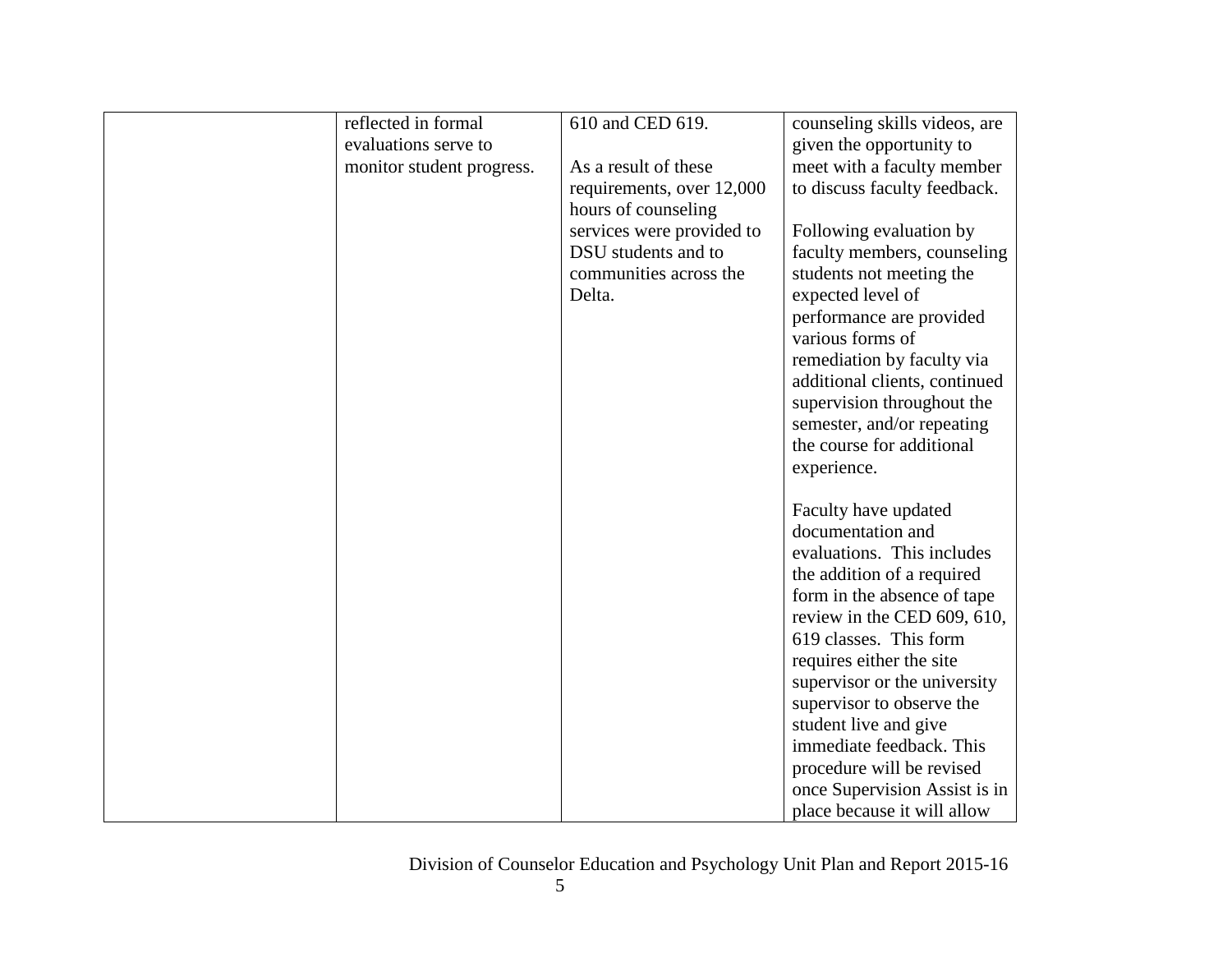|                                   |                              |                              | an additional means for         |
|-----------------------------------|------------------------------|------------------------------|---------------------------------|
|                                   |                              |                              | supplementing review            |
|                                   |                              |                              | without tapes.                  |
|                                   |                              |                              |                                 |
|                                   |                              |                              | This multiple evaluation        |
|                                   |                              |                              | procedure has been              |
|                                   |                              |                              | determined by program           |
|                                   |                              |                              | faculty to be an effective      |
|                                   |                              |                              | process based on the            |
|                                   |                              |                              | performance of students.        |
| MED-COU 03. Counseling            | As part of the clinical      | Analysis of faculty and site | Faculty continue to discuss     |
| students will demonstrate         | observations (documented     | supervisor observations      | didactic and experiential       |
| professional proficiencies as     | taped session reviews and    | indicated that all interns   | activities that enhance the     |
| evaluated by core faculty         | site supervisor observations | adequately demonstrated      | curriculum in student           |
| members through the               | reflected in formal          | minimal competency in        | acquisition of knowledge of     |
| <b>Professional Proficiencies</b> | evaluations), faculty review | developing and               | skills. Faculty implemented     |
| Rubric. Professional              | and discuss student          | demonstrating the ability    | substantial revisions to the    |
| proficiencies include             | progress in the areas of     | to work effectively with     | CED curriculum in 2012          |
| qualities such as ability to      | professional and ethical     | diverse populations and      | reflecting the changes made     |
| establish cooperative             | conduct and an               | exhibiting professional and  | in implementing the 2009        |
| relationships with others,        | appreciation for diversity;  | ethical conduct.             | CACREP standards.               |
| ability to accept and             | multicultural issues are     |                              | Specific strategies related to  |
| implement feedback, ability       | covered in all coursework    | The faculty have adopted     | this goal include               |
| to deal with conflict             | with the foundational        | the Professional             | intensifying the internship     |
| effectively, tolerance for        | course as CED 616 Social     | Proficiencies Rubric as a    | experience with more taped      |
| differences, and proficiency      | and Cultural Foundations;    | regular opportunity to       | and live observations and       |
| in written and oral               | experiential and didactic    | evaluate students in terms   | creating more awareness in      |
| communication.                    | experiences serve to         | of fitness for our program.  | applicants for admission to     |
|                                   | develop a disposition        | As a result of this          | the program. Where students     |
| $SP - 1.05$ , 1.08; QEP - 1, 3    | toward appreciating          | adoption, all students in    | cannot tape their               |
|                                   | diversity.                   | both the M.Ed. and the       | interactions with clients, live |
|                                   |                              | Ed.S. program have been      | observations are conducted.     |
|                                   | In addition to the above     | evaluated.                   | The didactic portion of the     |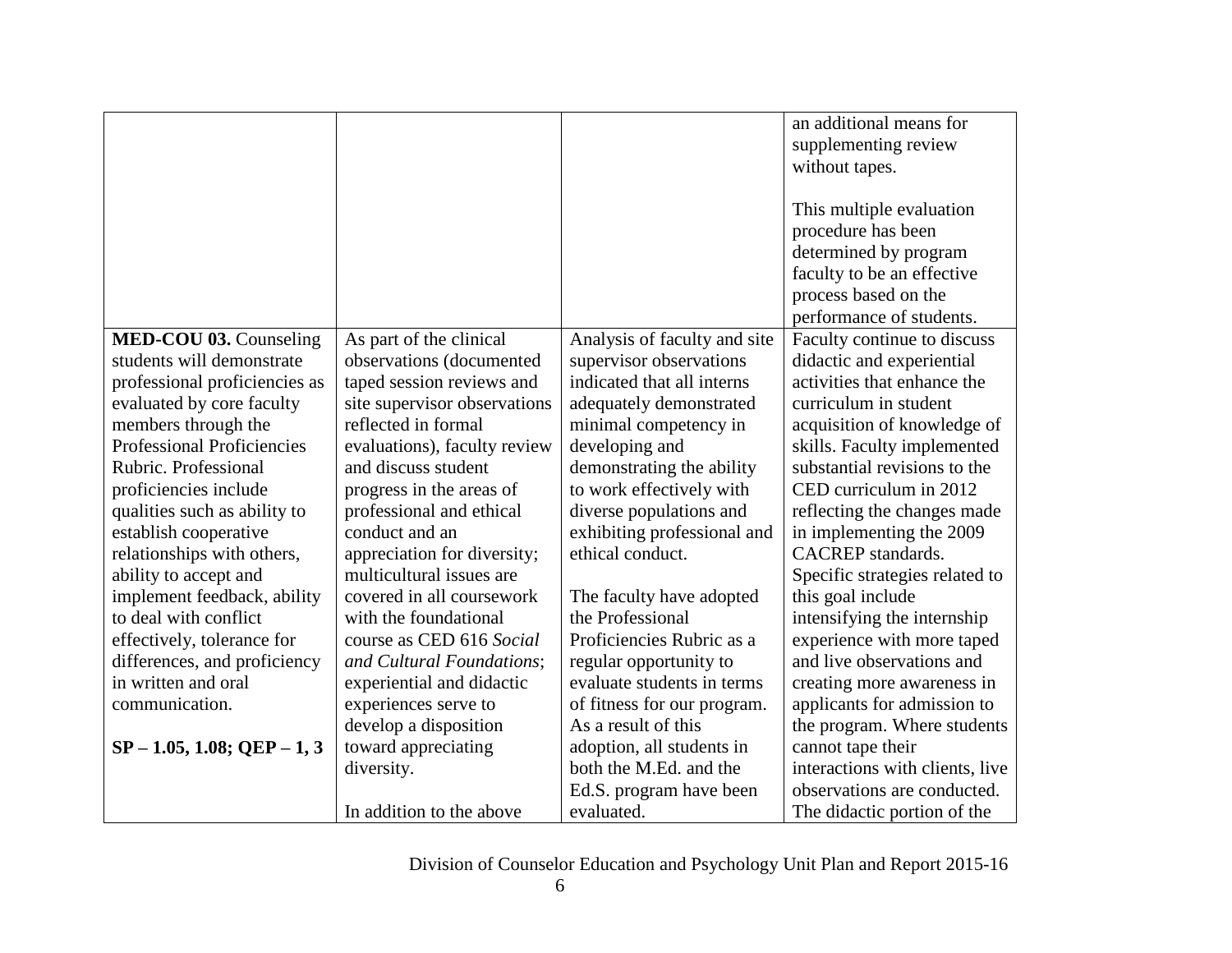| observations, in 2010, the<br>counseling faculty decided | internship is also being<br>increased. |
|----------------------------------------------------------|----------------------------------------|
|                                                          |                                        |
| to pilot a counselor                                     |                                        |
| dispositions rubric. This                                | In Spring 2015, the program            |
| rubric has been court-tested                             | made program adjustments               |
| and used for several years                               | to move to a cohort model              |
| at the College of William                                | with CED 600, CED 601                  |
| & Mary in Maryland.                                      | and CED 630 as the first               |
| The faculty implemented it                               | semester courses. However,             |
| in Spring 2011and adopted                                | the faculty determined that            |
| it in Fall 2011. As a result                             | delaying CED 601                       |
| all CED students undergo                                 | Counseling Theory until                |
| evaluation of professional                               | after the first semester was           |
| dispositions twice each                                  | better so that students had a          |
| semester with feedback                                   | better grasp of the                    |
| given to them either by the                              | profession before studying             |
| instructor of CED 604                                    | theory. Therefore, the cohort          |
| Counseling Pre-practicum                                 | model of CED 600, CED                  |
| or their advisor.                                        | 630, and CED 635 as the                |
|                                                          | first semester courses will            |
|                                                          | be used going forward. This            |
|                                                          | should make the semester               |
|                                                          | schedule more predictable              |
|                                                          | and keep students on pace              |
|                                                          | with their peers as they               |
|                                                          | progress through the                   |
|                                                          | program.                               |
|                                                          |                                        |
|                                                          |                                        |
|                                                          |                                        |
|                                                          |                                        |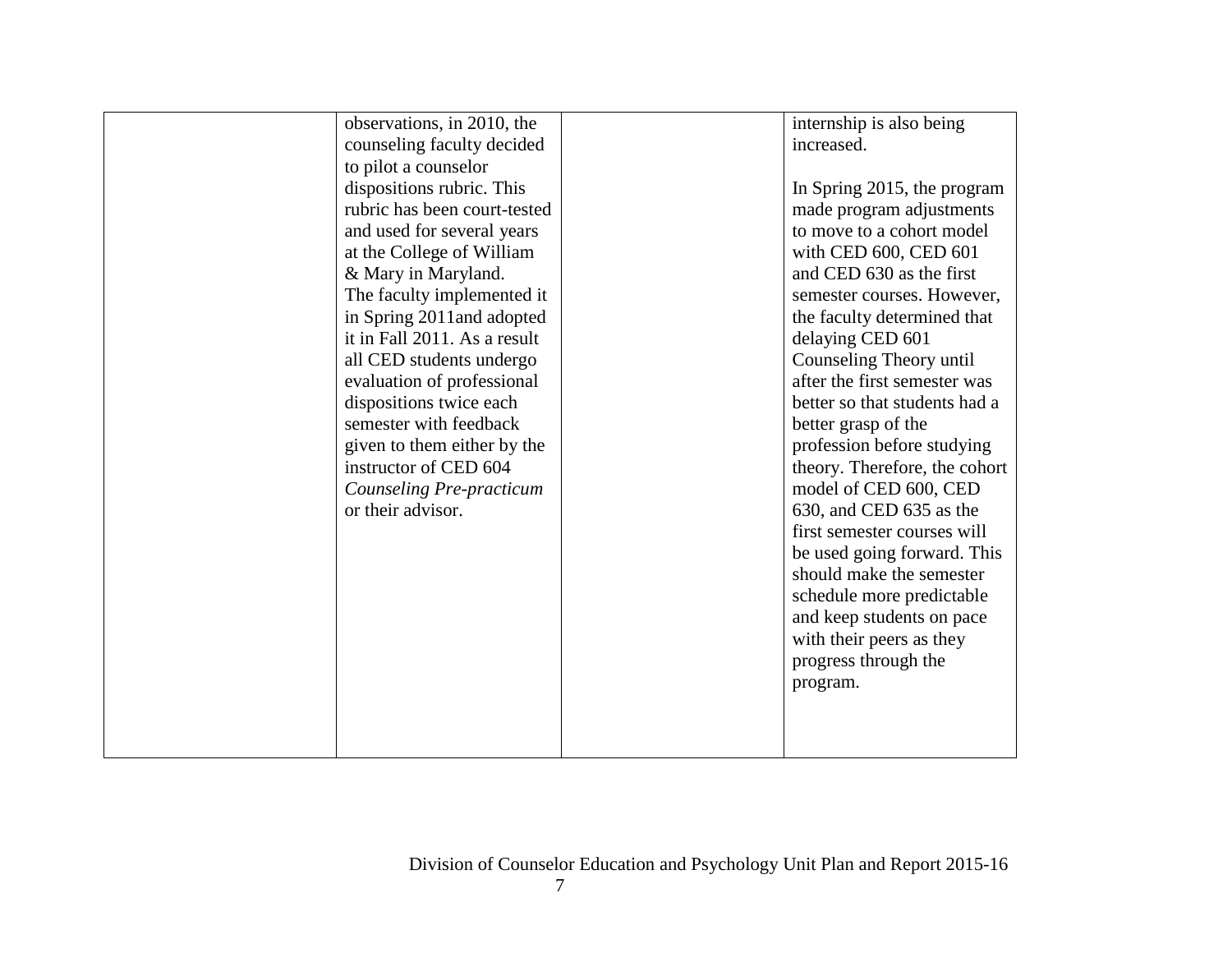| <b>MED-COU 04. Counseling</b> | Students are required as     | Students are observed       | This continues to be an      |
|-------------------------------|------------------------------|-----------------------------|------------------------------|
| students will demonstrate an  | part of their internship     | and/or required to submit   | ongoing requirement in the   |
| alignment with the            | experiences (CED 610 or      | documentation of these      | program. Faculty actively    |
| counseling profession         | CED 619) to present at a     | presentations. This year,   | recruit students to become   |
| through proof of              | professional conference.     | there was a large number    | members of state and         |
| membership in a               | Many take the opportunity    | (34) in CED 609, 610, and   | national professional        |
| professional organization.    | to present at the F.E.       | 619, so Flashtalks were     | organizations (MCA, ACA).    |
| Counseling students will      | <b>Woodall Annual Spring</b> | incorporated this year.     |                              |
| demonstrate familiarity with  | Conference or the state's    | They are designed to be     | Students are now required to |
| research and present at       | Mississippi Counseling       | brief talks similar to TED  | have faculty sponsors as     |
| professional conferences.     | Association (MCA)            | talks. In 2016, 28 students | they submit materials for    |
|                               | conference.                  | presented Flashtalks. In    | consideration as             |
| $SP - 1.05$ ; QEP $- 1, 3, 4$ |                              | addition, one student       | presentations for            |
|                               |                              | presented at the            | professional conferences.    |
|                               |                              | Mississippi Counseling      |                              |
|                               |                              | Association annual          | Faculty decided to add       |
|                               |                              | meeting, and one student    | poster sessions as an        |
|                               |                              | conducted an in-service     | acceptable option during the |
|                               |                              | presentation at the agency  | Woodall Conference in        |
|                               |                              | where she was working.      | 2013 and Flashtalks in 2016. |

\*Professional Identity Helping Relationships Assessment Group Work Career Development Human Growth and Development Social and Cultural Diversity Research and Program Evaluation

**Summary Tables**

## **Counselor Preparation Comprehensive Exam (CPCE) Pass Rates**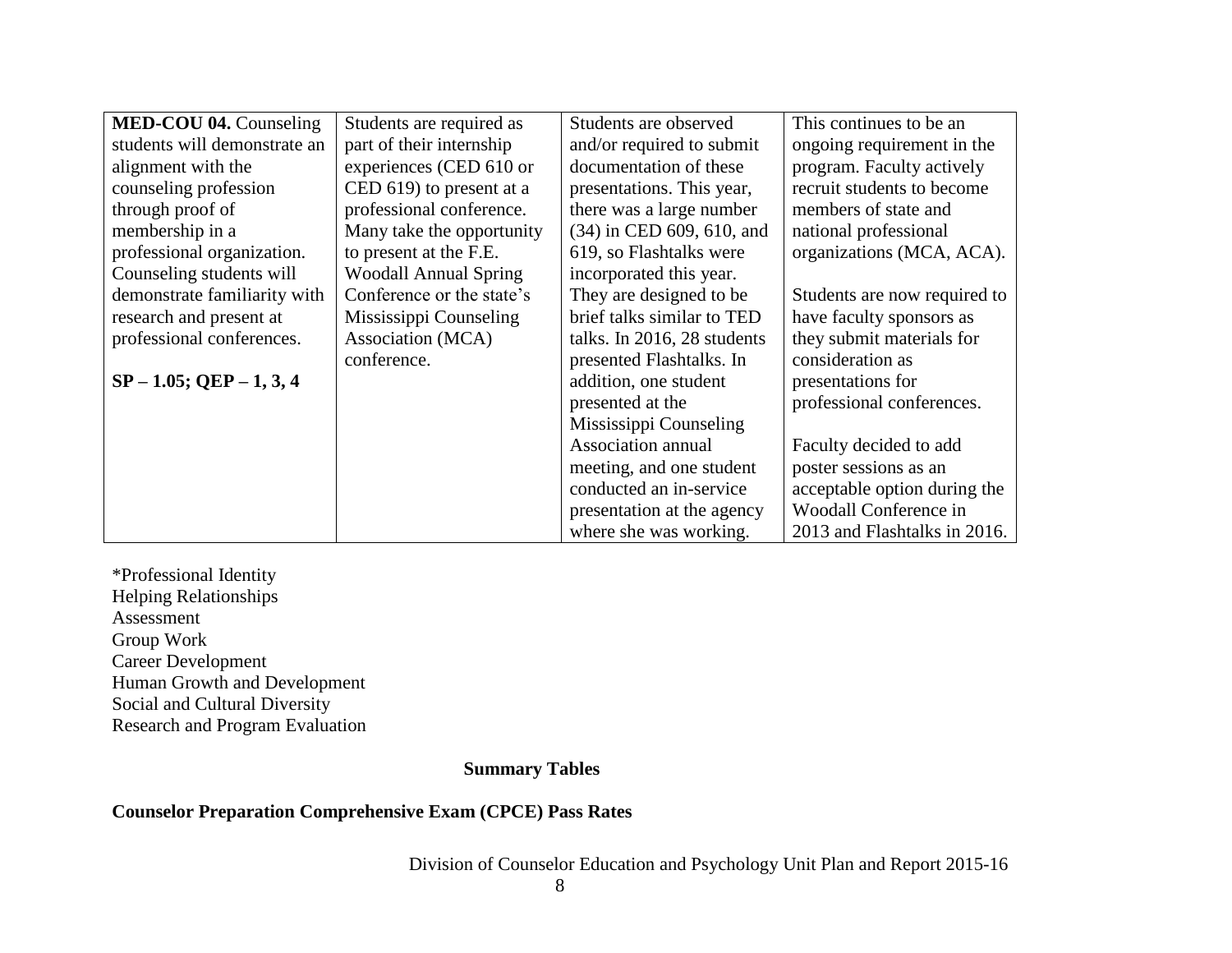| <b>CPCE Administration</b> | # of Students  | # of Students    | Pass Rate % |  |
|----------------------------|----------------|------------------|-------------|--|
| <b>Dates</b>               | <b>Tested</b>  | <b>Passed</b>    |             |  |
| 6/16                       | 6              | 1                | 17%         |  |
| 4/16                       | $\overline{7}$ | $\overline{5}$   | 71%         |  |
| 4/16                       | 12             | 6                | 50%         |  |
| 2/16                       | 10             | $\mathbf{1}$     | 10%         |  |
| 9/15                       | 6              | $\overline{4}$   | 67%         |  |
| 6/15                       | 10             | $\overline{7}$   | 70%         |  |
| 4/15                       | 9              | 3                | 33%         |  |
| 2/15                       | 6              | $\boldsymbol{0}$ | 0%          |  |
| 11/14                      | $\overline{4}$ | $\overline{2}$   | 50%         |  |
| 10/14                      | $\overline{7}$ | 6                | 86%         |  |
| 9/14                       | $\overline{4}$ | $\mathbf{1}$     | 25%         |  |
| 3/14 Retest                | 9              | $\overline{7}$   | 78%         |  |
| 2/14                       | 16             | $\overline{7}$   | 44%         |  |
| 10/13                      | $\overline{3}$ | $\overline{2}$   | 67%         |  |
| 9/13 Retest                | 3              | $\boldsymbol{0}$ | 0%          |  |
| 6/13                       | $\overline{4}$ | $\overline{3}$   | 75%         |  |
| 4/13                       | 6              | $\mathbf{1}$     | 17%         |  |
| 12/12 Retest               | $\mathbf{1}$   | $\overline{0}$   | 0%          |  |
| 3/12                       | $\overline{4}$ | $\overline{0}$   | 0%          |  |
| 4/12 Retest                | $\overline{3}$ | $\overline{3}$   | 100%        |  |
| 6/12                       | $\overline{4}$ | $\mathbf{1}$     | 25%         |  |
| 8/12 Retest                | $\overline{4}$ | $\overline{2}$   | 50%         |  |
| 11/12                      | 7              | 6                | 86%         |  |
| $12/11$ retake             | $\mathbf{1}$   | $\overline{0}$   | 0%          |  |
| 10/11                      | 10             | 9                | 90%         |  |
| 03/11                      | 5              | 5                | 100%        |  |
| $11/10$ retake             | $\overline{3}$ | $\overline{3}$   | 100%        |  |
| 11/10                      | 9              | 6                | 66%         |  |
| $03/10$ retake             | $\mathbf{1}$   | $\mathbf{1}$     | 100%        |  |
| 03/10                      | 13             | 12               | 92%         |  |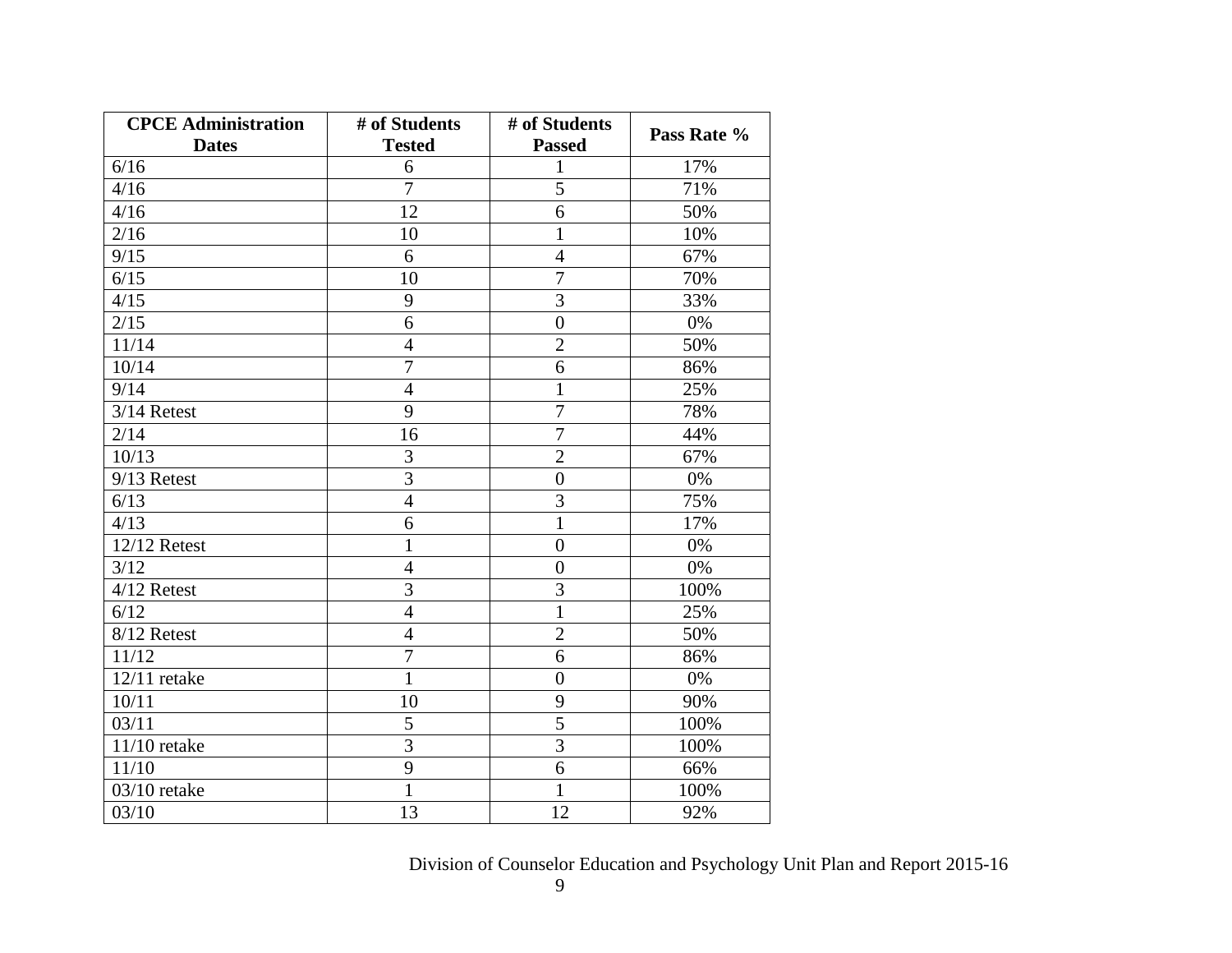| 10/09 (fall 09) retake    | 3              |    | 33% |
|---------------------------|----------------|----|-----|
| 10/09 (fall 09)           |                | 6  | 86% |
| 07/09 (summer 09) retake  | $\overline{4}$ | 3  | 75% |
| 06/09 (summer 09)         | 6              | 4  | 67% |
| 04/09 (spring 09) retake  | 6              |    | 17% |
| 03/09 (spring 09)         | 13             | 4  | 31% |
| 10/08 (fall 08) retake    | 4              |    | 25% |
| 10/08 (fall 08)           | 26             | 19 | 73% |
| $4/08$ (spring 08) retake | $\overline{4}$ | 3  | 75% |
| $3/08$ (spring 08)        | 10             | 5  | 50% |
| 11/07 (fall 07) retake    | 8              | 3  | 38% |
| 10/07 (Fall 07)           | 12             |    | 8%  |
| $3/07$ (spring 07) retake | 6              | 3  | 50% |
| 3/07 (spring 07)          | 10             | 3  | 30% |
| 11/06 (fall 06) retake    | 5              | 4  | 80% |
| 10/06 (fall 06)           | 10             | 7  | 70% |

| <b>Summary of CPCE by Content</b> |       |                |                 |       |       |          |                |                  |              |                         |                         |
|-----------------------------------|-------|----------------|-----------------|-------|-------|----------|----------------|------------------|--------------|-------------------------|-------------------------|
| <b>Areas</b>                      |       |                |                 |       |       |          |                |                  |              |                         |                         |
|                                   | Huma  | <b>Social</b>  | <b>Helping</b>  | Group | Caree | Appraisa | <b>Researc</b> | <b>Professio</b> | <b>Total</b> | <b>Number</b>           | <b>Numbe</b>            |
|                                   | n     | <b>Cultura</b> | <b>Relation</b> | Work  | r     |          | $\mathbf h$    | nal/Ethics       |              | <b>Passed</b>           | r                       |
|                                   | Growt |                | -ships          |       |       |          |                |                  |              |                         |                         |
|                                   | n     |                |                 |       |       |          |                |                  |              |                         |                         |
| <b>Fall 2007</b>                  | 9.42  | 8.25           | 9.42            | 8.58  | 8.58  | 8.58     | 9.75           | 9.50             | 72.08        |                         | 12                      |
| <b>Fall 2007</b>                  | 6.63  | 6.63           | 8.13            | 9.88  | 8.63  | 8.25     | 9.13           | 11.25            | 68.50        | $\overline{\mathbf{3}}$ | 8                       |
| <b>RT</b>                         |       |                |                 |       |       |          |                |                  |              |                         |                         |
| Spring 2008                       | 10.90 | 9.90           | 10.20           | 11.10 | 8.40  | 9.80     | 9.90           | 11.90            | 82.10        | 5                       | 10                      |
| Spring 2008                       | 10.50 | 7.50           | 10.25           | 8.25  | 9.00  | 10.50    | 11.75          | 12.00            | 79.75        | $\overline{2}$          | $\overline{\mathbf{4}}$ |
| RT                                |       |                |                 |       |       |          |                |                  |              |                         |                         |
| <b>Summer</b>                     | 8.00  | 7.00           | 8.33            | 8.33  | 5.00  | 8.67     | 7.67           | 9.33             | 62.33        | $\boldsymbol{0}$        | $\mathbf{3}$            |
| 2008                              |       |                |                 |       |       |          |                |                  |              |                         |                         |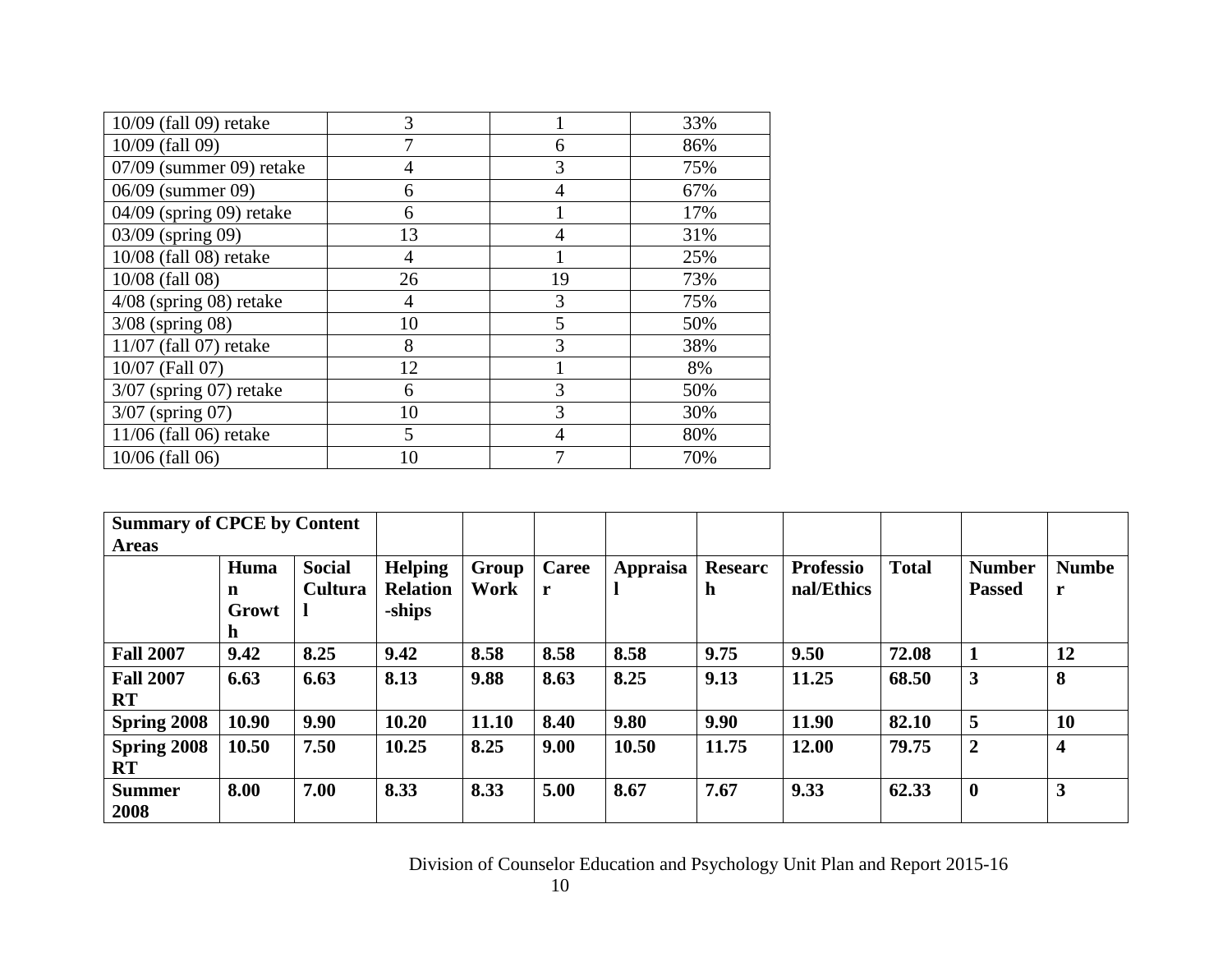| <b>Fall 2008</b>                | 10.38 | 8.75  | 11.38 | 9.79  | 8.00  | 11.33 | 8.88  | 11.58 | 80.08 | 18                      | 24                      |
|---------------------------------|-------|-------|-------|-------|-------|-------|-------|-------|-------|-------------------------|-------------------------|
| <b>Fall 2008</b><br><b>RT</b>   | 10.83 | 9.67  | 11.83 | 8.17  | 8.17  | 12.17 | 7.67  | 11.50 | 80.00 | $\overline{2}$          | 6                       |
| Spring 2009                     | 10.64 | 8.45  | 10.55 | 9.09  | 8.27  | 10.73 | 8.27  | 10.45 | 76.45 | $\overline{\mathbf{4}}$ | 11                      |
| Spring 2009<br><b>RT</b>        | 9.63  | 7.50  | 11.25 | 9.00  | 7.88  | 10.88 | 8.13  | 10.88 | 75.13 | $\mathbf{1}$            | 8                       |
| <b>Summer</b><br>2009           | 10.17 | 10.67 | 10.00 | 11.83 | 8.83  | 9.33  | 10.00 | 12.50 | 83.33 | $\overline{\mathbf{4}}$ | 6                       |
| <b>Summer</b><br>2009 RT        | 9.20  | 9.60  | 10.20 | 9.60  | 6.60  | 9.80  | 8.00  | 12.60 | 75.60 | $\overline{\mathbf{3}}$ |                         |
| <b>Fall 2009</b>                | 10.00 | 11.17 | 9.83  | 12.00 | 8.33  | 9.33  | 9.83  | 13.00 | 83.50 | $\overline{\mathbf{4}}$ | $\boldsymbol{6}$        |
| <b>Fall 2009</b><br><b>RT</b>   | 9.00  | 7.33  | 10.33 | 8.00  | 7.67  | 10.00 | 8.67  | 11.33 | 72.33 | $\mathbf{1}$            | $\overline{\mathbf{3}}$ |
| Spring 2010                     | 11.18 | 9.09  | 10.73 | 11.64 | 10.00 | 9.45  | 10.64 | 13.45 | 86.18 | 10                      | 11                      |
| Spring 2010<br><b>RT</b>        | 10.00 | 7.00  | 9.00  | 11.00 | 9.00  | 10.00 | 13.00 | 15.00 | 84.00 | $\mathbf{1}$            | $\mathbf{1}$            |
| <b>Fall 2010</b>                | 9.56  | 7.78  | 9.67  | 10.44 | 8.44  | 10.89 | 8.11  | 9.89  | 74.78 | 5                       | 9                       |
| <b>Fall 2010</b><br><b>RT</b>   | 12.33 | 8.00  | 10.67 | 10.33 | 10.00 | 8.67  | 11.00 | 11.00 | 82.00 | $\overline{\mathbf{3}}$ | $\overline{\mathbf{3}}$ |
| Spring 2011                     | 10.00 | 9.80  | 11.60 | 9.60  | 10.00 | 9.00  | 8.00  | 13.20 | 81.20 | 5                       | $\overline{5}$          |
| <b>Fall 2011</b>                | 10.80 | 9.50  | 11.10 | 9.80  | 9.80  | 9.40  | 10.90 | 13.50 | 84.80 | $\boldsymbol{9}$        | <b>10</b>               |
| Spring 2012                     | 6.25  | 7.75  | 7.25  | 9.50  | 6.50  | 8.75  | 8.50  | 7.25  | 61.75 | $\boldsymbol{0}$        | $\overline{\mathbf{4}}$ |
| <b>Spring 2012</b><br><b>RT</b> | 12.33 | 8.33  | 9.33  | 7.33  | 12.00 | 9.67  | 10.33 | 12.67 | 82.00 | 3                       | $\overline{\mathbf{3}}$ |
| <b>Summer</b><br>2012           | 9.00  | 9.50  | 9.50  | 11.75 | 7.50  | 8.25  | 9.75  | 9.00  | 74.25 | $\mathbf{1}$            | $\overline{\mathbf{4}}$ |
| <b>Summer</b><br>2012 RT        | 8.00  | 9.75  | 8.25  | 11.00 | 9.00  | 8.00  | 9.25  | 10.25 | 73.50 | $\overline{2}$          | $\overline{\mathbf{4}}$ |
| <b>Fall 2012</b>                | 11.71 | 6.43  | 9.43  | 11.00 | 10.57 | 10.86 | 9.29  | 11.14 | 80.43 | 6                       | $\overline{7}$          |
| Spring 2012                     | 9.83  | 5.17  | 7.17  | 9.33  | 8.83  | 8.83  | 7.33  | 11.67 | 68.17 | $\mathbf{1}$            | 6                       |
| <b>Summer</b><br>2013 RT        | 9.50  | 7.25  | 7.25  | 9.50  | 9.50  | 10.25 | 8.25  | 8.25  | 74.00 | $\overline{2}$          | $\overline{\mathbf{4}}$ |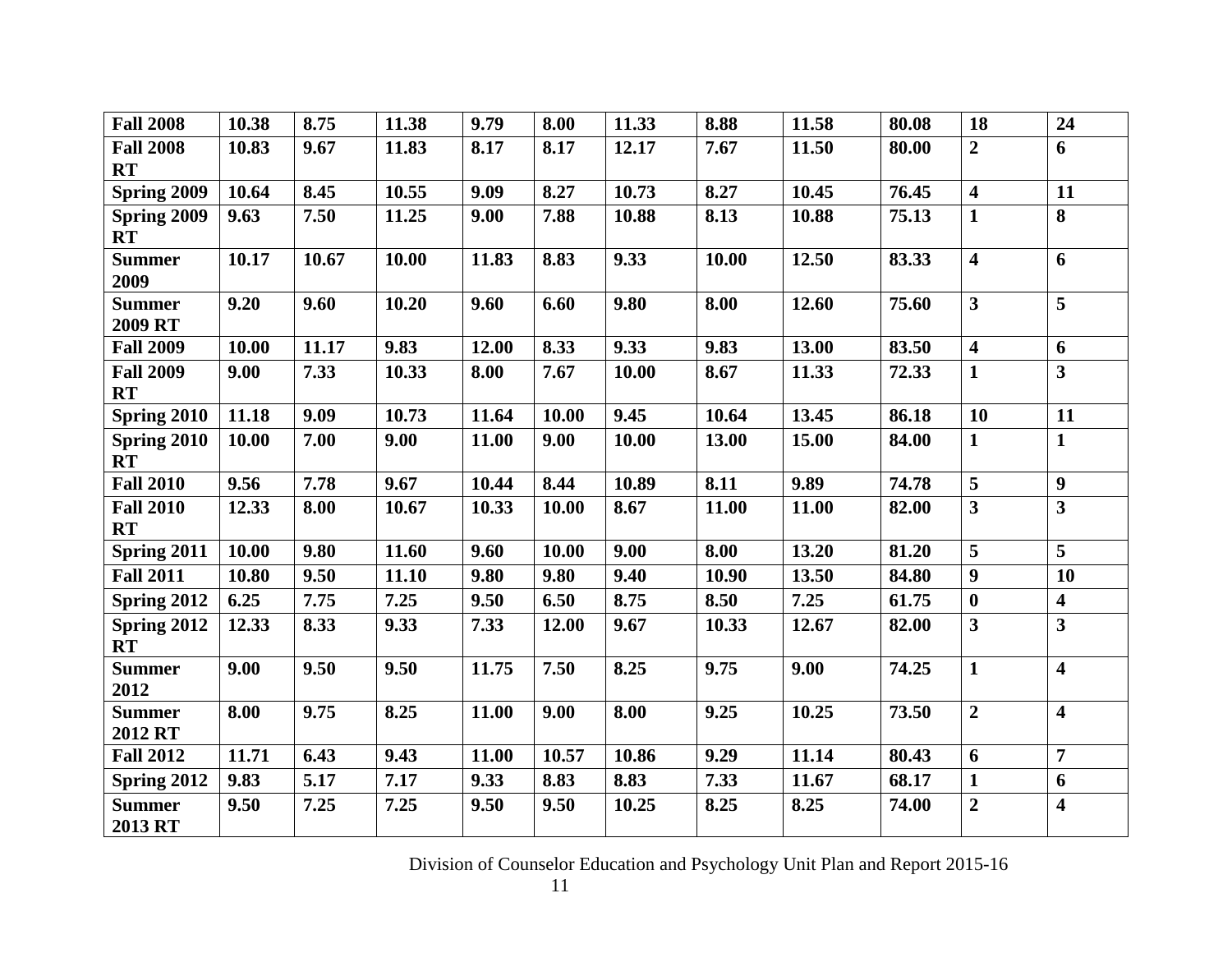| <b>Fall 2013</b>         | 6.00  | 10.00 | 7.67 | 10.33 | 8.67  | 9.00  | 10.67 | 7.00  | 69.33 | $\bf{0}$                | $\mathbf{3}$     |
|--------------------------|-------|-------|------|-------|-------|-------|-------|-------|-------|-------------------------|------------------|
| <b>RT</b>                |       |       |      |       |       |       |       |       |       |                         |                  |
| <b>Fall 2013</b>         | 6.00  | 11.00 | 9.67 | 11.67 | 9.67  | 9.00  | 7.67  | 11.00 | 75.67 | $\overline{2}$          | $\overline{3}$   |
| <b>RT</b>                |       |       |      |       |       |       |       |       |       |                         |                  |
| Spring 2014              | 7.50  | 8.25  | 7.81 | 10.69 | 9.06  | 9.12  | 8.50  | 9.50  | 70.44 | 6                       | 16               |
| Spring 2014<br><b>RT</b> | 9.11  | 9.67  | 9.89 | 11.11 | 9.33  | 10.22 | 8.89  | 10.11 | 78.33 | $\overline{7}$          | $\boldsymbol{9}$ |
| <b>Fall 2014</b>         | 7.54  | 9.64  | 9.12 | 11.16 | 9.35  | 9.45  | 8.35  | 10.20 | 75.87 | 15                      | 28               |
| Spring 2015              | 7.89  | 9.78  | 8.78 | 9.67  | 8.78  | 9.56  | 8.44  | 12.78 | 75.68 | 22                      | 37               |
| <b>Summer</b>            | 11.1  | 8.2   | 9.7  | 9.6   | 7.5   | 10.4  | 7.5   | 10.4  | 74.4  | 7                       | 10               |
| 2015                     |       |       |      |       |       |       |       |       |       |                         |                  |
| <b>Fall 2015</b>         | 10.83 | 8.33  | 11.5 | 9.5   | 7.83  | 9.83  | 6.5   | 10.83 | 75.15 | $\overline{\mathbf{4}}$ | 6                |
| <b>Fall RT</b>           | 9.54  | 8.92  | 9.46 | 8.31  | 7.54  | 9.15  | 8.46  | 8.77  | 70.15 | 6                       | 13               |
| Spring 2016              | 6.6   | 7.9   | 8.3  | 5.5   | 7.2   | 7.9   | 8.7   | 8.3   | 60.4  | $\mathbf{1}$            | 10               |
| Spring 2016<br><b>RT</b> | 8.42  | 9.08  | 8.83 | 8.17  | 8.67  | 9.33  | 9     | 10.42 | 71.92 | 6                       | 12               |
| Spring 2016<br><b>RT</b> | 8     | 9.43  | 9.43 | 8.29  | 10.29 | 9.57  | 10.29 | 11.29 | 76.57 | 5                       | $\overline{7}$   |
| <b>Summer</b><br>2016    | 8.17  | 8     | 9.67 | 8.33  | 9     | 8.67  | 10    | 10.17 | 72    | $\mathbf{1}$            | 6                |
|                          |       |       |      |       |       |       |       |       |       |                         |                  |
| <b>AVERAGE</b>           | 9.29  | 8.61  | 9.55 | 9.7   | 8.65  | 9.55  | 9.10  | 10.89 | 75.49 |                         |                  |

# **National Counselor Exam (NCE) Pass Rates**

| <b>NCE Administration</b> | # of Students<br><b>Tested</b> | # of Students<br><b>Passed</b> | Pass Rate % |
|---------------------------|--------------------------------|--------------------------------|-------------|
| 2015                      |                                |                                | 54%         |
| 2014                      |                                |                                | 67%         |
| 2013                      |                                |                                | 40%         |
| 2012                      |                                |                                | 50%         |
| 2011                      |                                |                                | 64%         |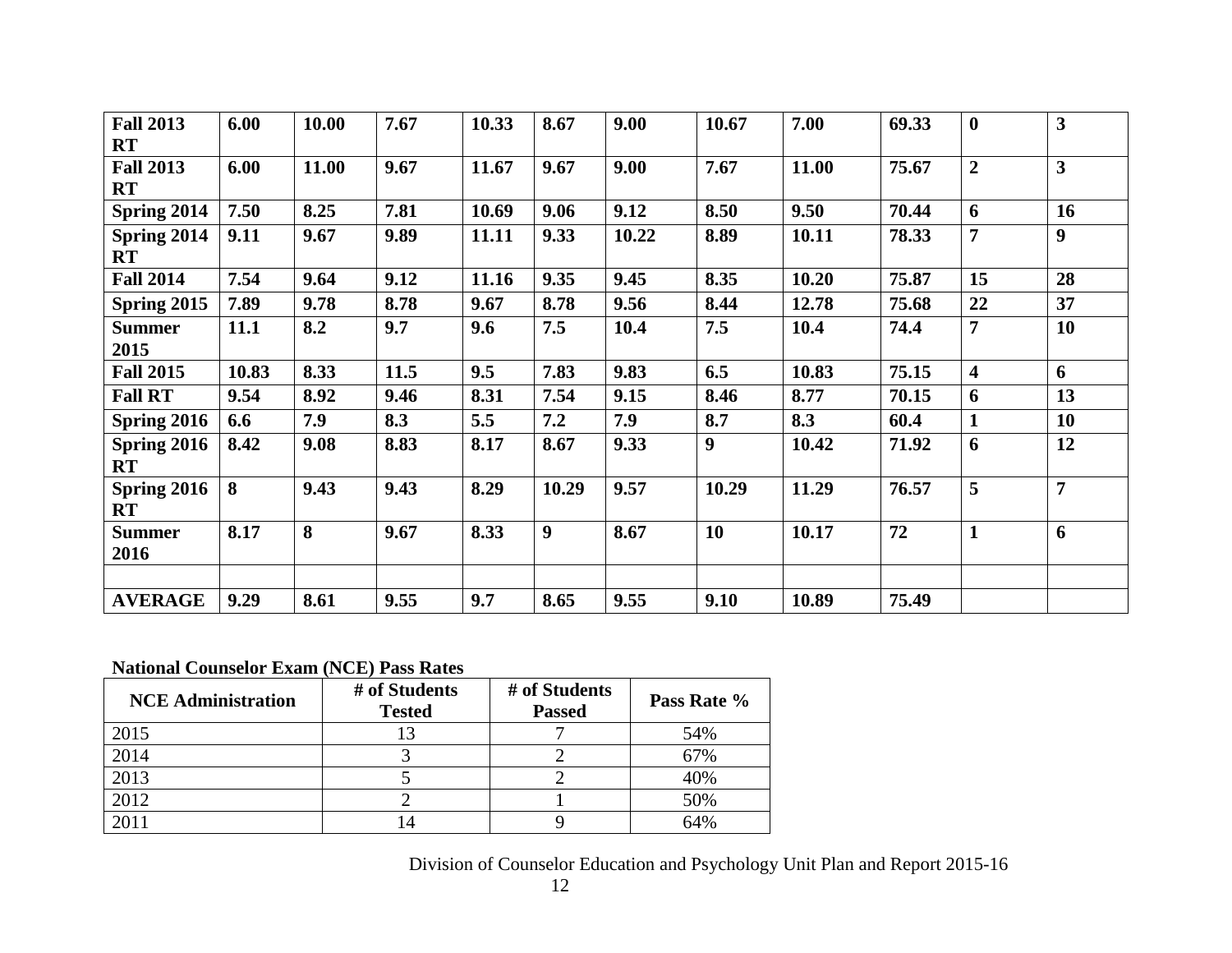| 2010 | 19 |           | 37%       |
|------|----|-----------|-----------|
| 2009 |    | <b>NA</b> | <b>NA</b> |
| 2008 | 10 |           | 30%       |
| 2007 | 15 |           | 60%       |
| 2006 |    |           | 44%       |
| 2005 |    |           | 86%       |
| 2004 | 10 |           | 80%       |
| 2003 |    |           | 88%       |

## **II.b. Student Learning Outcomes Assessment Plan / User Outcomes Assessment Plan** *(Ed.S. Counseling Program – School Counseling track)*

 **Table I:**Learner Outcomes identified for the major and for student services and support.

| A. Learning                                                      | <b>B.</b> Data Collection and                                        | C. Results of                              | D. Use of                                                        |  |
|------------------------------------------------------------------|----------------------------------------------------------------------|--------------------------------------------|------------------------------------------------------------------|--|
| <b>Outcome</b>                                                   | Analysis                                                             | Evaluation                                 | <b>Evaluation Results</b>                                        |  |
| What should a graduate in the                                    | 1. What assessment tools and/or<br>methods will you use to determine | What were the findings of the<br>analysis? | 1. List any specific<br>recommendations.                         |  |
| <b>Ed.S. Counseling Program</b><br>- School Counseling track     | achievement of the learning<br>outcome? 2. Describe how the data     |                                            | 2. Describe changes in<br>curriculum, courses, or                |  |
|                                                                  | from these tools and/or methods will<br>be/have been collected.      |                                            | procedures that are proposed or                                  |  |
| major know, value, or be able to<br>do at graduation and beyond? | 3. Explain the procedure to analyze                                  |                                            | were made/ are being made as a<br>result of the program learning |  |
|                                                                  | the data.                                                            |                                            | outcome assessment process.                                      |  |
| <b>EDS-COU 01. Content</b>                                       | The application process for the                                      | In $2015-16$ , six students                | The core courses are                                             |  |
| and Pedagogical Content                                          | Ed.S. in counseling $-$ school                                       | were admitted for the                      | entirely online, and thus it                                     |  |
| Knowledge: Demonstrate                                           | track includes:                                                      | Ed.S. program. They                        | has enabled recruitment                                          |  |
| mastery of the prior                                             | Students are<br>1.                                                   | began with two core                        | from across the state.                                           |  |
| knowledge needed to be                                           | currently employed                                                   | courses. These students                    | Using students who are                                           |  |
| successful in Ed.S.                                              | as school                                                            | met all the prerequisites                  | working as school                                                |  |
| program.                                                         | counselors and                                                       | and came highly                            | counselors, through both                                         |  |
|                                                                  | have at least two                                                    | recommended. There were                    | asynchronous and                                                 |  |
| $SP - 2.01$                                                      | years' experience.                                                   | eight Ed.S. graduates in                   | synchronous class                                                |  |
|                                                                  | Students must pass<br>2.                                             | 2015-16.                                   | meetings, students have                                          |  |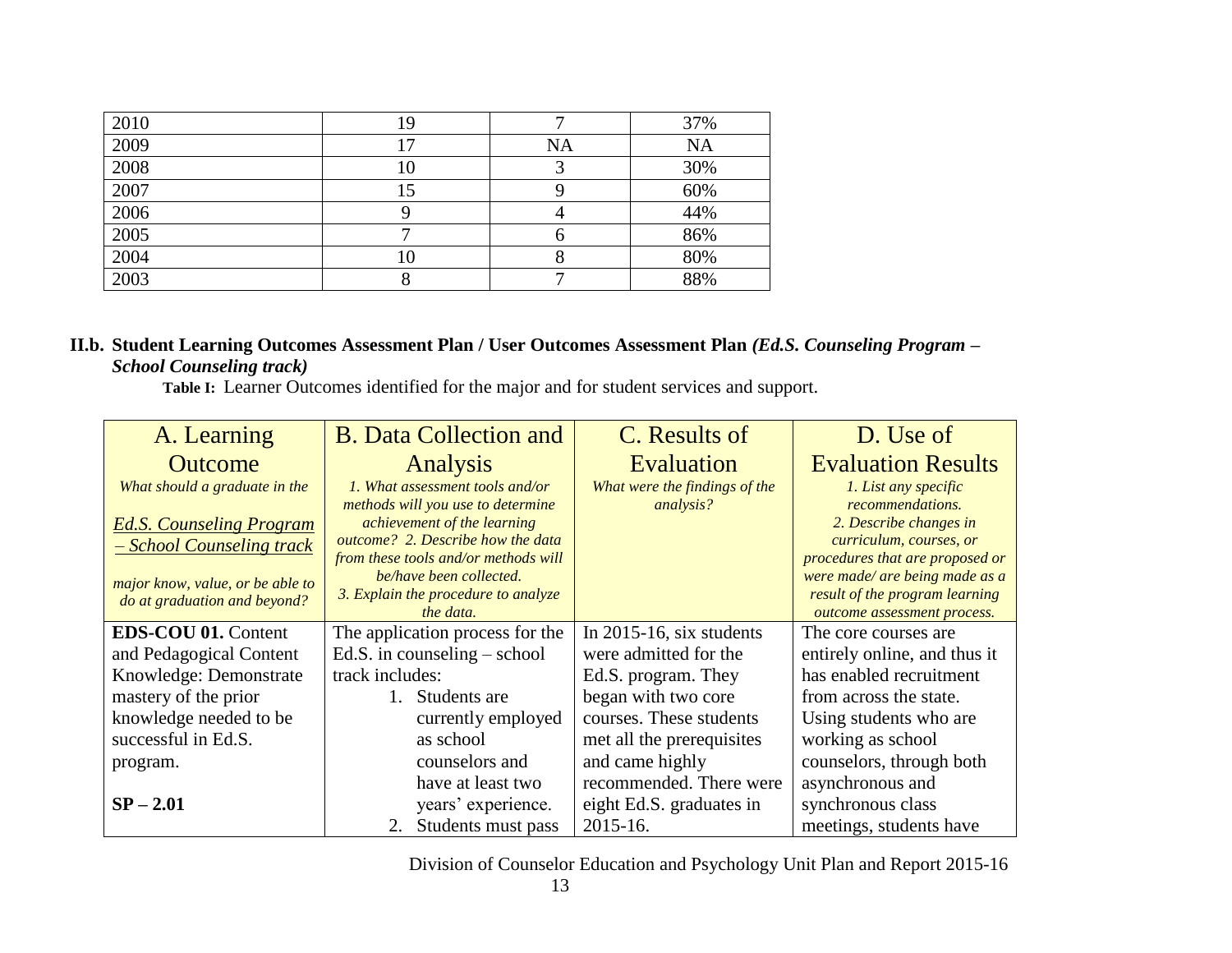|                                   | a writing                       |                                | established a learning                          |
|-----------------------------------|---------------------------------|--------------------------------|-------------------------------------------------|
|                                   | proficiency test and            |                                | environment that includes                       |
|                                   | submit a writing                |                                | in-depth instruction as well                    |
|                                   | sample to be                    |                                |                                                 |
|                                   |                                 |                                | as peer-supervision.                            |
|                                   | evaluated by the                |                                | Faculty will continue this<br>model in 2016-17. |
|                                   | faculty.                        |                                |                                                 |
|                                   | Students must<br>3.             |                                |                                                 |
|                                   | secure at least three           |                                |                                                 |
|                                   | letters of                      |                                |                                                 |
|                                   | recommendation.                 |                                |                                                 |
|                                   | The CED faculty will decide     |                                |                                                 |
|                                   | collectively on students to be  |                                |                                                 |
|                                   | admitted to the program based   |                                |                                                 |
|                                   | on writing samples and          |                                |                                                 |
|                                   | recommendations.                |                                |                                                 |
| EDS-COU 02. Program               | Students will demonstrate       | During 2015-16, students       | Faculty have noticed                            |
| <b>Specific Content: Students</b> | detailed knowledge of the       | submitted six manuscripts      | research proposals and                          |
| will demonstrate detailed         | ASCA school model and the       | proposing research and         | program enhancements                            |
| knowledge of the ASCA             | supporting science behind the   | program enhancement.           | have become more focused                        |
| School Counseling model.          | development of that model.      |                                | with subsequent cohorts.                        |
|                                   | Students will apply the model   | <b>Evaluations of research</b> |                                                 |
| $SP - 1.03, 1.05, 1.06$           | to their specific school        | project proposals in both      | <b>Taskstream and Canvas</b>                    |
|                                   | counseling sites and determine  | core classes (CED 717          | have been utilized for                          |
|                                   | the strengths and deficits of   | <b>Advanced School</b>         | students to upload papers.                      |
|                                   | their programs. Students will   | Counseling and CED 735         | This is a better solution for                   |
|                                   | develop a plan for              | <b>Advanced Counseling</b>     | keeping and assessing                           |
|                                   | implementation of an            | <b>Research Methods</b> )      | student data.                                   |
|                                   | enhancement to their program    | showed that all students       |                                                 |
|                                   | and will acquire consent/       | were successfully viewing      |                                                 |
|                                   | cooperation from stakeholders   | program enhancement            |                                                 |
|                                   | in the school community. This   | through the lens of the        |                                                 |
|                                   | process will be documented in   | ASCA Model. In                 |                                                 |
|                                   | a paper submitted at the end of | particular, three major        |                                                 |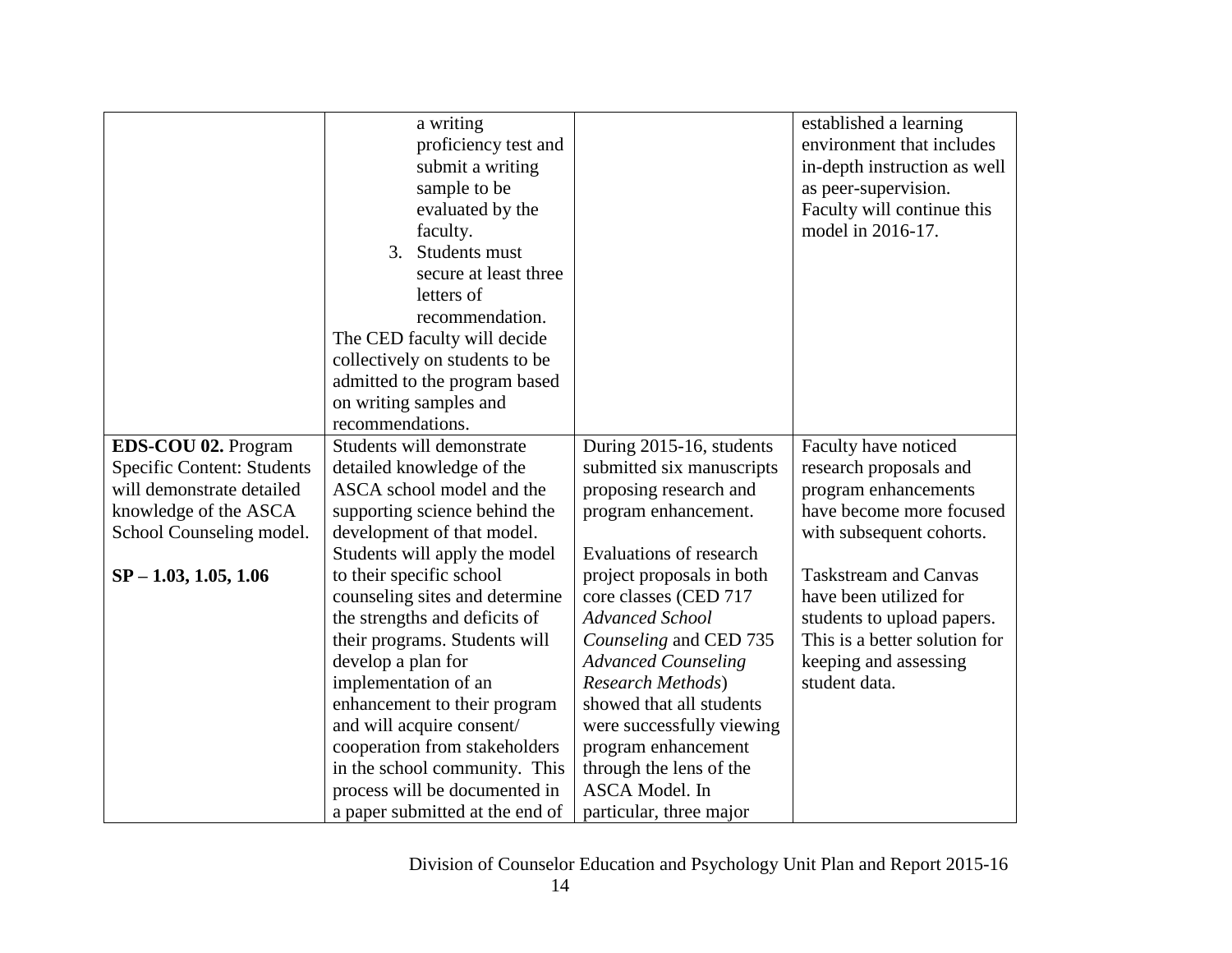|                              | CED 717 Advanced                | course assignments           |                             |
|------------------------------|---------------------------------|------------------------------|-----------------------------|
|                              | Foundations of School           | involve using the ASCA       |                             |
|                              | Counseling that includes        | model to assess their        |                             |
|                              | necessary steps and citations   | individual programs.         |                             |
|                              | from the literature supporting  |                              |                             |
|                              | the enhancement.                |                              |                             |
| EDS-COU 03. Advanced         | Advanced counseling             | The major benchmarks for     | As faculty teach the second |
| Counseling Skills and        | practicum and internship are    | this goal lie in CED 758     | portion of the core, they   |
| program enhancement:         | times when students are under   | <b>Advanced Counseling</b>   | are discovering the         |
| Demonstrate advanced         | DSU faculty supervision.        | <i>Practicum</i> and CED 790 | changes necessary to        |
| skills as a counselor in the | Faculty form collaborative      | Theories of Counseling       | clarify program goals and   |
| current place of counseling  | consulting relationships with   | Supervision. These classes   | requirements for the        |
| practice. Advanced skills    | these students to encourage     | are part of the second half  | incoming students.          |
| include additional           | professional growth and assess  | of the core EDS classes.     | Primarily, helping students |
| knowledge and counseling     | the students' application of    |                              | adopt the role of scholar-  |
| techniques beyond the        | advanced knowledge and skills   | During 2015-16, students     | practitioner will be        |
| master's degree.             | in the workplace and in the     | submitted seven              | explained with more depth.  |
| Implement the                | university classroom.           | manuscripts proposing        | The intent is to help these |
| enhancement plan created     | In addition, the student will   | research and program         | students become better      |
| in CED 717 Advanced          | implement the plan created in   | enhancement. All             | program evaluators.         |
| School Counseling.           | CED 717 and will document       | students passed their        |                             |
|                              | the installation, maintenance   | counseling practica.         | One challenge to be faced   |
| $SP - 1.03, 1.05, 1.06$      | and results of the enhancement  |                              | is a requirement by MDE     |
|                              | with suitable evaluation        | Evaluations of               | upon the local school       |
|                              | techniques.                     | examinations and research    | districts. A new            |
|                              |                                 | project proposals in both    | <b>Professional School</b>  |
|                              | Students will receive           | core classes (CED 717 and    | Counselor evaluation was    |
|                              | supervision from DSU faculty    | CE 735) showed that          | created and piloted around  |
|                              | who will evaluate advanced      | students were viewing        | the state during the school |
|                              | skills. In addition, students   | program enhancement          | year. Most of the PSCs in   |
|                              | will complete the paper started | through the lens of the      | the Delta were not trained  |
|                              | in CED 717 showing              | ASCA model.                  |                             |
|                              | implementation and results as   |                              | on the evaluation due to    |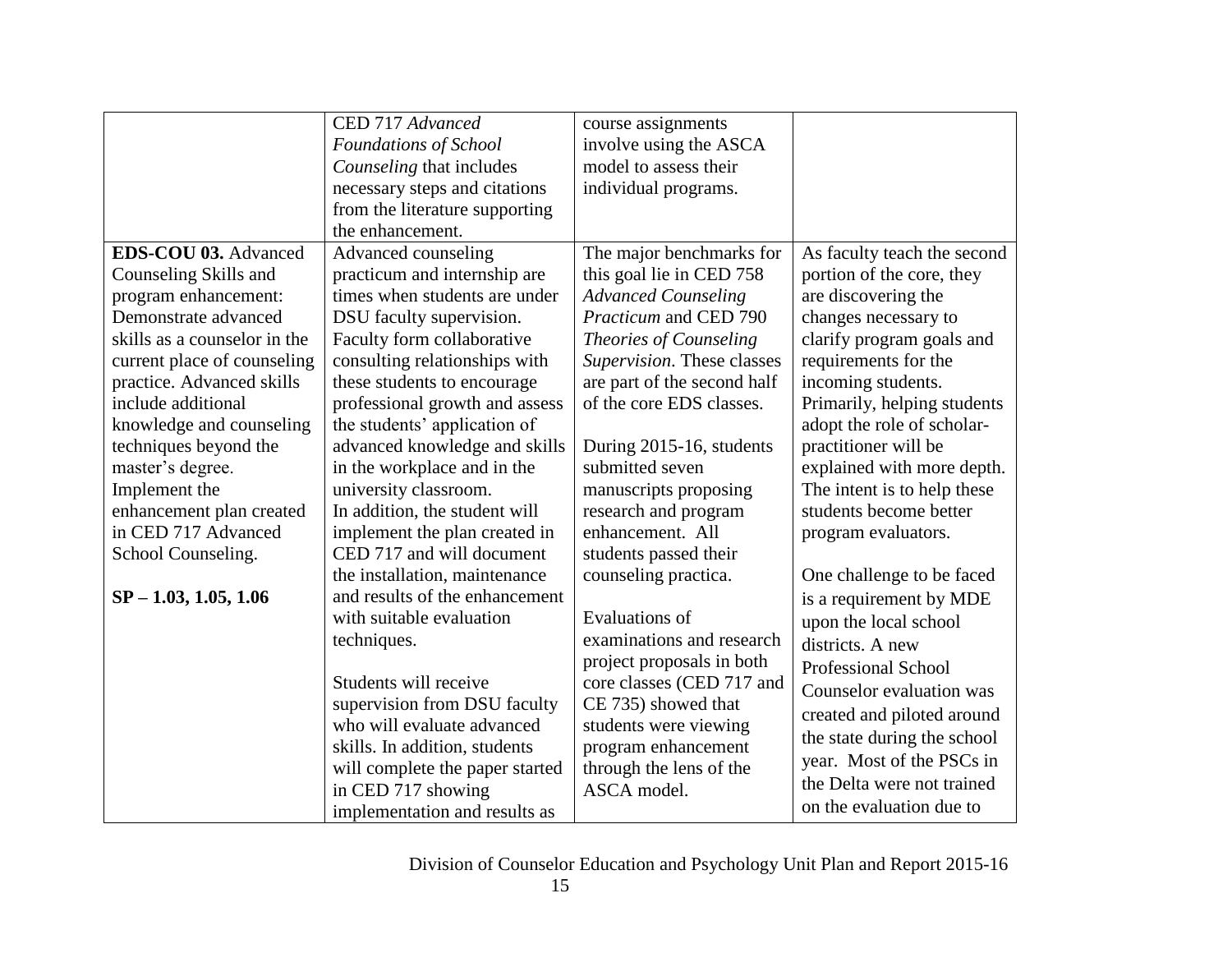|                                                                                                                                                                                                        | they have moved their campus<br>counseling program toward the<br>ASCA school counseling<br>model.                                                                                                                                |                                                                                                                                                                                                                                                      | training cancellations<br>because of inclement<br>weather. The evaluation,<br>the M-CAR, is scheduled<br>to go live for the $15/16$<br>year. Most remain<br>untrained. A training is<br>offered in July at a cost per<br>participant of \$50 and will<br>be at the Beau Rivage in<br>Biloxi, making this an<br>unobtainable option for<br>DSU students due to cost<br>of training and associated<br>travel. Faculty have<br>adapted the program to<br>address the M-CAR and to<br>help students understand<br>the process of evaluation,<br>which should help prepare<br>them. |
|--------------------------------------------------------------------------------------------------------------------------------------------------------------------------------------------------------|----------------------------------------------------------------------------------------------------------------------------------------------------------------------------------------------------------------------------------|------------------------------------------------------------------------------------------------------------------------------------------------------------------------------------------------------------------------------------------------------|--------------------------------------------------------------------------------------------------------------------------------------------------------------------------------------------------------------------------------------------------------------------------------------------------------------------------------------------------------------------------------------------------------------------------------------------------------------------------------------------------------------------------------------------------------------------------------|
| EDS-COU 04. Mastery of<br><b>Supervision Strategies:</b><br>Demonstrate knowledge<br>and skills related to<br>performing effective and<br>ethical counselor<br>supervision.<br>$SP - 1.03, 1.05, 1.06$ | Students will demonstrate<br>knowledge by passing tests<br>within the class semester.<br>Also students will demonstrate<br>ability by providing tapes of<br>counseling supervision<br>processes (a rubric will be<br>developed). | Students were not able to<br>tape and submit videos<br>that would ensure HIPAA<br>compliance. They submit<br>case studies in CED 790<br>and engage in ex-post<br>facto supervision where<br>they see students and then<br>discuss the cases with the | Results of comprehensive<br>exams for the Ed.S. for<br>Fall 2015 and Spring 2016<br>continue to be excellent.<br>Students have grown in<br>writing ability and in the<br>ability to conceptualize<br>larger programmatic and<br>school issues that impact                                                                                                                                                                                                                                                                                                                      |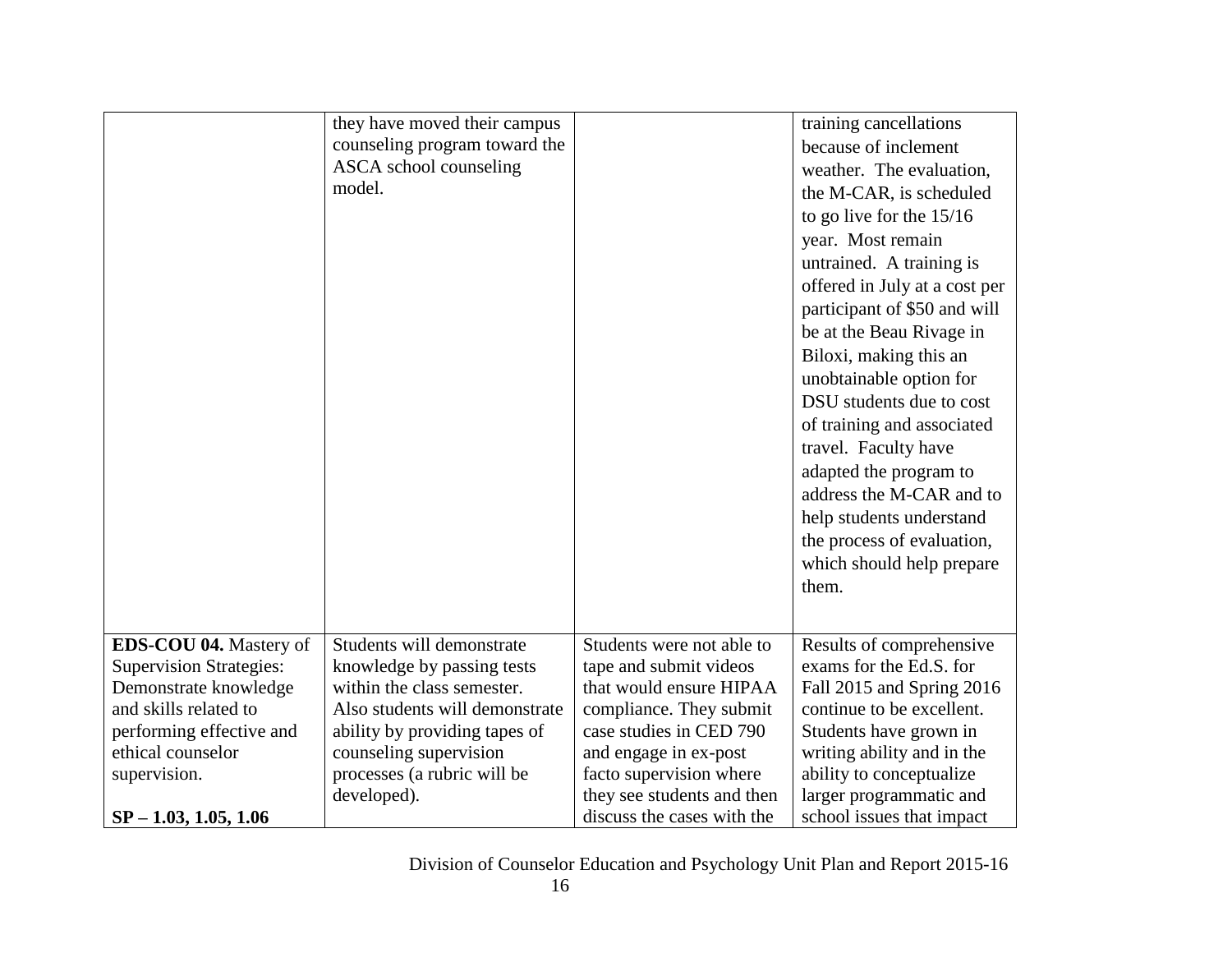| The instructor of record will | faculty member. All       | closing the gap on student    |
|-------------------------------|---------------------------|-------------------------------|
| be the primary evaluative     | students (7) passed the   | achievement. They can         |
| source for this. However, the | course in 2015-16. All    | speak well to their abilities |
| entire faculty assist in      | students received 100% on | regarding program             |
| supervising counselor         | the case studies.         | evaluation and                |
| supervisors and will have     |                           | interventions. The Ed.S.      |
| evaluative input.             |                           | program, in its               |
|                               |                           | encompassing nature,          |
|                               |                           | allows the student to build   |
|                               |                           | toward the comprehensive      |
|                               |                           | through all four core         |
|                               |                           | courses. The                  |
|                               |                           | comprehensive exam is         |
|                               |                           | research/practice based and   |
|                               |                           | has worked well as a          |
|                               |                           | measure of professional       |
|                               |                           | growth.                       |

## **II.c. Student Learning Outcomes Assessment Plan / User Outcomes Assessment Plan** *(Ed.D.in Professional Studies – Counseling track)*

 **Table I:**Learner Outcomes identified for the major and for student services and support.

| A. Learning                       | <b>B.</b> Data Collection                                            | C. Results of                              | D. Use of                                                     |
|-----------------------------------|----------------------------------------------------------------------|--------------------------------------------|---------------------------------------------------------------|
| <b>Outcome</b>                    | and Analysis                                                         | Evaluation                                 | <b>Evaluation Results</b>                                     |
| What should a graduate in the     | 1. What assessment tools and/or<br>methods will you use to determine | What were the findings of the<br>analysis? | 1. List any specific<br>recommendations.                      |
| <b>Ed.D.</b> in Professional      | achievement of the learning                                          |                                            | 2. Describe changes in                                        |
| <b>Studies - Counseling track</b> | outcome? 2. Describe how the<br>data from these tools and/or         |                                            | curriculum, courses, or<br>procedures that are proposed or    |
| major know, value, or be able to  | methods will be/have been<br><i>collected.</i>                       |                                            | were made/ are being made as a                                |
| do at graduation and beyond?      | 3. Explain the procedure to                                          |                                            | result of the program learning<br>outcome assessment process. |
|                                   | analyze the data.                                                    |                                            |                                                               |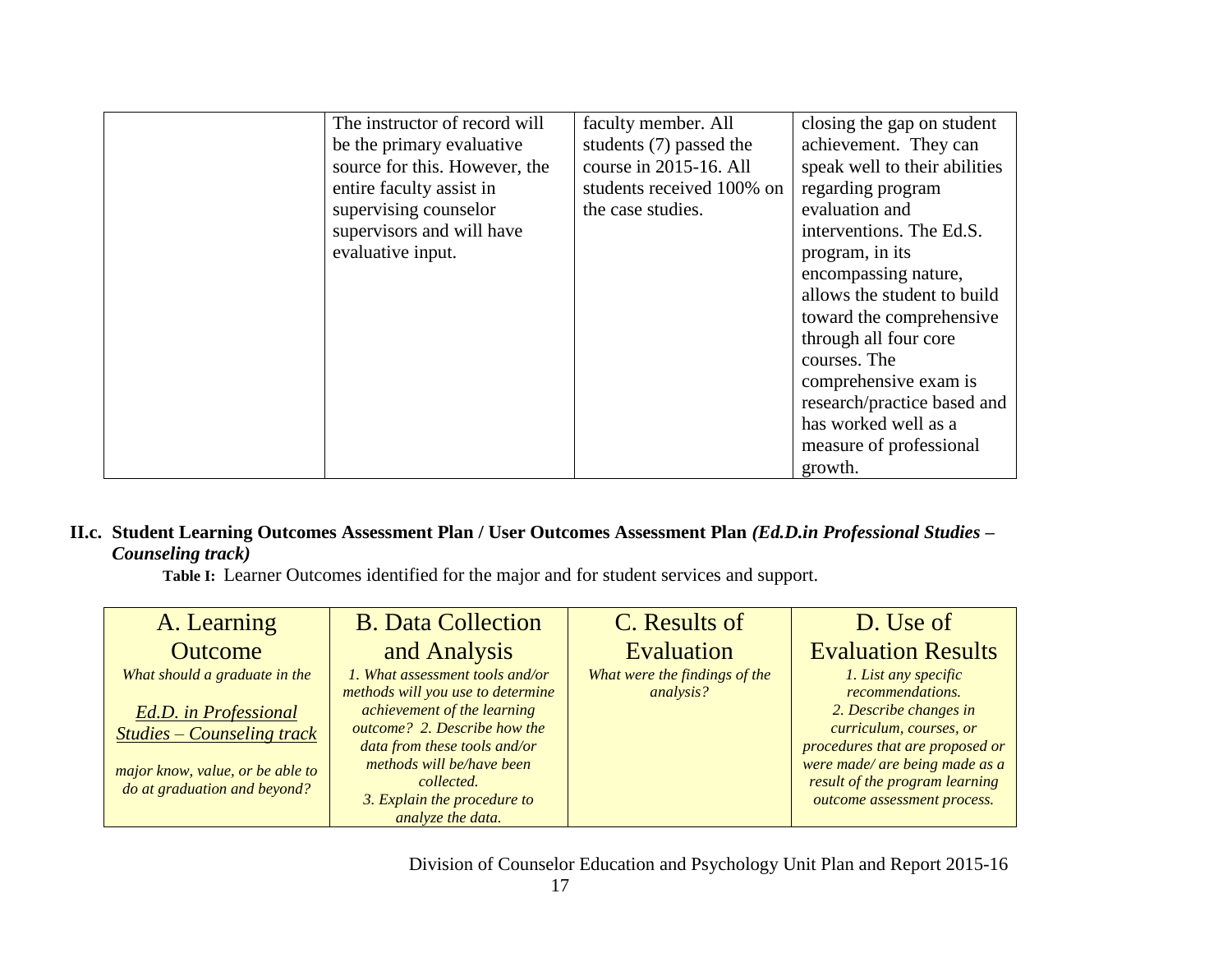| 2. The portfolio will be<br>submitted within the first six<br>hours in the program.<br>3. Average scores and pass<br>rate percentages will be<br>calculated.                                             |                                                                                   | while working on their<br>portfolios. Two students<br>were subsequently<br>admitted while one was<br>denied admission due to<br>her GRE score. There are<br>no plans to admit anyone<br>else until a cohort forms. |
|----------------------------------------------------------------------------------------------------------------------------------------------------------------------------------------------------------|-----------------------------------------------------------------------------------|--------------------------------------------------------------------------------------------------------------------------------------------------------------------------------------------------------------------|
|                                                                                                                                                                                                          |                                                                                   |                                                                                                                                                                                                                    |
| 1. Comprehensive<br><b>Examinations: Comps will</b><br>be taken at the end of the<br>program by all candidates<br>and must be passed in order<br>to register for ELR 888<br>(Dissertation Seminar). They | took comprehensive exams<br>in this reporting period and<br>passed to become ABD. | Since only one student took<br>comprehensive exams, no<br>program changes were<br>made. Program evaluations<br>will be more appropriate<br>when more students take<br>comps.                                       |
|                                                                                                                                                                                                          |                                                                                   | One counseling student<br>will be divided into 3                                                                                                                                                                   |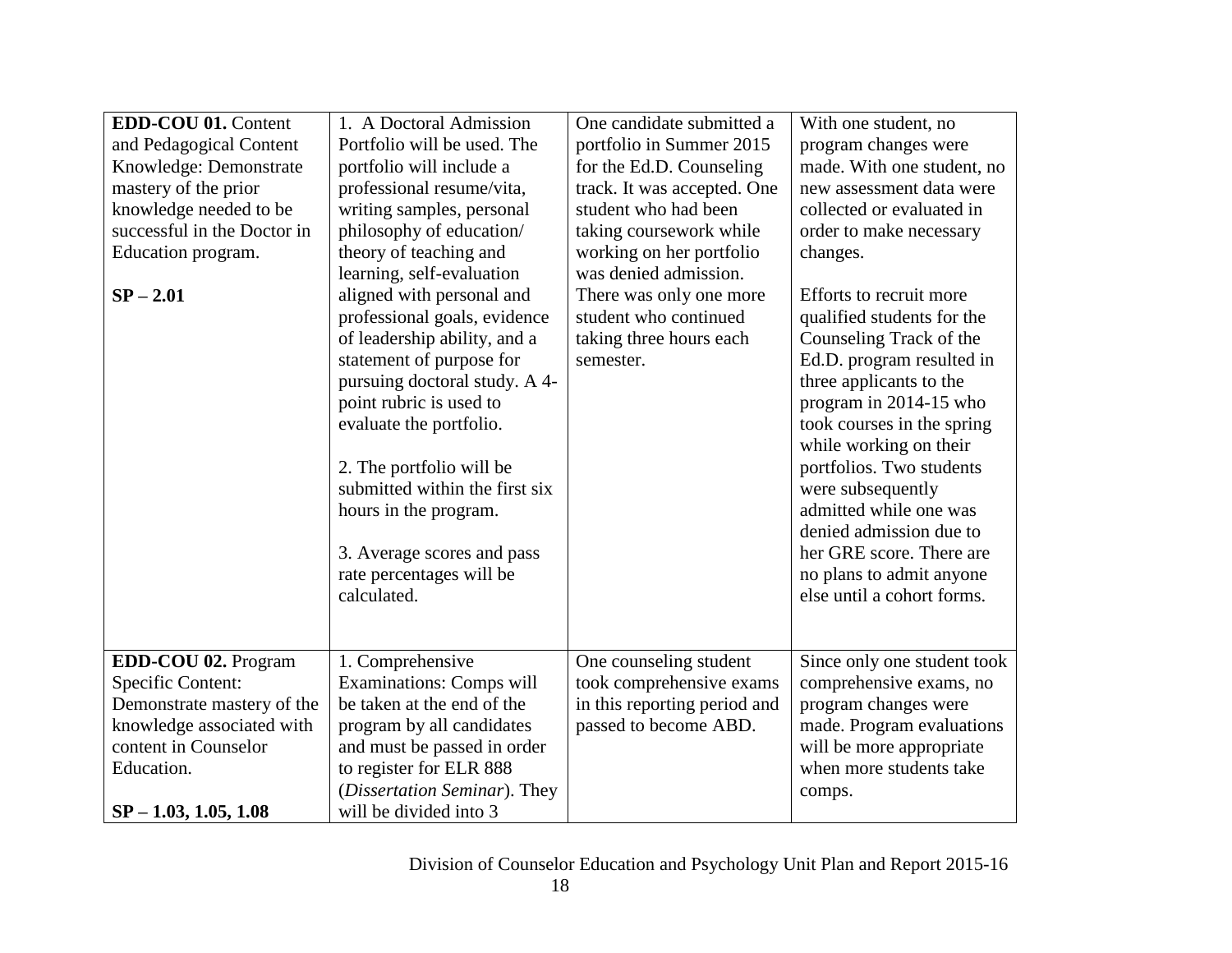|                                                                                                                                                                                                                                                                                           | sections: research,<br>curriculum, and supervision<br>and based upon the core<br>program courses and scored<br>by program faculty.<br>2. Results will be compiled<br>and analyzed by program<br>faculty and reported to the<br><b>Unit Assessment Director</b><br>and the NCATE Coordinator<br>annually.<br>3. Results will be analyzed<br>by program faculty by<br>section and overall scores<br>and trends are identified. |                                                                                                                                        | Efforts to recruit more<br>qualified students for the<br>counseling track of the<br>Ed.D. program have been<br>suspended.<br>Faculty have explored<br>online/hybrid delivery<br>methods for the program in<br>order to better market the<br>program to nontraditional<br>students.<br>The initiation of the Ed.S.<br>program has created a<br>better pipeline for more<br>students to enter the<br>counseling track of the<br>Ed.D. |
|-------------------------------------------------------------------------------------------------------------------------------------------------------------------------------------------------------------------------------------------------------------------------------------------|------------------------------------------------------------------------------------------------------------------------------------------------------------------------------------------------------------------------------------------------------------------------------------------------------------------------------------------------------------------------------------------------------------------------------|----------------------------------------------------------------------------------------------------------------------------------------|-------------------------------------------------------------------------------------------------------------------------------------------------------------------------------------------------------------------------------------------------------------------------------------------------------------------------------------------------------------------------------------------------------------------------------------|
| EDD-COU 03. Advanced<br><b>Counseling Skills:</b><br>Demonstrate advanced<br>skills as a counselor in the<br>current place of counseling<br>practice. Advanced skills<br>include additional<br>knowledge and counseling<br>techniques beyond the<br>master's degree.<br>$SP - 1.05, 1.08$ | Advanced counseling<br>practicum and internship are<br>times when students are<br>under DSU faculty<br>supervision. Faculty form<br>collaborative consulting<br>relationships with these<br>students to encourage<br>professional growth and<br>assess the students'<br>application of advanced<br>knowledge and skills in the                                                                                               | There were two students in<br>the Advanced Counseling<br>Practicum and Internship<br>Classes for the Ed.D.<br>during the 2015-16 year. | There are evaluative efforts<br>and changes occurring in<br>both the M.Ed. and the<br>Ed.S. programs that have<br>impacted the Ed.D.<br>experiential classes.<br>However, only one student<br>was enrolled in each<br>course, so program<br>evaluation is difficult to<br>conduct based on one<br>person.                                                                                                                           |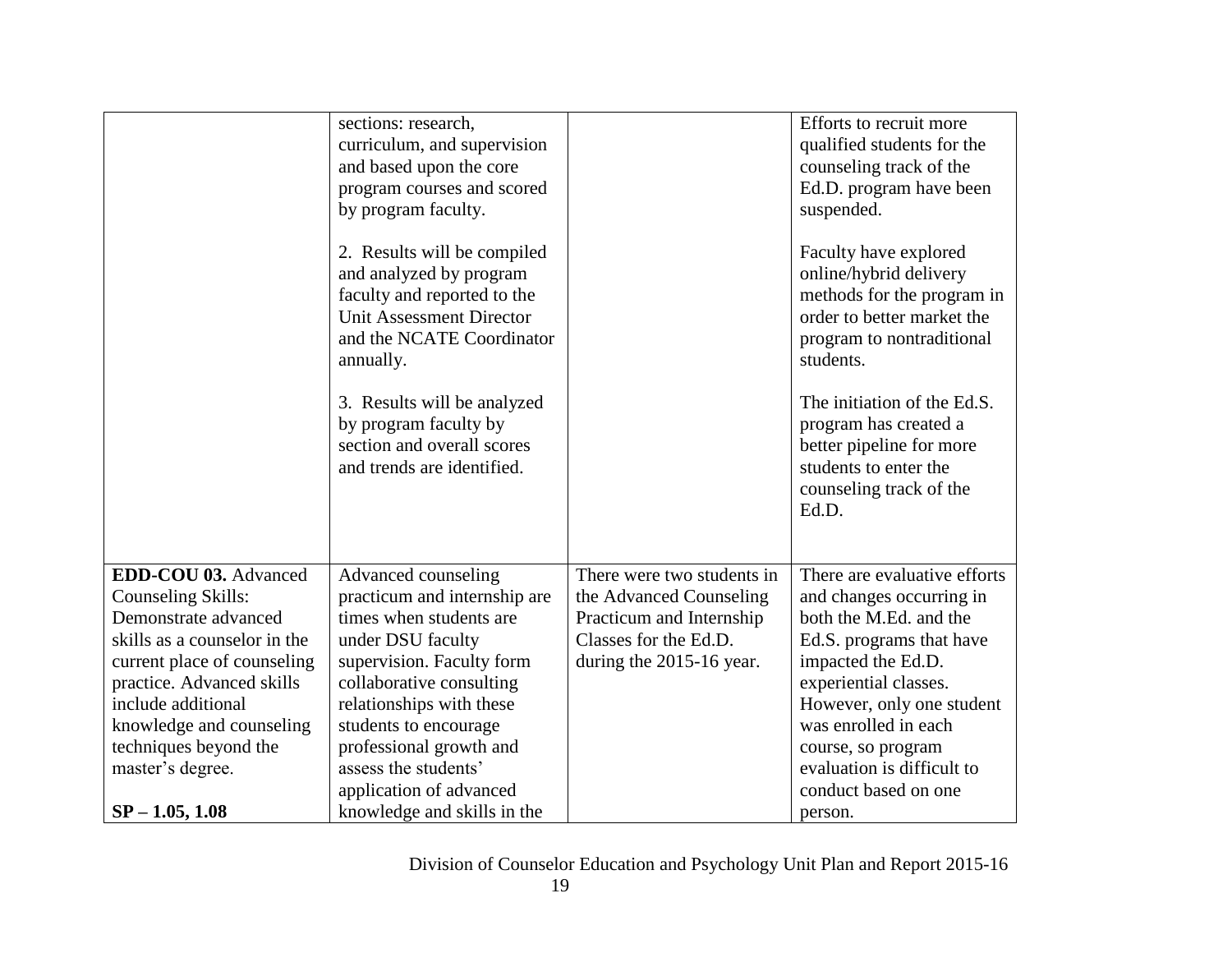|                                                                                                                                                                                                                                                                                                                                                                                                                     | workplace and in the<br>university classroom.                                                                                                                                                                                            |                                                                                                                                                                                                                                                                  | Two counseling track<br>Ed.D. courses were offered<br>in this reporting period.<br>The courses were offered<br>Spring 2016 and were<br>stacked with other courses<br>to make a full load. No<br>other program changes<br>occurred because of the<br>low number of students.         |
|---------------------------------------------------------------------------------------------------------------------------------------------------------------------------------------------------------------------------------------------------------------------------------------------------------------------------------------------------------------------------------------------------------------------|------------------------------------------------------------------------------------------------------------------------------------------------------------------------------------------------------------------------------------------|------------------------------------------------------------------------------------------------------------------------------------------------------------------------------------------------------------------------------------------------------------------|-------------------------------------------------------------------------------------------------------------------------------------------------------------------------------------------------------------------------------------------------------------------------------------|
| EDD-COU 04. Mastery of<br>research techniques and<br>academic writing<br>(dissertation):<br>Demonstrate the ability to<br>create a research question<br>relevant to the counseling<br>literature; design the<br>appropriate research<br>methodology; collect and<br>analyze the data; and,<br>report the findings in a<br>manner conducive to<br>enhancing the counseling<br>literature.<br>$SP - 1.03, 1.05, 1.06$ | Students will complete the<br>dissertation. Starting the<br>dissertation process in ELR<br>888, students will work with<br>faculty to complete a<br>meaningful research project<br>that will contribute to the<br>counseling literature. | Currently, there are three<br>counseling students in<br>various stages of the<br>process.<br>One student awaits<br>comprehensive exams, but<br>has not responded to<br>repeated inquiries about<br>taking comprehensive<br>exams. One expects to<br>defend soon. | Students have been<br>assigned committees and<br>are expected to interact<br>with their chair and<br>committee.<br>Efforts to recruit qualified<br>students for the counseling<br>track of the Ed.D. program<br>have been suspended<br>because of low enrollment<br>in the program. |

# **II.d. Student Learning Outcomes Assessment Plan / User Outcomes Assessment Plan** *(Psychology B.A. Program)*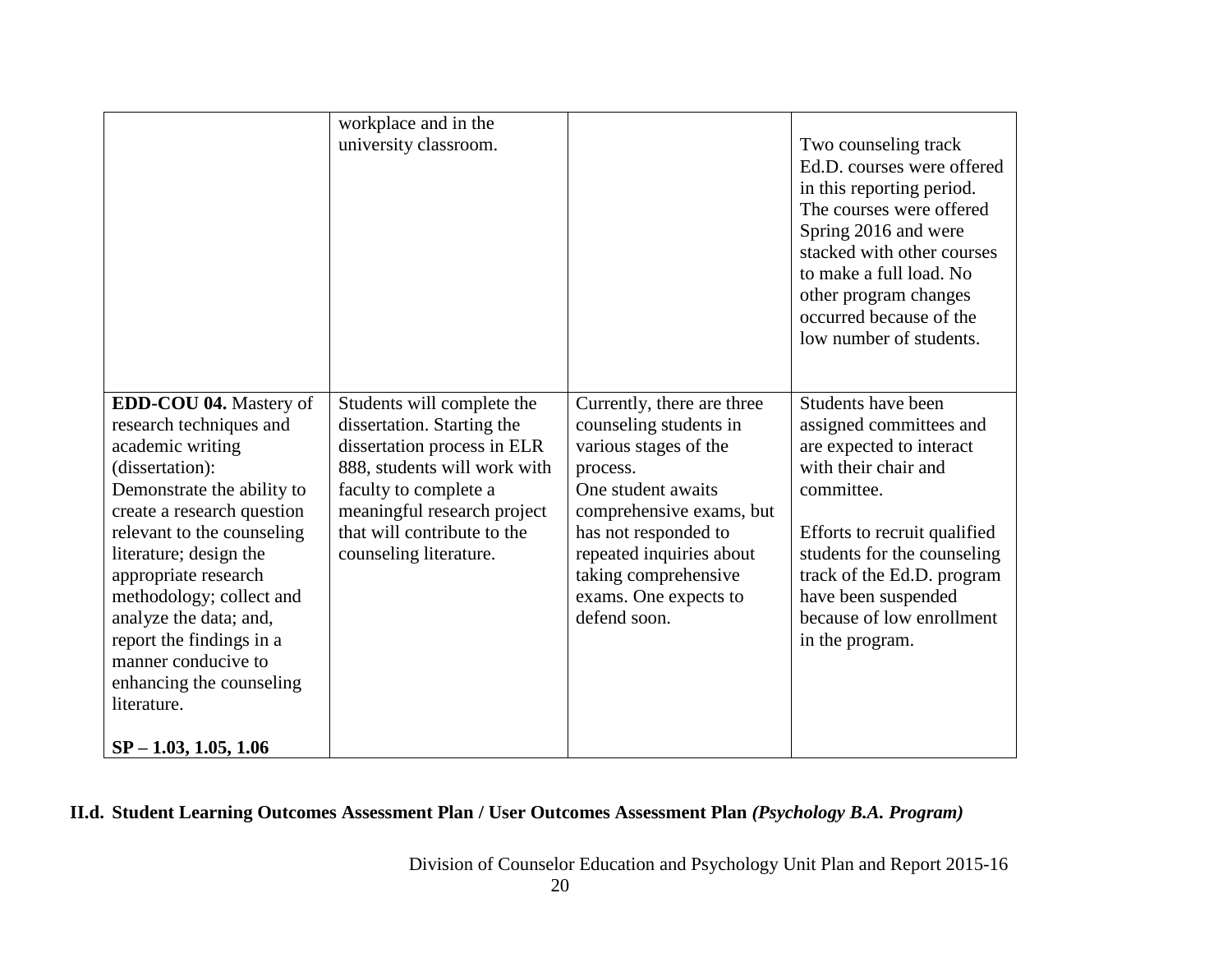**Table I:**Learner Outcomes identified for the major and for student services and support.

Note – The Psychology Program Curriculum Committee discontinued the use of the GRE to assess student progress. As of Spring 2010, the Major Field Test in Psychology (MFT PSY) has been used to assess students in PSY 490 (Senior Seminar). The MFT PSY assessment is more accessible (i.e., administered online at DSU) and is a more precise and useful indicator because sub-scores and assessment indicators for different areas of psychology are provided and compared to national data.

| A.                                                                                                                                                           | <b>B.</b> Data                                                                                                                                                                                                                                                                                                                     | <b>C.</b> Results of Evaluation                                             | D. Use of                                                                                                                                                                                                                                                   |
|--------------------------------------------------------------------------------------------------------------------------------------------------------------|------------------------------------------------------------------------------------------------------------------------------------------------------------------------------------------------------------------------------------------------------------------------------------------------------------------------------------|-----------------------------------------------------------------------------|-------------------------------------------------------------------------------------------------------------------------------------------------------------------------------------------------------------------------------------------------------------|
| Learning                                                                                                                                                     | Collection                                                                                                                                                                                                                                                                                                                         | What were the findings of the analysis?                                     | Evaluation                                                                                                                                                                                                                                                  |
| <b>Outcome</b><br>What should a<br>graduate in the<br><b>Psychology</b><br>B.A.<br>major know,<br>value, or be able<br>to do at<br>graduation and<br>beyond? | and<br><b>Analysis</b><br>1. What<br>assessment tools<br>and/or methods<br>will you use to<br>determine<br><i>achievement of</i><br>the learning<br>outcome? 2.<br>Describe how the<br>data from these<br>tools and/or<br>methods will<br>be/have been<br>collected.<br>3. Explain the<br><i>procedure to</i><br>analyze the data. |                                                                             | <b>Results</b><br>1. List any specific<br>recommendations.<br>2. Describe changes in<br>curriculum, courses, or<br>procedures that are<br>proposed or were made/ are<br>being made as a result of<br>the program learning<br>outcome assessment<br>process. |
| <b>BA-PSY 01.</b>                                                                                                                                            | Course                                                                                                                                                                                                                                                                                                                             | PSY 402 Learning and Cognition Course Assessment Data                       | Program faculty review                                                                                                                                                                                                                                      |
| Students will                                                                                                                                                | assessments in                                                                                                                                                                                                                                                                                                                     | PSY 402 Learning and Cognition assessment trend data (i.e., unit tests, a   | results of the MFT PSY                                                                                                                                                                                                                                      |
| recognize and                                                                                                                                                | <b>PSY 402</b>                                                                                                                                                                                                                                                                                                                     | final exam [FE], and reflection papers [RP]) from Spring 2011 to Spring     | in formal faculty                                                                                                                                                                                                                                           |
| apply                                                                                                                                                        | Learning and                                                                                                                                                                                                                                                                                                                       | 2015 are reported below. In Spring 2015, the format was changed from        | meetings and discuss                                                                                                                                                                                                                                        |
| terminology                                                                                                                                                  | Cognition (a                                                                                                                                                                                                                                                                                                                       | quizzes and tests to frequent reflection papers and a research paper. Those | changes to curriculum                                                                                                                                                                                                                                       |
| of the major                                                                                                                                                 | core course)                                                                                                                                                                                                                                                                                                                       | class averages are listed first followed by the assessments from the        | within the program and                                                                                                                                                                                                                                      |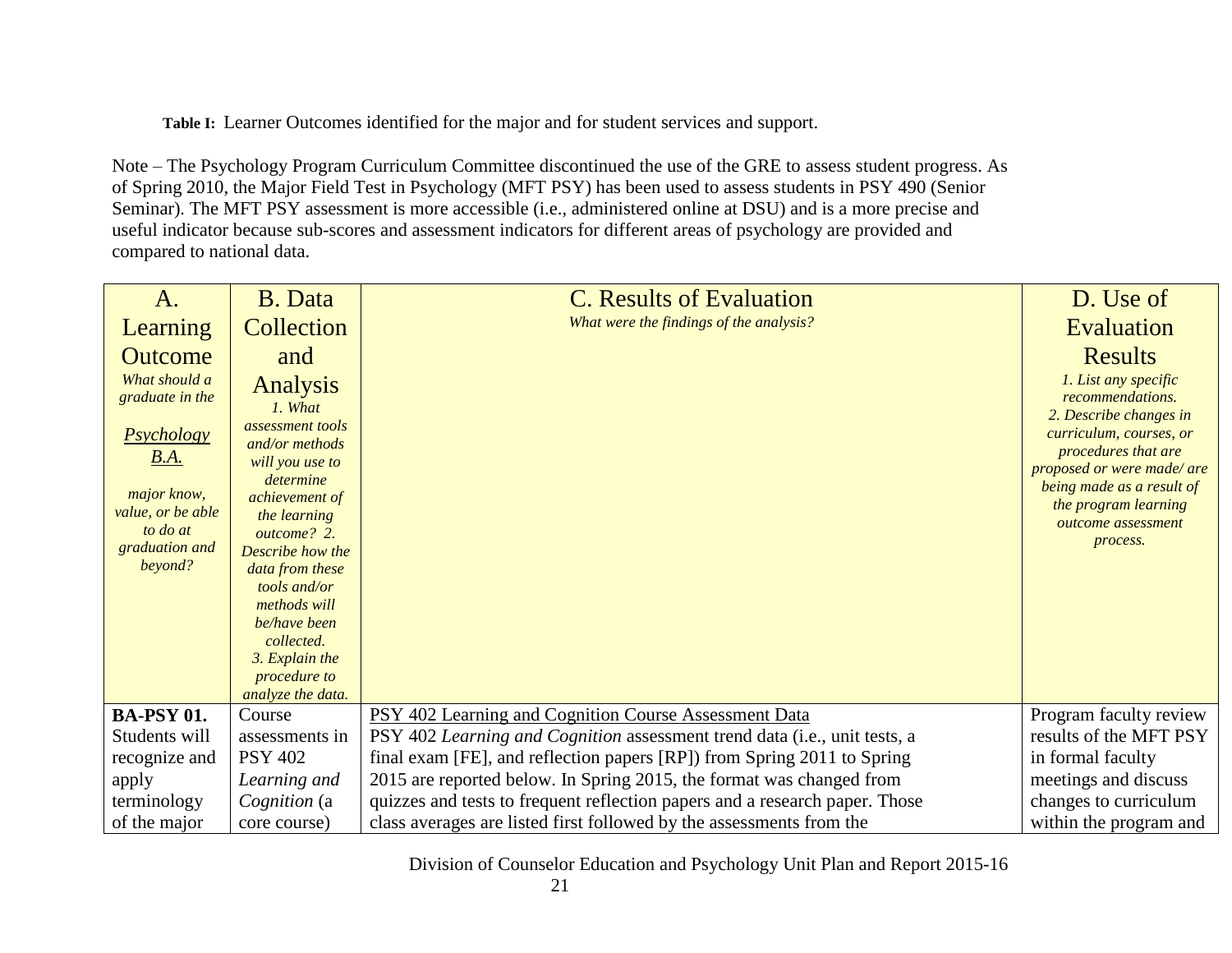| concepts and<br>theories in | and a<br>standardized         | previous years.           |             |      |           |      |      |      | in specific courses in<br>order to increase       |
|-----------------------------|-------------------------------|---------------------------|-------------|------|-----------|------|------|------|---------------------------------------------------|
| learning and                | assessment                    |                           | S15<br>F 15 |      |           |      |      |      | student learning.                                 |
| cognition.                  | from the Major                | RP <sub>1</sub>           | 75.00       | 73   |           |      |      |      |                                                   |
|                             | Field Test in                 | RP <sub>2</sub>           | 84.38       | 92   |           |      |      |      | Spring 2015, the                                  |
| $SP - 1.02$ ,               | Psychology                    |                           |             | 78   |           |      |      |      | assessments for PSY                               |
| 1.03, 1.05,                 | (given in PSY)                | RP <sub>3</sub>           | 70.83       |      |           |      |      |      | 402 were changed to                               |
| $1.08$ QEP $-1$ ,<br>3, 4   | 490 Senior<br>Seminar [a]     | RP <sub>4</sub>           | 87.50       | 79   |           |      |      |      | written papers instead<br>of tests and quizzes.   |
|                             | core course])                 | RP <sub>5</sub>           | 59.38       | 69   |           |      |      |      |                                                   |
|                             | are used to                   | RP <sub>6</sub>           | 84.38       | 77   |           |      |      |      | There is ongoing                                  |
|                             | measure                       | RP <sub>7</sub>           | 78.13       | 67   |           |      |      |      | discussion about                                  |
|                             | student                       | RP <sub>8</sub>           | 50.00       | 69   |           |      |      |      | whether the core is                               |
|                             | learning in the               | RP <sub>9</sub>           | 87.50       | 92   |           |      |      |      | meeting the needs of                              |
|                             | area of<br>learning and       | <b>RP10</b>               | 81.25       | 63   |           |      |      |      | students. Faculty will<br>propose a change to the |
|                             | cognition.                    | <b>RP11</b>               | 83.85       | 79   |           |      |      |      | curriculum to have core                           |
|                             |                               | <b>RP12</b>               | 68.63       | 90   |           |      |      |      | areas instead of courses                          |
|                             | <b>PSY 402</b>                | <b>RP13</b>               | 79.90       | 72   |           |      |      |      | and require a balance                             |
|                             | Learning and                  | <b>RP14</b>               | 78.92       | 73   |           |      |      |      | of courses along with                             |
|                             | Cognition                     | <b>RP15</b>               | 76.47       | 73   |           |      |      |      | any electives.                                    |
|                             | course<br>assessments         |                           |             |      |           |      |      |      |                                                   |
|                             | are conducted                 | Student-Led<br>Discussion | 85.38       | 79   |           |      |      |      |                                                   |
|                             | through                       |                           |             | 75   |           |      |      |      |                                                   |
|                             | reflection                    | <b>Term Paper</b>         | 80.00       |      |           |      |      |      |                                                   |
|                             | papers (RP),                  |                           |             |      |           |      |      |      |                                                   |
|                             | student-led                   |                           |             |      |           |      |      |      |                                                   |
|                             | discussions,                  |                           |             |      |           |      |      |      |                                                   |
|                             | and a term                    |                           | S11         | F11  | S12       | E12  | S13  | S14  |                                                   |
|                             | paper. Average<br>scores were | Quizzes                   | NA          | NA   | <b>NA</b> | 0.79 | 0.81 | 0.74 |                                                   |
|                             | recorded.                     | Test 1                    | 0.82        | 0.74 | 0.82      | 0.87 | 0.84 | 0.73 |                                                   |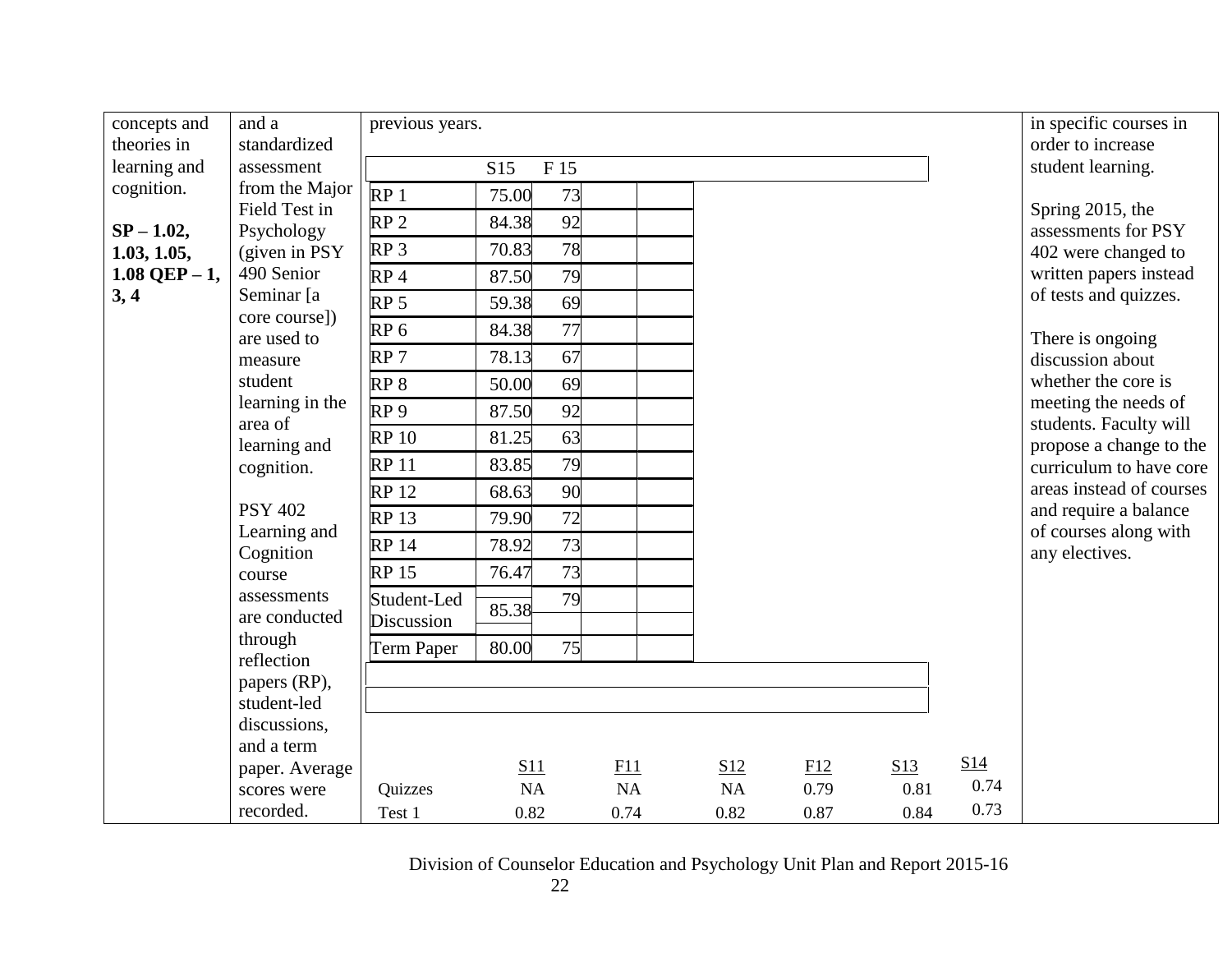|                               | Test 2                                                                                                                                                                     | 0.83                           | 0.97 | 0.83 | 0.89 | 0.85 | 0.75 |  |  |  |  |
|-------------------------------|----------------------------------------------------------------------------------------------------------------------------------------------------------------------------|--------------------------------|------|------|------|------|------|--|--|--|--|
| <b>PSY 490</b>                | Test 3                                                                                                                                                                     | NA                             | NA   | NA   | NA   | NA   | 0.73 |  |  |  |  |
| (Senior)                      | Test 4                                                                                                                                                                     | NA                             | NA   | NA   | NA   | NA   | 0.71 |  |  |  |  |
| Seminar)                      | $\rm FE$                                                                                                                                                                   | 0.83                           | 0.86 | 0.82 | 0.74 | 0.83 | 0.73 |  |  |  |  |
| Capstone                      | RP <sub>1</sub>                                                                                                                                                            | 0.8                            | 0.72 | 0.81 | 0.69 | 0.72 | 0.63 |  |  |  |  |
| Course                        | Rp <sub>2</sub>                                                                                                                                                            | NA                             | 0.77 | NA   | 0.72 | 0.67 | NA   |  |  |  |  |
| Assessment:<br><b>MFT PSY</b> | Rp <sub>3</sub>                                                                                                                                                            | NA                             | NA   | NA   | 0.74 | 0.78 | NA   |  |  |  |  |
| assessment                    | Rp <sub>4</sub>                                                                                                                                                            | NA                             | NA   | NA   | 0.78 | 0.86 | NA   |  |  |  |  |
| indicator for                 |                                                                                                                                                                            |                                |      |      |      |      |      |  |  |  |  |
| Memory and                    |                                                                                                                                                                            |                                |      |      |      |      |      |  |  |  |  |
| Cognition                     |                                                                                                                                                                            | <b>MFT PSY Assessment Data</b> |      |      |      |      |      |  |  |  |  |
|                               | MFT PSY Assessment Subscale (Mean Percent Correct based on 12 students) for                                                                                                |                                |      |      |      |      |      |  |  |  |  |
|                               | Learning, Memory and Cognition = 56 (national average = 56). This represents no                                                                                            |                                |      |      |      |      |      |  |  |  |  |
|                               | change in the score from 2015 to 2016. In 2013, the national average was 43.7, and                                                                                         |                                |      |      |      |      |      |  |  |  |  |
|                               | DSU students were 6 points below the national average, although there was a 3-point                                                                                        |                                |      |      |      |      |      |  |  |  |  |
|                               | improvement from 2012 to 2013. In 2014, students were 5.7 points below the national                                                                                        |                                |      |      |      |      |      |  |  |  |  |
|                               | average. In 2016, students were even with the national average. In 2015, students                                                                                          |                                |      |      |      |      |      |  |  |  |  |
|                               | were 2.4 points above the national mean. The 2015 and 2016 scores represent an                                                                                             |                                |      |      |      |      |      |  |  |  |  |
|                               | important trend from 2013.                                                                                                                                                 |                                |      |      |      |      |      |  |  |  |  |
|                               |                                                                                                                                                                            |                                |      |      |      |      |      |  |  |  |  |
|                               | National average is based on 221 institutions and 6,302 examinees taking the test                                                                                          |                                |      |      |      |      |      |  |  |  |  |
|                               | from September 2014 to June 2015.                                                                                                                                          |                                |      |      |      |      |      |  |  |  |  |
|                               |                                                                                                                                                                            |                                |      |      |      |      |      |  |  |  |  |
|                               | Note - Average TOTAL MFT PSY Scaled Score:                                                                                                                                 |                                |      |      |      |      |      |  |  |  |  |
|                               | 12 PSY students $= 153$ out of a possible 200. The national average is 156 out of 200.                                                                                     |                                |      |      |      |      |      |  |  |  |  |
|                               | DSU students improved .3 points over last year's score. DSU students scored 6 points<br>higher than the national average in 2013 and 3.6 points higher in 2014. The scores |                                |      |      |      |      |      |  |  |  |  |
|                               |                                                                                                                                                                            |                                |      |      |      |      |      |  |  |  |  |
|                               | have remained relatively stable compared to 2014 when the mean score was 153.6.                                                                                            |                                |      |      |      |      |      |  |  |  |  |
|                               | The MFT was also reconfigured in 2014, making it difficult to compare scores with                                                                                          |                                |      |      |      |      |      |  |  |  |  |
|                               | versions prior to 2014. Two area assessment subscales on the MFT PSY (i.e.,                                                                                                |                                |      |      |      |      |      |  |  |  |  |
|                               | measurement/methodology, clinical and social psychology) are not required core<br>courses at DSU, so they have been excluded from evaluation. However, the sub-            |                                |      |      |      |      |      |  |  |  |  |
|                               | scores from these areas may adversely affect the total MFT PSY score.                                                                                                      |                                |      |      |      |      |      |  |  |  |  |
|                               |                                                                                                                                                                            |                                |      |      |      |      |      |  |  |  |  |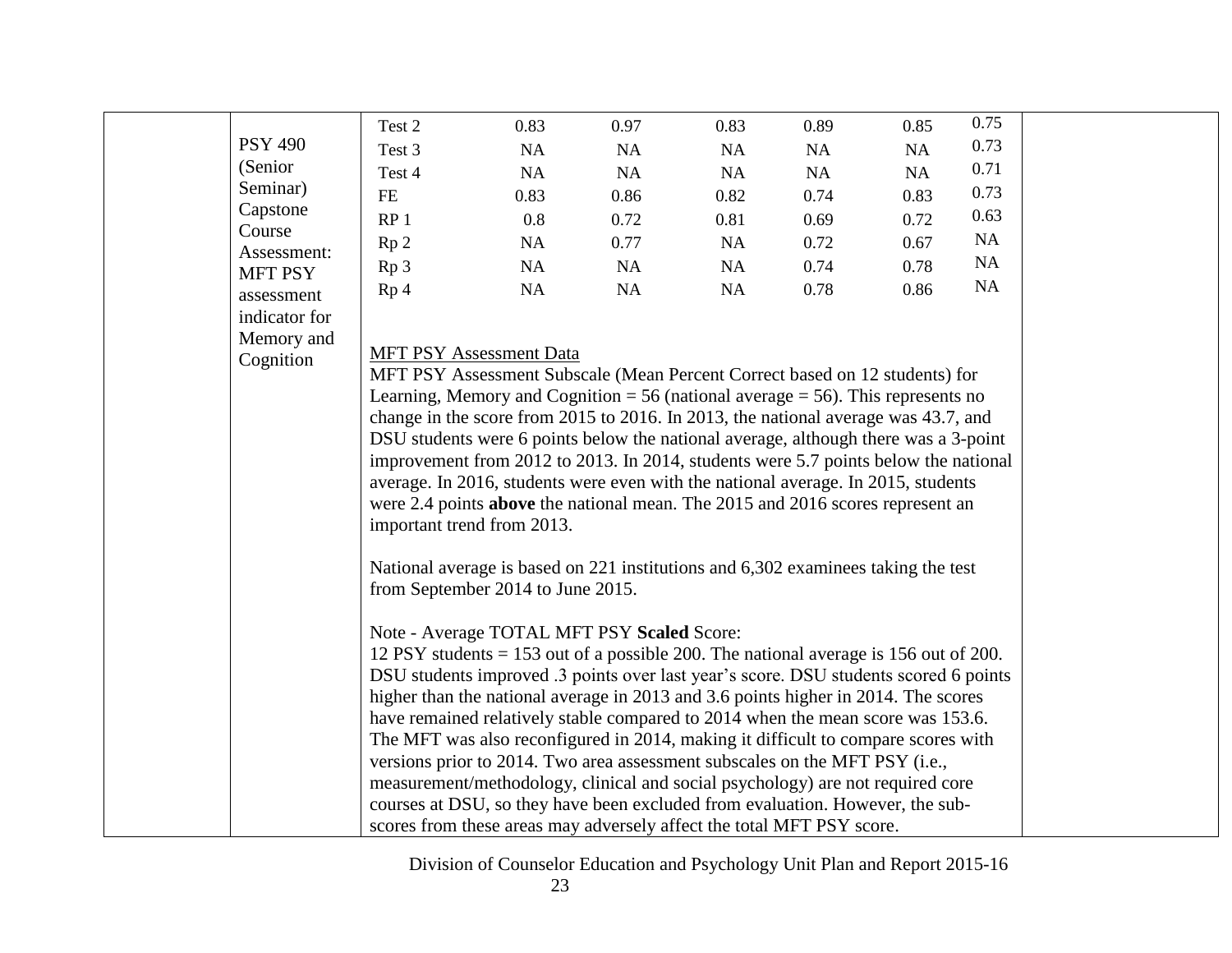|                   |                                 | Note – Course grade and standardized test (MFT PSY) score distributions indicate<br>that there is a correlation between PSY GPA and MFT PSY scores. However, only<br>four students scored below the national average. Seven students scored above the<br>national average, and one scored at the national average (156). There were two more<br>students who placed at or above the national average than last year, when six students<br>scored above the national average (155 for 2015). The highest score was 174 in 2016<br>(95 <sup>th</sup> percentile). |      |                 |           |                 |           |                                                                                      |                         |
|-------------------|---------------------------------|-----------------------------------------------------------------------------------------------------------------------------------------------------------------------------------------------------------------------------------------------------------------------------------------------------------------------------------------------------------------------------------------------------------------------------------------------------------------------------------------------------------------------------------------------------------------|------|-----------------|-----------|-----------------|-----------|--------------------------------------------------------------------------------------|-------------------------|
| <b>BA-PSY 02.</b> | Course                          | PSY 409 Biological Psychology Course Assessment Data                                                                                                                                                                                                                                                                                                                                                                                                                                                                                                            |      |                 |           |                 |           |                                                                                      | Program faculty review  |
| Students will     | assessments in                  |                                                                                                                                                                                                                                                                                                                                                                                                                                                                                                                                                                 |      |                 |           |                 |           | PSY 409 Biological Psychology assessment trend data (i.e., unit tests, a final exam  | results of the MFT PSY  |
| recognize and     | <b>PSY 409</b>                  |                                                                                                                                                                                                                                                                                                                                                                                                                                                                                                                                                                 |      |                 |           |                 |           | [FE], and reflection papers [RP]) from Spring 2011 to Spring 2016 are reported       | in formal faculty       |
| apply             | <b>Biological</b>               | below:                                                                                                                                                                                                                                                                                                                                                                                                                                                                                                                                                          |      |                 |           |                 |           |                                                                                      | meetings and discuss    |
| terminology       | Psychology (a                   |                                                                                                                                                                                                                                                                                                                                                                                                                                                                                                                                                                 |      |                 |           |                 |           |                                                                                      | changes to curriculum   |
| of the major      | core course)                    |                                                                                                                                                                                                                                                                                                                                                                                                                                                                                                                                                                 |      |                 |           |                 |           |                                                                                      | within the program and  |
| concepts and      | and a                           | <b>PSY 409</b>                                                                                                                                                                                                                                                                                                                                                                                                                                                                                                                                                  |      |                 |           |                 |           |                                                                                      | in specific courses in  |
| theories in       | standardized                    |                                                                                                                                                                                                                                                                                                                                                                                                                                                                                                                                                                 | S11  | S <sub>12</sub> | S13       | S <sub>14</sub> | S15       | S16                                                                                  | order to increase       |
| biological        | assessment                      | Quizzes                                                                                                                                                                                                                                                                                                                                                                                                                                                                                                                                                         | NA   | <b>NA</b>       | 0.76      | 0.81            | 0.89      | .86                                                                                  | student learning.       |
| psychology.       | from the Major<br>Field Test in | Test 1                                                                                                                                                                                                                                                                                                                                                                                                                                                                                                                                                          | 0.83 | 0.8             | 0.68      | 0.74            | 0.67      | .76                                                                                  | Tests are periodically  |
| $SP - 1.02$ ,     | Psychology                      | Test 2                                                                                                                                                                                                                                                                                                                                                                                                                                                                                                                                                          | 0.82 | 0.85            | 0.76      | 0.74            | 0.70      | (Avg)                                                                                | revised to reflect      |
| 1.03, 1.08        | (given in PSY)                  | Test 3                                                                                                                                                                                                                                                                                                                                                                                                                                                                                                                                                          | NA   | NA              | <b>NA</b> | <b>NA</b>       | 0.65      |                                                                                      | current course content. |
|                   | 490 Senior                      | $FE$                                                                                                                                                                                                                                                                                                                                                                                                                                                                                                                                                            | 0.77 | 0.72            | 0.66      | 0.74            | 0.69      |                                                                                      |                         |
|                   | Seminar [a                      | RP                                                                                                                                                                                                                                                                                                                                                                                                                                                                                                                                                              | 0.69 | 0.81            | <b>NA</b> | <b>NA</b>       | <b>NA</b> | NA                                                                                   | Due to the six-year     |
|                   | core course])                   | RP                                                                                                                                                                                                                                                                                                                                                                                                                                                                                                                                                              | 0.71 | 0.81            | NA        | <b>NA</b>       | <b>NA</b> | NA                                                                                   | MFT PSY trend data      |
|                   | are used to                     | Paper                                                                                                                                                                                                                                                                                                                                                                                                                                                                                                                                                           | NA   | NA              | 0.72      | 0.86            | NA        | NA                                                                                   | and the fact that many  |
|                   | measure                         | Mindtap                                                                                                                                                                                                                                                                                                                                                                                                                                                                                                                                                         |      |                 |           |                 |           | .90                                                                                  | students have limited   |
|                   | student                         |                                                                                                                                                                                                                                                                                                                                                                                                                                                                                                                                                                 |      |                 |           |                 |           |                                                                                      | writing skills, faculty |
|                   | learning in the                 |                                                                                                                                                                                                                                                                                                                                                                                                                                                                                                                                                                 |      |                 |           |                 |           |                                                                                      | have provided more      |
|                   | area of                         | <b>MFT PSY Assessment Data</b>                                                                                                                                                                                                                                                                                                                                                                                                                                                                                                                                  |      |                 |           |                 |           |                                                                                      | scaffolding in their    |
|                   | biological                      |                                                                                                                                                                                                                                                                                                                                                                                                                                                                                                                                                                 |      |                 |           |                 |           | MFT PSY Subscale 2 (Mean Percent Correct based on 12 students) for Perception,       | courses.                |
|                   | psychology.                     |                                                                                                                                                                                                                                                                                                                                                                                                                                                                                                                                                                 |      |                 |           |                 |           | Sensation and Physiology = 58 (national average = 55.9). The Subscale average in     |                         |
|                   |                                 |                                                                                                                                                                                                                                                                                                                                                                                                                                                                                                                                                                 |      |                 |           |                 |           | 2015 was 62. The 2016 score is 2.1 points higher than the national average, although | PSY 409 Biological      |
|                   | <b>PSY 409</b>                  | it is somewhat lower than the score averages of 2015.                                                                                                                                                                                                                                                                                                                                                                                                                                                                                                           |      |                 |           |                 |           |                                                                                      | Psychology              |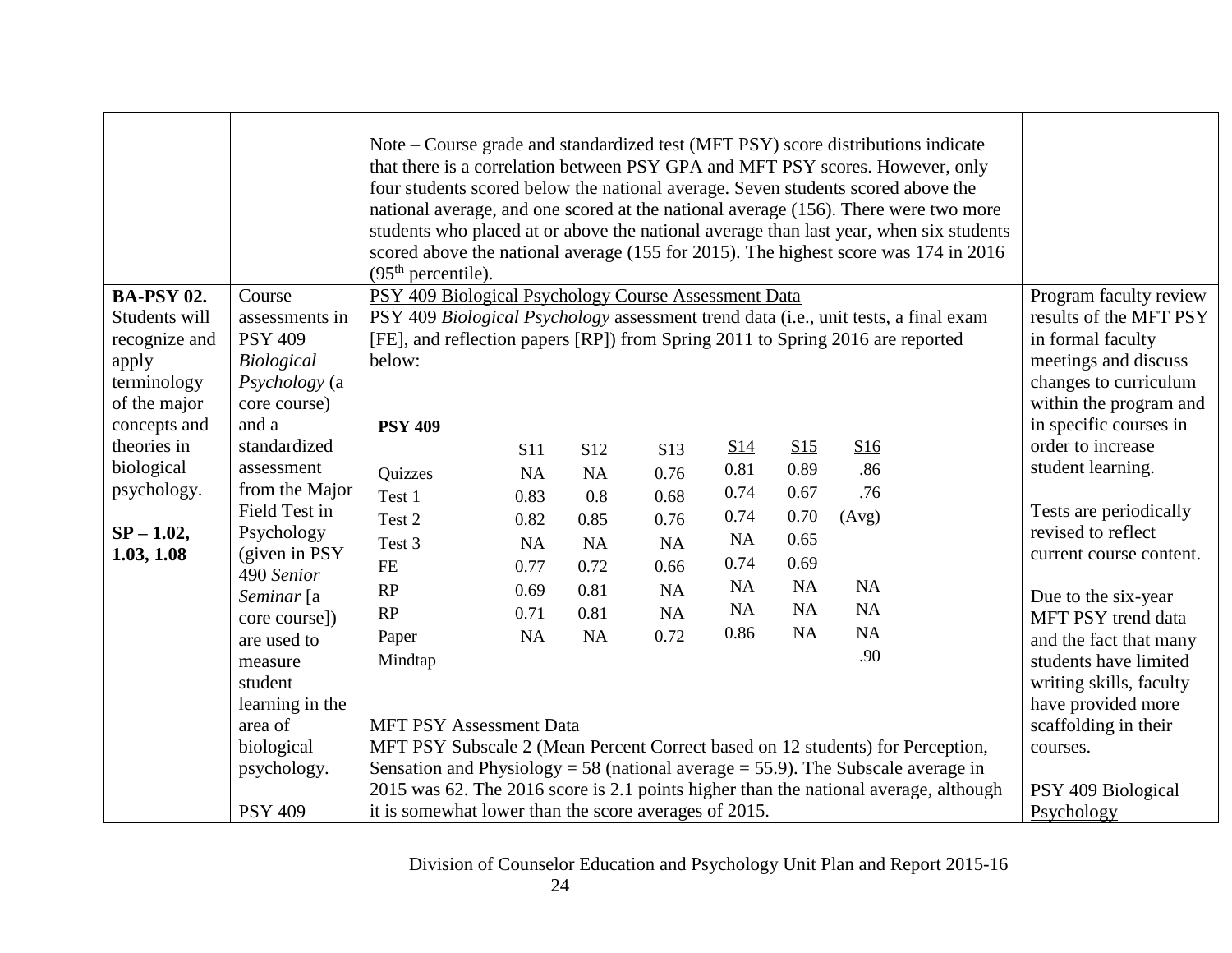|                   | Biological     |                                                                                        | In order to increase     |
|-------------------|----------------|----------------------------------------------------------------------------------------|--------------------------|
|                   | Psychology     | National average is based on 221 institutions and 6,302 students taking the test from  | student learning the     |
|                   | course         | September 2014 to June 2015.                                                           | following were carried   |
|                   | assessments    |                                                                                        | out in PSY 409:          |
|                   | are conducted  | Note – Mean MFT PSY Sensory and Physiology student scores are 2.1 points               |                          |
|                   | through unit   | <b>ABOVE</b> the national average.                                                     | Provided systematic      |
|                   | tests, a final |                                                                                        | feedback to students on  |
|                   | exam (FE),     | Note - Average TOTAL MFT PSY Scaled Score:                                             | papers throughout the    |
|                   | and reflection | 12 PSY students $= 153$ out of a possible 200. The national average is 156 out of 200. | semester and assisted    |
|                   | papers (RP).   | DSU students improved .3 points over last year's score. DSU students scored 6 points   | them in formulating an   |
|                   |                | higher than the national average in 2013 and 3.6 points higher in 2014. The scores     | outline for their paper. |
|                   | <b>PSY 490</b> | have remained relatively stable compared to 2014 when the mean score was 153.6.        |                          |
|                   | (Senior        | The MFT was also reconfigured in 2014, making it difficult to compare scores with      | Introduced detailed      |
|                   | Seminar)       | versions prior to 2014. Two area assessment subscales on the MFT PSY (i.e.,            | rubric in syllabus that  |
|                   | Capstone       | measurement/methodology, clinical and social psychology) are not required core         | listed all expected      |
|                   | Course         | courses at DSU, so they have been excluded from evaluation. However, the sub-          | paper components and     |
|                   | Assessment:    | scores from these areas may adversely affect the total MFT PSY score.                  | the grading scale        |
|                   | <b>MFT PSY</b> |                                                                                        | associated with each     |
|                   | assessment     | Note – Course grade and standardized test (MFT PSY) score distributions indicate       | component.               |
|                   | indicator for  | that there is a correlation between PSY GPA and MFT PSY scores. However, only          |                          |
|                   | Sensory and    | four students scored below the national average. Seven students scored above the       | Introduced MindTap       |
|                   | Physiology.    | national average, and one scored at the national average (156). There were two more    | component with           |
|                   |                | students who placed at or above the national average than last year, when six students | Cengage.                 |
|                   |                | scored above the national average (155 for 2015). The highest score in 2016 was 174    |                          |
|                   |                | (95 <sup>th</sup> percentile).                                                         |                          |
| <b>BA-PSY 03.</b> | Course         | PSY 307 Developmental Psychology Course Assessment Data                                | Program faculty review   |
| Students will     | assessments in |                                                                                        | results of the MFT PSY   |
| recognize and     | <b>PSY 307</b> | PSY 307 course trend data based on four-unit test average:                             | in formal faculty        |
| apply             | Developmental  | Spring 2011<br>.83<br>$(N=27)$                                                         | meetings and discuss     |
| terminology       | Psychology (a  | <b>Fall 2011</b><br>$(N = 31)$<br>.79                                                  | changes to curriculum    |
| of the major      | core course)   | Spring 2012<br>.77<br>$(N = 34)$                                                       | within the program and   |
| concepts and      | and a          | Fall 2012<br>.80.5 $(N = 26)$                                                          | in specific courses in   |
| theories in       | standardized   | Spring 2013<br>.85<br>$(N = 21)$                                                       | order to increase        |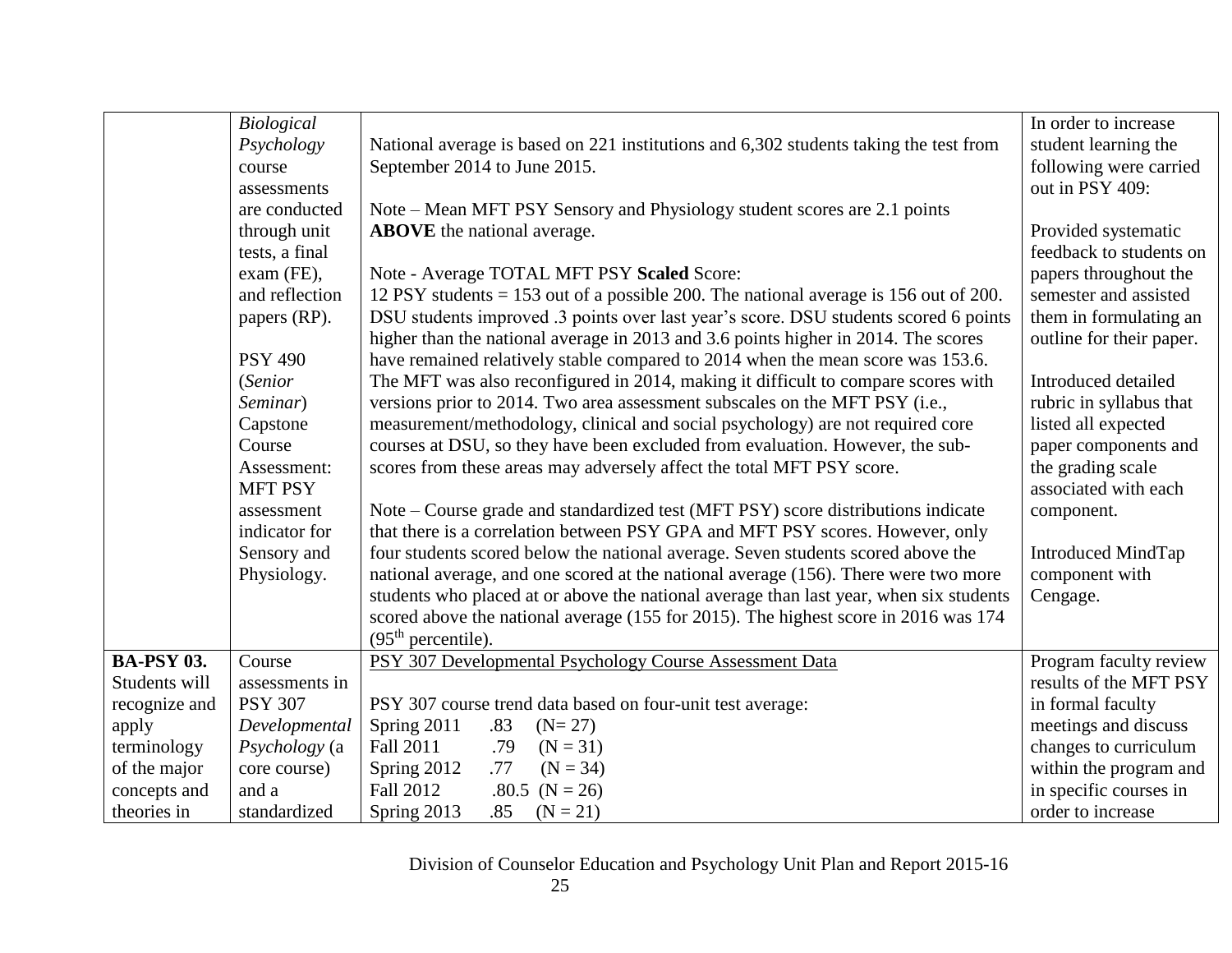| developmental | assessment      | Fall 2013<br>.79 ( $N = 27$ )                                                          | student learning.       |
|---------------|-----------------|----------------------------------------------------------------------------------------|-------------------------|
| psychology.   | from the Major  | Spring 2014<br>.78 ( $N = 21$ )                                                        |                         |
|               | Field Test in   | Fall 2014<br>$.73$ (N=25)                                                              | Tests are periodically  |
| $GE-5$        | Psychology      | Spring 2015<br>.77 $(N=20)$                                                            | revised to reflect      |
| $SP - 1.02$ , | (given in PSY)  | Fall 2015<br>$.71(N=22)$                                                               | current course content. |
| 1.03, 1.05,   | 490 Senior      | Spring 2016<br>$.75$ (N=35)                                                            |                         |
| 1.08          | Seminar [a      |                                                                                        | Due to the six-year     |
|               | core course])   | <b>MFT PSY Assessment Data</b>                                                         | MFT PSY trend data      |
|               | are used to     | MFT PSY Subscale 3 score (Mean Percent Correct based on 12 students) for               | and the fact that many  |
|               | measure         | Developmental = 49 (national average = 56.3). The scores remained the same from        | students have limited   |
|               | student         | 2013 to 2014. The 2015 score was 50 (four points lower than the national average). In  | writing skills, faculty |
|               | learning in the | 2016, the scores are 7 points lower than the national average and one point lower than | have provided more      |
|               | area of         | in 2015. The scores over the past several years have shown a drop in this area.        | scaffolding in their    |
|               | developmental   |                                                                                        | courses.                |
|               | psychology.     | National average is based on 221 institutions and 6,302 students taking the test from  |                         |
|               |                 | September 2014 to June 2015.                                                           | <b>PSY 307</b>          |
|               | <b>PSY 307</b>  |                                                                                        | Developmental           |
|               | Developmental   | Note – Currently, students take PSY 307 as much as three years before taking the       | Psychology              |
|               | Psychology      | MFT. Some students have received credit for PSY 307 by taking CEL 300 at a             | In response to student  |
|               | course          | community college. This along with the fact that social psychology is not a core       | performance on unit     |
|               | assessments     | requirement may adversely affect DSU student scores.                                   | tests and the MFT       |
|               | are conducted   |                                                                                        | assessment indicator,   |
|               | through four    | Note - Average TOTAL MFT PSY Scaled Score:                                             | the instructor          |
|               | unit tests.     | 12 PSY students $= 153$ out of a possible 200. The national average is 156 out of 200. | incorporated more       |
|               | Average         | DSU students improved .3 points over last year's score. DSU students scored 6 points   | group work and group    |
|               | proportion      | higher than the national average in 2013 and 3.6 points higher in 2014. The scores     | discussions in the      |
|               | scores were     | have remained relatively stable compared to 2014 when the mean score was 153.6.        | course meetings. More   |
|               | recorded for    | The MFT was also reconfigured in 2014, making it difficult to compare scores with      | activities were         |
|               | 2011-2012.      | versions prior to 2014. For many students, the social/developmental psychology score   | incorporated that are   |
|               |                 | was the lowest subscore.                                                               | designed to allow       |
|               | <b>PSY 490</b>  |                                                                                        | students to engage in   |
|               | (Senior         | Note – Course grade and standardized test (MFT PSY) score distributions indicate       | more peer-to-peer       |
|               | Seminar)        | that there is a correlation between PSY GPA and MFT PSY scores. However, only          | dialogue, incorporate   |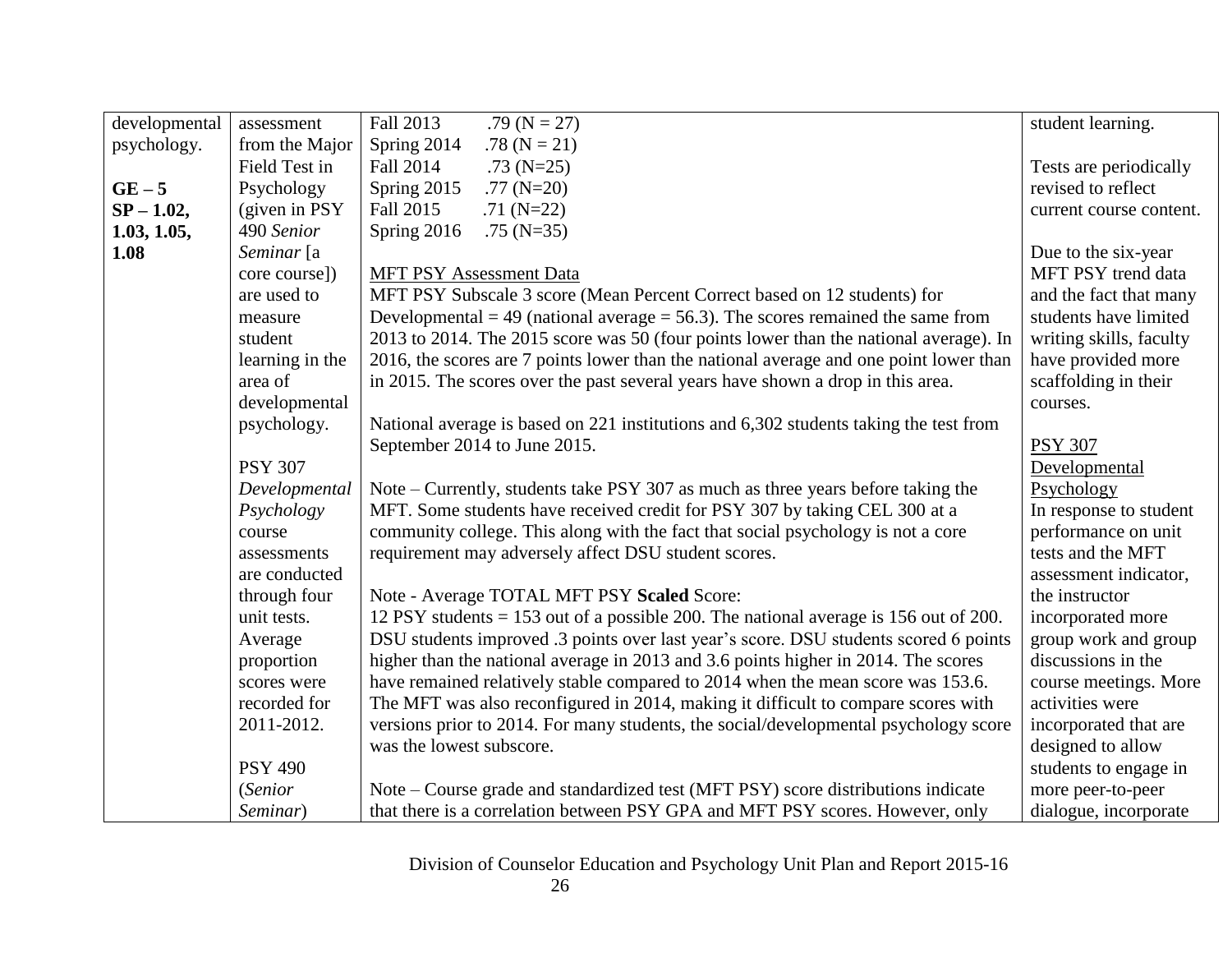| Capstone<br>Course<br>Assessment:<br><b>MFT PSY</b><br>assessment<br>indicator for<br>Developmental<br>Psychology. | four students scored below the national average. Seven students scored above the<br>national average, and one scored at the national average (156). There were two more<br>students who placed at or above the national average than last year, when six students<br>scored above the national average (155 for 2015). The highest score was 174 (95 <sup>th</sup> )<br>percentile). | more real-world<br>scenarios into the<br>discussions, and apply<br>more of the text<br>information to their<br>specific disciplinary<br>interests.<br>The faculty are using<br>present scores to<br>evaluate the curriculum<br>and the present<br>required course/elective<br>design where students<br>choose any electives in<br>psychology. Students<br>do not appear to be |
|--------------------------------------------------------------------------------------------------------------------|--------------------------------------------------------------------------------------------------------------------------------------------------------------------------------------------------------------------------------------------------------------------------------------------------------------------------------------------------------------------------------------|-------------------------------------------------------------------------------------------------------------------------------------------------------------------------------------------------------------------------------------------------------------------------------------------------------------------------------------------------------------------------------|
|                                                                                                                    |                                                                                                                                                                                                                                                                                                                                                                                      | getting enough<br>exposure to multiple<br>areas in psychology.                                                                                                                                                                                                                                                                                                                |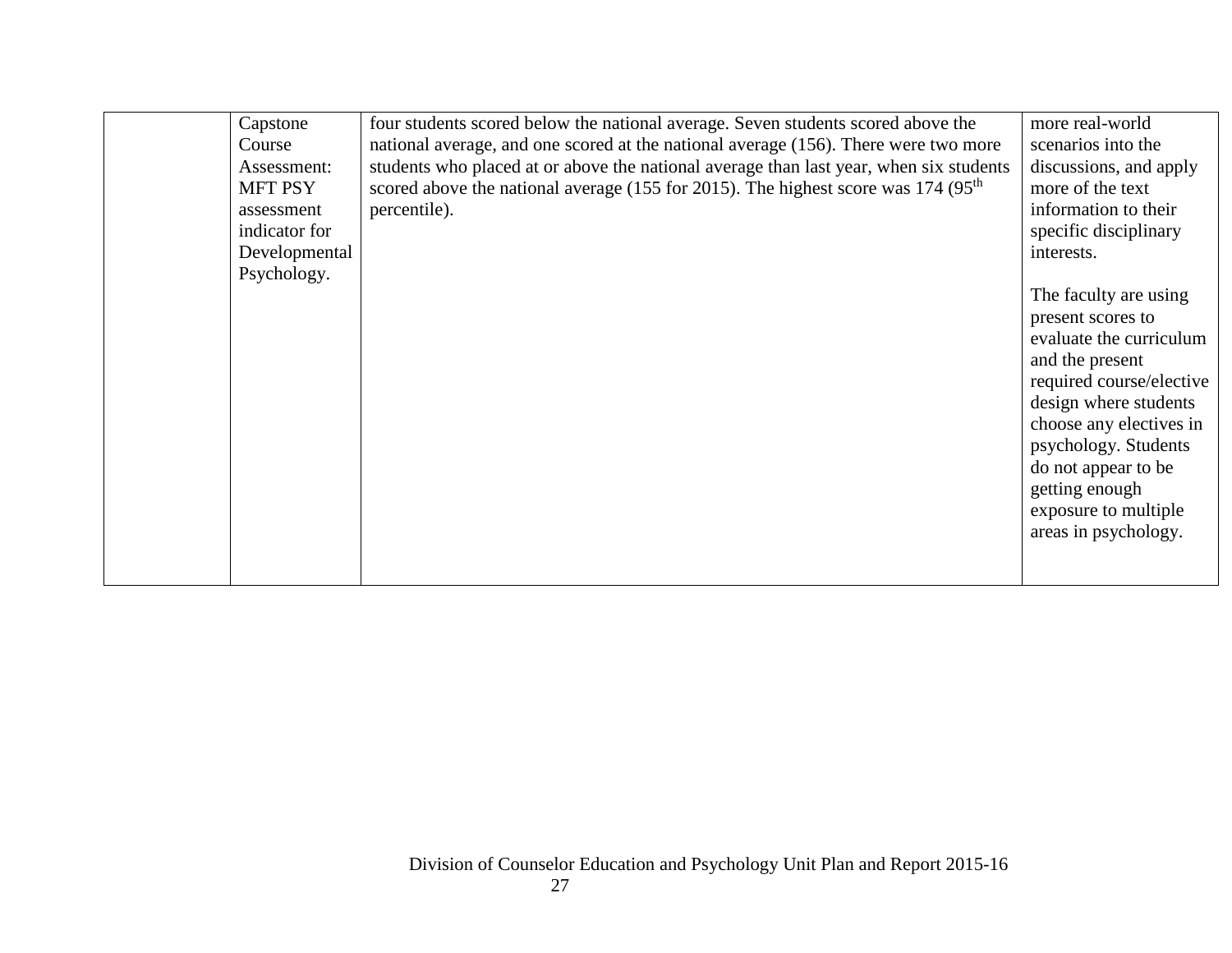| <b>BA-PSY 04.</b> | <b>Assessments</b> | PSY 331 Statistics Assessment Data                                             |                                                                                     |                   |            |              |              |              |              |                                                                                        |                            |
|-------------------|--------------------|--------------------------------------------------------------------------------|-------------------------------------------------------------------------------------|-------------------|------------|--------------|--------------|--------------|--------------|----------------------------------------------------------------------------------------|----------------------------|
| Students will     | of students'       |                                                                                | PSY 331 was on a six-test system from Fall 2010 to Fall 2013. In Spring 2014, three |                   |            |              |              |              |              |                                                                                        |                            |
| produce and       | abilities to       |                                                                                | tests were given instead of six. In 2014-15, Homework, Quizzes, Midterm and Final   |                   |            |              |              |              |              |                                                                                        |                            |
| interpret         | produce and        | Exam averages are included. Course averages on each assignment are recorded    |                                                                                     |                   |            |              |              |              |              |                                                                                        | instructor included        |
| descriptive       | interpret          | beginning Fall 2011.                                                           |                                                                                     |                   |            |              |              |              |              |                                                                                        | more opportunities to      |
| and inferential   | descriptive and    |                                                                                |                                                                                     |                   |            |              |              |              |              |                                                                                        | apply statistics to actual |
| statistics.       | inferential        | Note – Previous years are reported to provide trend data.                      |                                                                                     |                   |            |              |              |              |              |                                                                                        | research situations.       |
|                   | statistics are     |                                                                                |                                                                                     |                   |            |              |              |              |              |                                                                                        | Additional changes:        |
| $GE-1$            | completed in       | <b>PSY 331</b>                                                                 |                                                                                     |                   |            |              |              |              |              |                                                                                        | YouTube videos of          |
| $SP - 1.03,$      | <b>PSY 331</b>     |                                                                                | 2011                                                                                |                   | F13        | S14          | 2014/        | F15          | S16          |                                                                                        | instructor working out     |
| 1.08              | Statistics (a      |                                                                                | /201                                                                                | 2012/             |            |              | 15           |              |              |                                                                                        | problems; use of R         |
|                   | core course)       |                                                                                | $\overline{2}$                                                                      | 2013              |            |              |              |              |              |                                                                                        | statistical package        |
|                   | through six        | Test 1                                                                         | 0.74                                                                                | 0.77              | 0.77       | 0.84         | 0.64         | 0.72         | 0.59         |                                                                                        | (previously computer       |
|                   | tests and          | Test 2                                                                         | 0.81                                                                                | 0.87              | 0.80       | 0.88         | <b>NA</b>    |              |              |                                                                                        | packages were not used     |
|                   | homework           | Test 3                                                                         | 0.73                                                                                | 0.69              | 0.84       | NA           | <b>NA</b>    |              |              |                                                                                        | in 331); ConcepTest        |
|                   | assignments.       | Test 4                                                                         | 0.73                                                                                | 0.73              | 0.70       | NA           | <b>NA</b>    |              |              |                                                                                        | questions every two        |
|                   |                    | Test 5                                                                         | 0.78                                                                                | 0.76              | 0.77       | NA           | <b>NA</b>    |              |              |                                                                                        | weeks where students       |
|                   |                    | Test 6                                                                         | 0.75<br>0.84                                                                        | 0.76              | 0.80       | 0.70         | 0.64<br>0.56 | 0.73         | 0.58         |                                                                                        | worked independently       |
|                   |                    | Homework<br>Quizzes                                                            | <b>NA</b>                                                                           | 0.82<br><b>NA</b> | 0.81<br>NA | 0.77<br>0.77 | 0.68         | 0.71<br>0.68 | 0.69<br>0.60 |                                                                                        | in class on problems       |
|                   |                    | Sem. Avg.                                                                      | 0.77                                                                                | 0.78              | 0.78       | 0.79         | 0.70         | 0.73         | 0.68         |                                                                                        | and then in groups         |
|                   |                    |                                                                                |                                                                                     |                   |            |              |              |              |              |                                                                                        | (individual classwork      |
|                   |                    |                                                                                |                                                                                     |                   |            |              |              |              |              |                                                                                        | was reported as new);      |
|                   |                    |                                                                                |                                                                                     |                   |            |              |              |              |              | Research Methods Redesign Grade distribution data from 2006 to 2009 compared to        | collaborative              |
|                   |                    |                                                                                |                                                                                     |                   |            |              |              |              |              | data from 2010 to Fall 2011 indicated that the redesign was ineffective in increasing  | assignments. There was     |
| <b>BA-PSY 05.</b> | Course             |                                                                                |                                                                                     |                   |            |              |              |              |              | student pass rates (pre-redesign 75% pass rate compared to post-redesign 73% pass      | an attempt to              |
| Students will     | assessments in     |                                                                                |                                                                                     |                   |            |              |              |              |              | rate). While the Spring 2012 pass rate increased to 79% and the Fall 2012 pass rate    | modernize the              |
| be able to        | <b>PSY 330</b>     |                                                                                |                                                                                     |                   |            |              |              |              |              | increased to 90%, the pass rate for Spring 2013 and Spring 2014 was 75%. The pass      | curriculum.                |
| demonstrate       | Research           | rate was 43% in Fall 2013. For Fall 2013 and Spring 2014, the courses were re- |                                                                                     |                   |            |              |              |              |              |                                                                                        |                            |
| effective         | Methods I          |                                                                                |                                                                                     |                   |            |              |              |              |              | sequenced to put statistics first. The pass rate for PSY 331 for Fall 2013 was 77% and | In Fall 2015, the          |
| research          | (formerly 102)     |                                                                                |                                                                                     |                   |            |              |              |              |              | for Spring 2014, 85%. For Fall 2015, the pass rate was 80%. For Spring 2015, the       | instructor was an          |
| design and        | and PSY 332        |                                                                                |                                                                                     |                   |            |              |              |              |              | pass rate was 61.3%. The pass rate was initially higher, but it has dropped. Likewise, | adjunct; however,          |
| scientific        | Research           | the course average has dropped over the last two years.                        |                                                                                     |                   |            |              |              |              |              |                                                                                        | scores in the class were   |
| writing skills    | Methods II         |                                                                                |                                                                                     |                   |            |              |              |              |              |                                                                                        | comparable to other        |
|                   |                    |                                                                                |                                                                                     |                   |            |              |              |              |              |                                                                                        | sections. The pass rate    |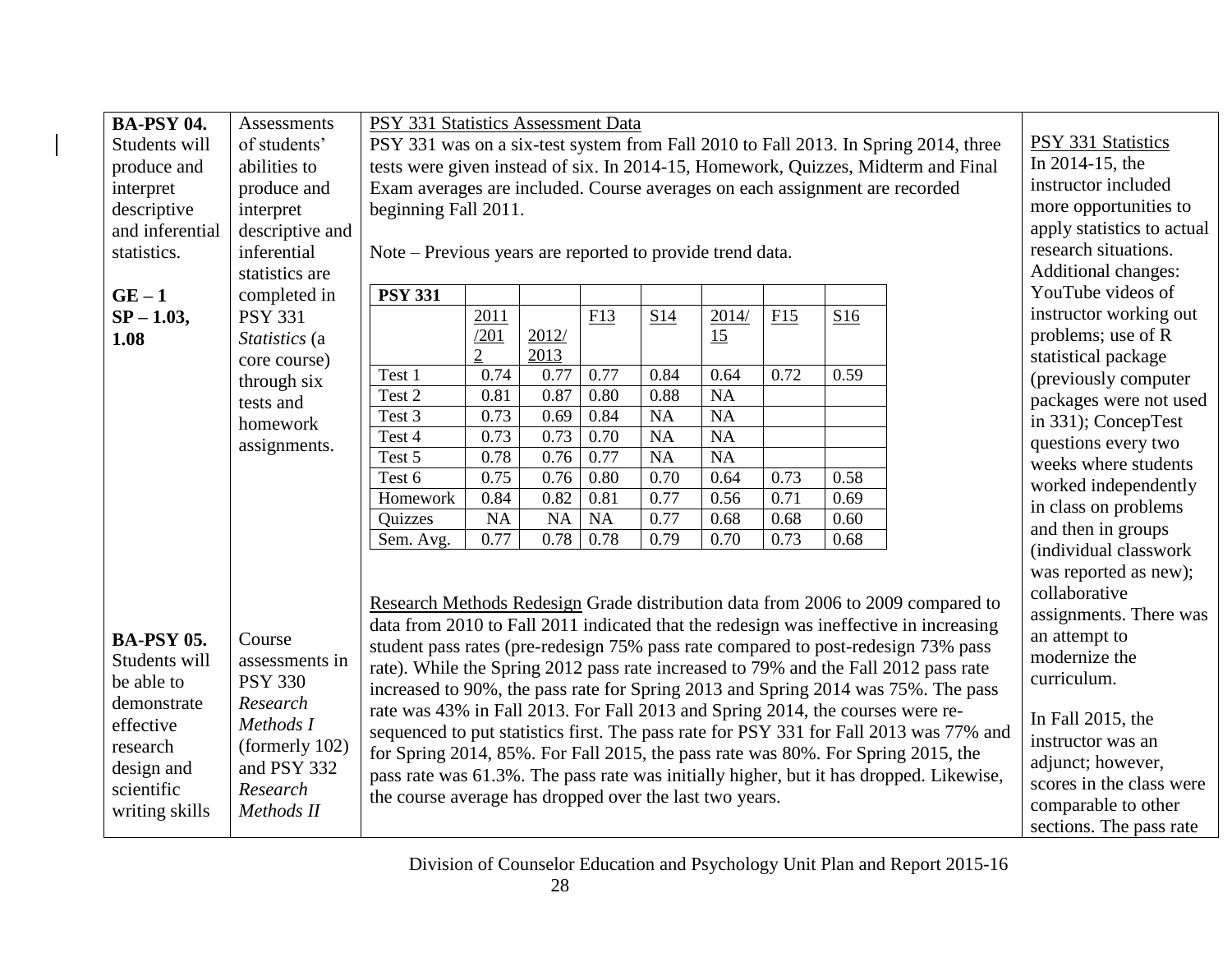| using APA<br>(formerly 201)<br>PSY 330 Research Methods I Assessment Data                                                  | was also similar. Since |
|----------------------------------------------------------------------------------------------------------------------------|-------------------------|
| PSY 330 assessment trend data (i.e., unit tests, research topic proposal, annotative<br>(both core<br>style which          | Spring 2014, there has  |
| bibliography [Bib], rough draft [Draft], final literature review [Lit R] and final exam<br>culminates in<br>courses) and a | been a noticeable drop  |
| [FE]) for spring 2011 to spring 2015 are reported below. Over 2013-14, the course<br>an executable<br>standardized         | in PSY 331 scores from  |
| format was changed, and then it changed again in 2014-15. Both sets are listed for<br>research<br>assessment               | high "C" to low "C" to  |
| from the Major<br>comparison.<br>proposal.                                                                                 | high "D." Since this is |
| Field Test in                                                                                                              | a core class, there is  |
| $GE-1$<br><b>PSY 330</b><br>Psychology                                                                                     | concern that the class  |
| $SP - 1.02$ ,<br>(given in PSY)<br>F15<br>S16<br>F14<br>S15                                                                | design or teaching      |
| 58.5<br>71<br>57.8<br>56.7<br>1.03, 1.05,<br>490 Senior<br>Quizzes                                                         | methods are not         |
| 92.25<br>73.6<br>74<br>Seminar [a<br>Assn<br><b>NA</b><br>1.08, 2.02,                                                      | accomplishing the       |
| 78<br><b>NA</b><br><b>NA</b><br><b>NA</b><br>2.03<br>core course])<br><b>Tests</b>                                         | goals of the class.     |
| 78<br>$QEP - 1, 2, 4$<br>NA<br>NA<br><b>NA</b><br>are used to<br>Final                                                     | Program faculty review  |
| 58<br>76.3<br>77.9<br>90<br>Paper 1<br>measure                                                                             | results of the MFT PSY  |
| 83.64<br>84.9<br>55.7<br>Paper 2<br>76.6<br>student                                                                        | in formal faculty       |
| Presentation 72.5<br>77.8<br>60<br>86.4<br>learning in the                                                                 | meetings and discuss    |
| 73.6<br>NA<br>areas of<br>79.55<br>76<br>Course                                                                            | changes to curriculum   |
| research                                                                                                                   | within the program and  |
| design and                                                                                                                 | in specific courses in  |
| writing skills.                                                                                                            | order to increase       |
| E13<br>S <sub>14</sub><br>S13<br>S11<br>S12<br>E12                                                                         | student learning. The   |
| Detailed<br>0.88<br>0.65<br>0.72<br>0.77<br>Quizzes<br>NA<br>NA                                                            | course sequence may     |
| assessments in<br>0.70<br>0.75<br>0.82<br>0.83<br>0.78<br>Test 1<br>0.76                                                   | need to be revisited.   |
| PSY 330 and<br>0.72<br>0.75<br>0.79<br>Test 2<br>0.88<br>0.76<br>0.83                                                      |                         |
| PSY 332 were<br>NA<br>NA<br>0.67<br>0.77<br>0.85<br>Proposal<br>0.62                                                       | Tests are periodically  |
| implemented<br>NA<br>NA<br>0.7<br>0.7<br>0.42<br>Bib<br>0.74                                                               | revised to reflect      |
| in fall 2010.<br>0.44<br>0.60<br>0.69<br>0.84<br>0.72<br>0.64<br>Draft                                                     | current course content. |
| Comparison<br>NA<br>0.50<br>0.82<br>0.8<br>0.81<br>Lit R<br>0.73                                                           |                         |
| data was first<br>NA<br>0.46<br>0.85<br><b>FE</b><br>NA<br>NA<br>0.66                                                      | Due to the fact that    |
| available in                                                                                                               | many students have      |
| spring 2012                                                                                                                | limited writing skills, |
| after the                                                                                                                  | faculty have provided   |
| redesign had<br>PSY 332 Research Methods II Assessment Data                                                                | more scaffolding in     |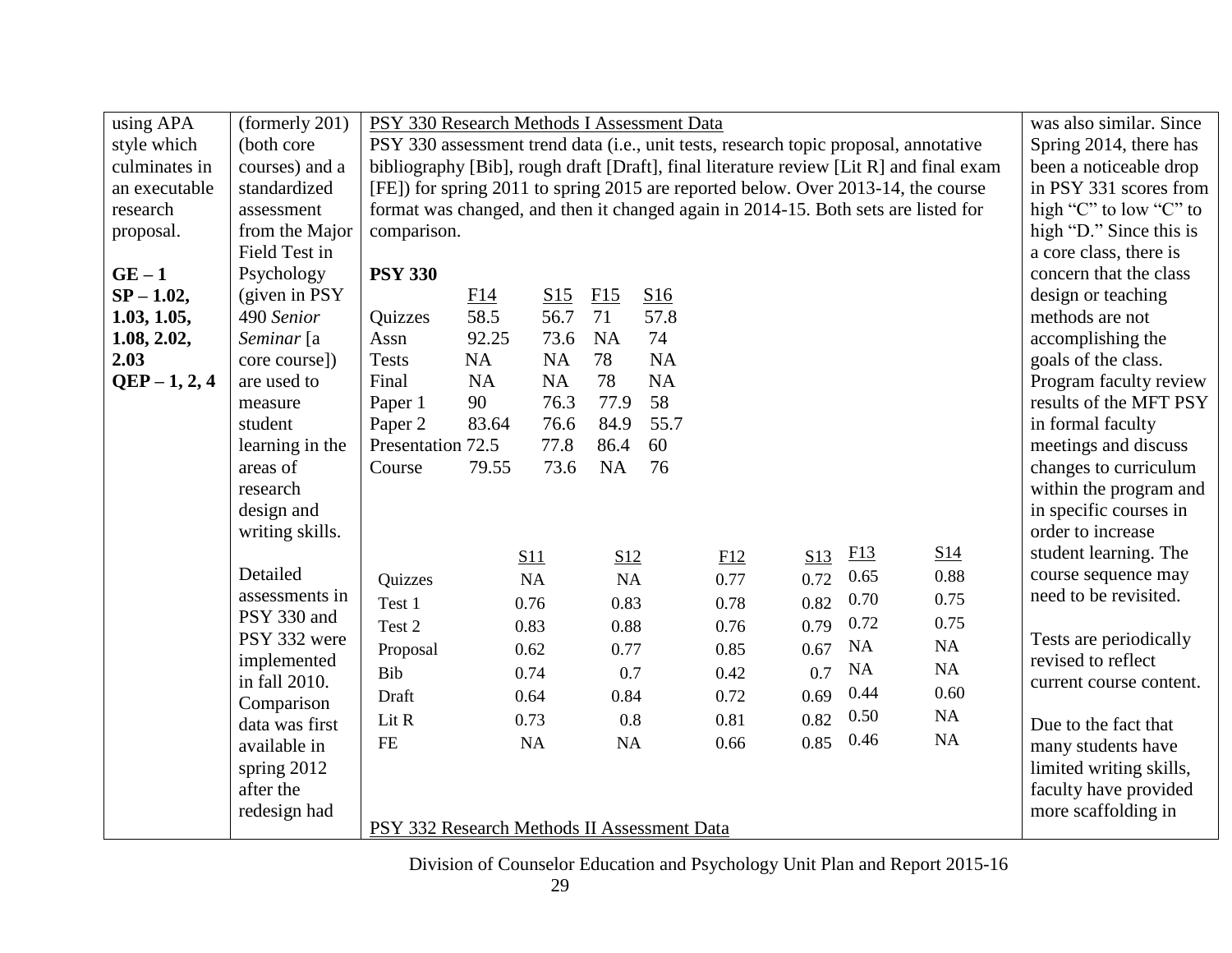| been fully     | PSY 332 has been on the four-test system since fall 2006; however, only two tests |                                                                                           |                   |           |           |           |      |           |           |  | their courses.           |
|----------------|-----------------------------------------------------------------------------------|-------------------------------------------------------------------------------------------|-------------------|-----------|-----------|-----------|------|-----------|-----------|--|--------------------------|
| implemented.   | were given in Spring 2014. There is an early-semester talk to peers designed to   |                                                                                           |                   |           |           |           |      |           |           |  |                          |
|                |                                                                                   | pressure them for the details for their project. There is also an annotated bibliography, |                   |           |           |           |      |           |           |  |                          |
| PSY 330 and    |                                                                                   | first draft, and second draft.                                                            |                   |           |           |           |      |           |           |  |                          |
| <b>PSY 331</b> |                                                                                   |                                                                                           |                   |           |           |           |      |           |           |  | In order to increase     |
| course         | Note - 2011-2012 data are also reported to provide trend data.                    |                                                                                           |                   |           |           |           |      |           |           |  | student learning the     |
| assessments    |                                                                                   |                                                                                           |                   |           |           |           |      |           |           |  | following were carried   |
| are conducted  | <b>PSY 332</b>                                                                    |                                                                                           |                   |           |           |           |      |           |           |  | out:                     |
| through tests  |                                                                                   | 2011/                                                                                     | 2012/             | F13       | S14       | F14       | S15  | F15       | S16       |  |                          |
| and structured |                                                                                   | 2012                                                                                      | 2013              |           |           |           |      |           |           |  | Changed topical          |
| graduated      | Test 1                                                                            | 0.77                                                                                      | 0.77              | 0.84      | 0.91      | 0.89      | 0.71 | 0.58      | NA        |  | selections of papers to  |
| writing        | Test 2                                                                            | 0.70                                                                                      | 0.77              | 0.71      | 0.75      | 0.91      | 0.64 | 0.69      | NA        |  | focus on topic students  |
| assignments.   | Test 3                                                                            | 0.81                                                                                      | 0.87              | <b>NA</b> | <b>NA</b> | <b>NA</b> | NA   | <b>NA</b> | <b>NA</b> |  | were interested in       |
|                | Test 4                                                                            | 0.79                                                                                      | 0.74              | <b>NA</b> | <b>NA</b> | <b>NA</b> | NA   | <b>NA</b> | <b>NA</b> |  | studying.                |
| <b>PSY 490</b> | Talk                                                                              | 0.82                                                                                      | NA                | NA        | NA        | NA        | 0.74 | 0.91      | 0.72      |  |                          |
| <b>Senior</b>  | Bib                                                                               | 0.66                                                                                      | $\overline{0.77}$ | 0.71      | 0.62      | 0.80      | 0.66 | 0.74      | NA        |  | Refined the structure of |
| Seminar        | Project                                                                           |                                                                                           |                   |           |           |           |      |           | 1.00      |  | the writing components   |
| Assessment:    | planning                                                                          |                                                                                           |                   |           |           |           |      |           |           |  | of the course to make    |
| <b>MFT PSY</b> | Outline                                                                           |                                                                                           |                   |           |           |           |      |           | 0.84      |  | the criteria for         |
| assessment     | Draft 1                                                                           | 0.65                                                                                      | 0.74              | <b>NA</b> | 0.77      | <b>NA</b> | NA   | <b>NA</b> | 0.62      |  | evaluation consistent    |
| indicator for  | Draft 2                                                                           | 0.8                                                                                       | 0.83              | <b>NA</b> | 0.75      | <b>NA</b> | NA   | <b>NA</b> | NA        |  | across all assignments.  |
| Measurement    | RP                                                                                | NA                                                                                        | $\overline{NA}$   | <b>NA</b> | <b>NA</b> | 0.80      | 0.76 | 0.92      | 0.79      |  |                          |
| and            | FE                                                                                | NA                                                                                        | <b>NA</b>         | NA        | <b>NA</b> | 0.80      | 0.70 | 0.82      | <b>NA</b> |  | Provided systematic      |
| Methodology    | HW                                                                                | NA                                                                                        | $\overline{NA}$   | NA        | <b>NA</b> | 0.83      | 0.70 | <b>NA</b> | NA        |  | feedback to students on  |
| was used to    | Sem. Avg.                                                                         | 0.77                                                                                      | 0.79              | 0.78      | 0.81      | NA        | NA   | 0.82      | 0.87      |  | papers throughout the    |
| measure        | Quiz Avg.                                                                         | <b>NA</b>                                                                                 | 0.55              | 0.72      | 0.77      | 0.71      | 0.83 | 0.80      | 0.68      |  | semester.                |
| student        |                                                                                   |                                                                                           |                   |           |           |           |      |           |           |  |                          |
| learning of    |                                                                                   |                                                                                           |                   |           |           |           |      |           |           |  | In addition, majors      |
| research       | <b>MFT PSY Assessment Data</b>                                                    |                                                                                           |                   |           |           |           |      |           |           |  | were assigned to PSY     |
| design.        | MFT Assessment Indicators for Measurement and Methodology (Mean Percent           |                                                                                           |                   |           |           |           |      |           |           |  | 331 before PSY 330.      |
|                | Correct) demonstrated an increase in 5 points from 2015 to 2016 and a 9-point     |                                                                                           |                   |           |           |           |      |           |           |  | This would give          |
| Student        | improvement from 2010-2016:                                                       |                                                                                           |                   |           |           |           |      |           |           |  | transfer students more   |
| research and   | 2010: 44 (52 national average)                                                    |                                                                                           |                   |           |           |           |      |           |           |  | time in psychology       |
|                | 2011: 49 (52 national average)                                                    |                                                                                           |                   |           |           |           |      |           |           |  |                          |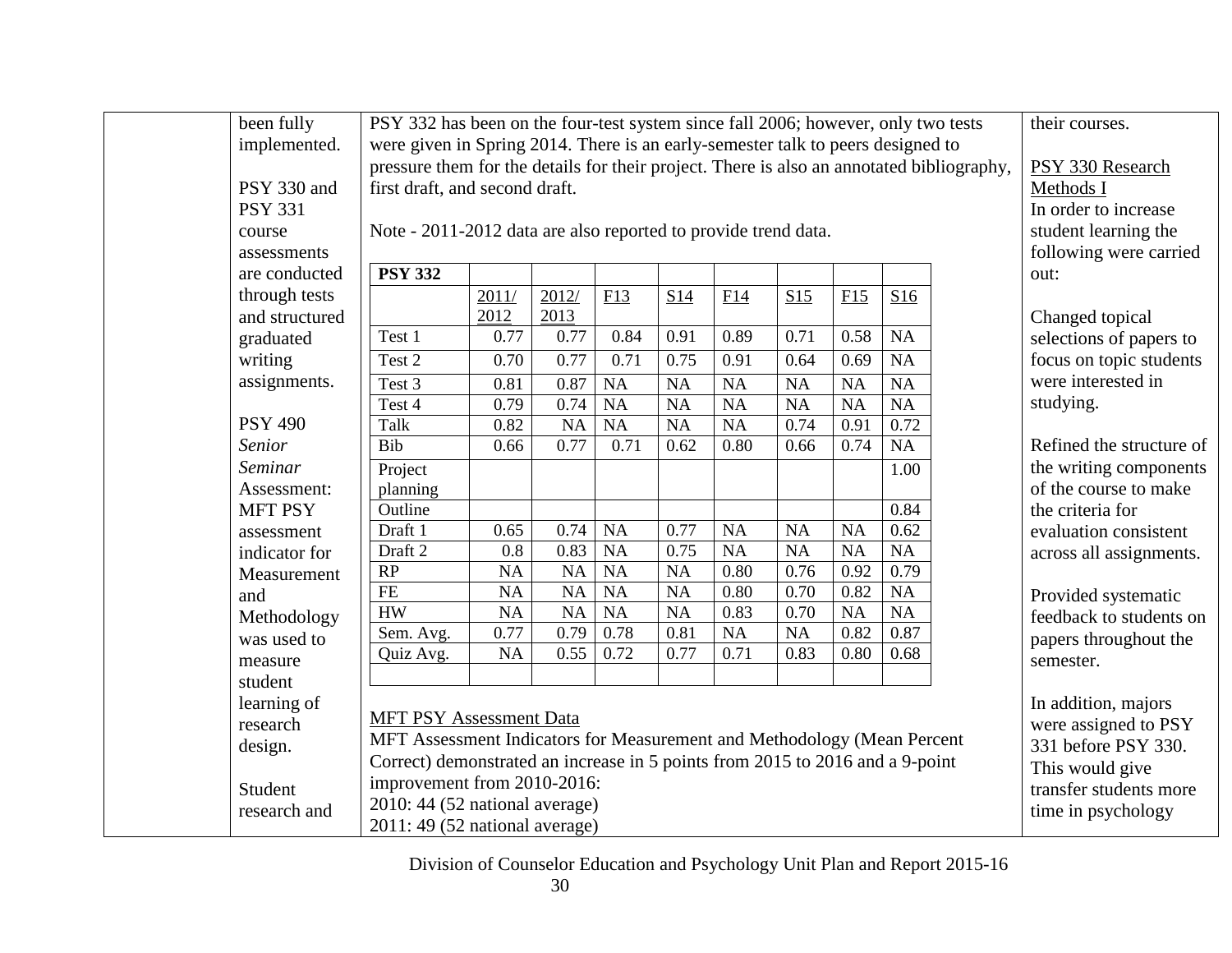| presentation    | $2012:45(55$ national average)                                                         | courses before they had |
|-----------------|----------------------------------------------------------------------------------------|-------------------------|
| production      | $2013: 54 (55$ national average)                                                       | to write research       |
| was also        | 2014: 53 (54 national average)                                                         | proposals. The faculty  |
| recorded.       | 2015: 48 (54 national average)                                                         | felt that transfer      |
| <b>Students</b> | 2016: 53 (55.2 national average)                                                       | students in particular  |
| incorporate     |                                                                                        | did not have enough     |
| conceptual      | National average is based on 221 institutions and 6,302 students taking the test from  | experience in           |
| learning in     | September 2014 to June 2015.                                                           | psychology to be able   |
| professional    |                                                                                        | to carry out research   |
| research        | Note - Average TOTAL MFT PSY Scaled Score:                                             | papers their first      |
| presentations   | 12 PSY students $= 153$ out of a possible 200. The national average is 156 out of 200. | semester at DSU.        |
| that require    | DSU students improved .3 points over last year's score. DSU students scored 6 points   |                         |
| students to     | higher than the national average in 2013 and 3.6 points higher in 2014. The scores     | PSY 332 Research        |
| present         | have remained relatively stable compared to 2014 when the mean score was 153.6.        | Methods II              |
| concepts to     | The MFT was also reconfigured in 2014, making it difficult to compare scores with      | Several grading         |
| professionals   | versions prior to 2014. For many students, the social/developmental psychology score   | changes were carried    |
| in the area of  | was the lowest subscore.                                                               | out in 2014-15 and the  |
| psychology.     |                                                                                        | fall of 2015:           |
|                 | Note – Course grade and standardized test (MFT PSY) score distributions indicate       |                         |
|                 | that there is a correlation between PSY GPA and MFT PSY scores. However, only          | The annotated           |
|                 | four students out of 12 scored below the national average. Seven students scored       | bibliography was        |
|                 | above the national average, and one scored at the national average (156). There were   | reweighted from .06 to  |
|                 | two more students who placed at or above the national average than last year, when     | .08 and the weight of   |
|                 | six students scored above the national average (155 for 2015). The highest score this  | the final draft of the  |
|                 | year was 174 (95 <sup>th</sup> percentile).                                            | paper was increased by  |
|                 |                                                                                        | .02.                    |
|                 | <b>Student Research and Presentation Production</b>                                    |                         |
|                 | Psychology students conducted a good number of research projects. Five students        | Tests were reduced to   |
|                 | registered for PSY 493 Independent Research. This year, seven undergraduate            | less than .50 the final |
|                 | students attended the Southeast Psychological Association (SEPA) annual meeting        | grade.                  |
|                 | and presented their perspectives on the shooting which took place at DSU.              |                         |
|                 |                                                                                        | In spring 2016, the     |
|                 |                                                                                        | course was further      |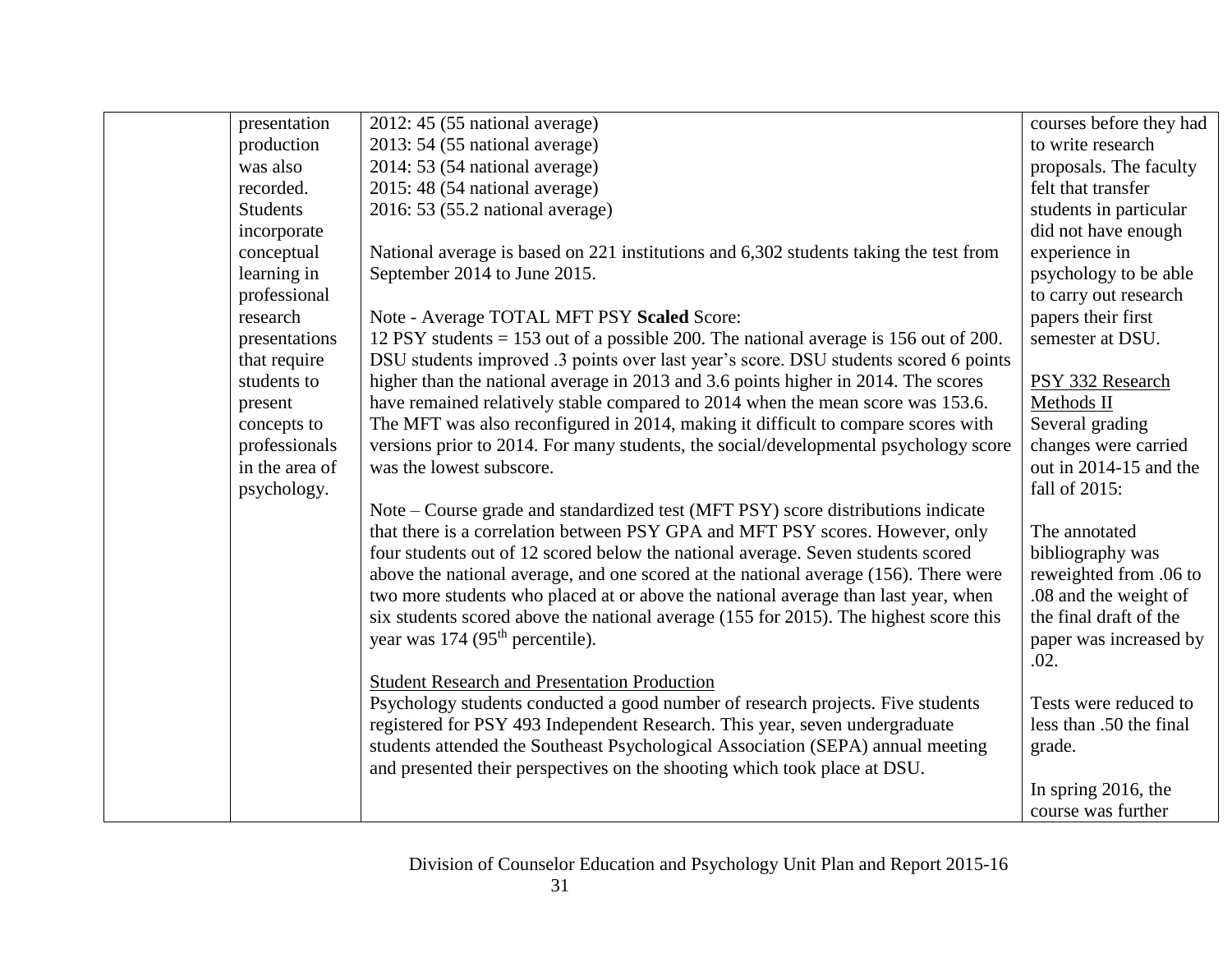|  | changed to place more    |
|--|--------------------------|
|  | weight on research       |
|  | projects that were       |
|  | carried out and reported |
|  | on.                      |
|  | <b>Research Methods</b>  |
|  | Redesign:                |
|  | The redesign has been    |
|  | ineffective in           |
|  | increasing student pass  |
|  | rates. It was determined |
|  | that students were       |
|  | taking PSY 330           |
|  | (Research Methods I)     |
|  | too early in the course  |
|  | sequence to have         |
|  | appropriate knowledge    |
|  | to begin a research      |
|  | paper. Thus, the         |
|  | redesign has been        |
|  | recalibrated again by    |
|  | changing the course      |
|  | sequence to PSY 331      |
|  | (Statistics) first, and  |
|  | then take PSY 330 and    |
|  | 332. Pushing PSY 330     |
|  | back a semester allows   |
|  | students to take other   |
|  | topical psychology       |
|  | courses and learn more   |
|  | about psychology         |
|  | before taking PSY 330.   |
|  |                          |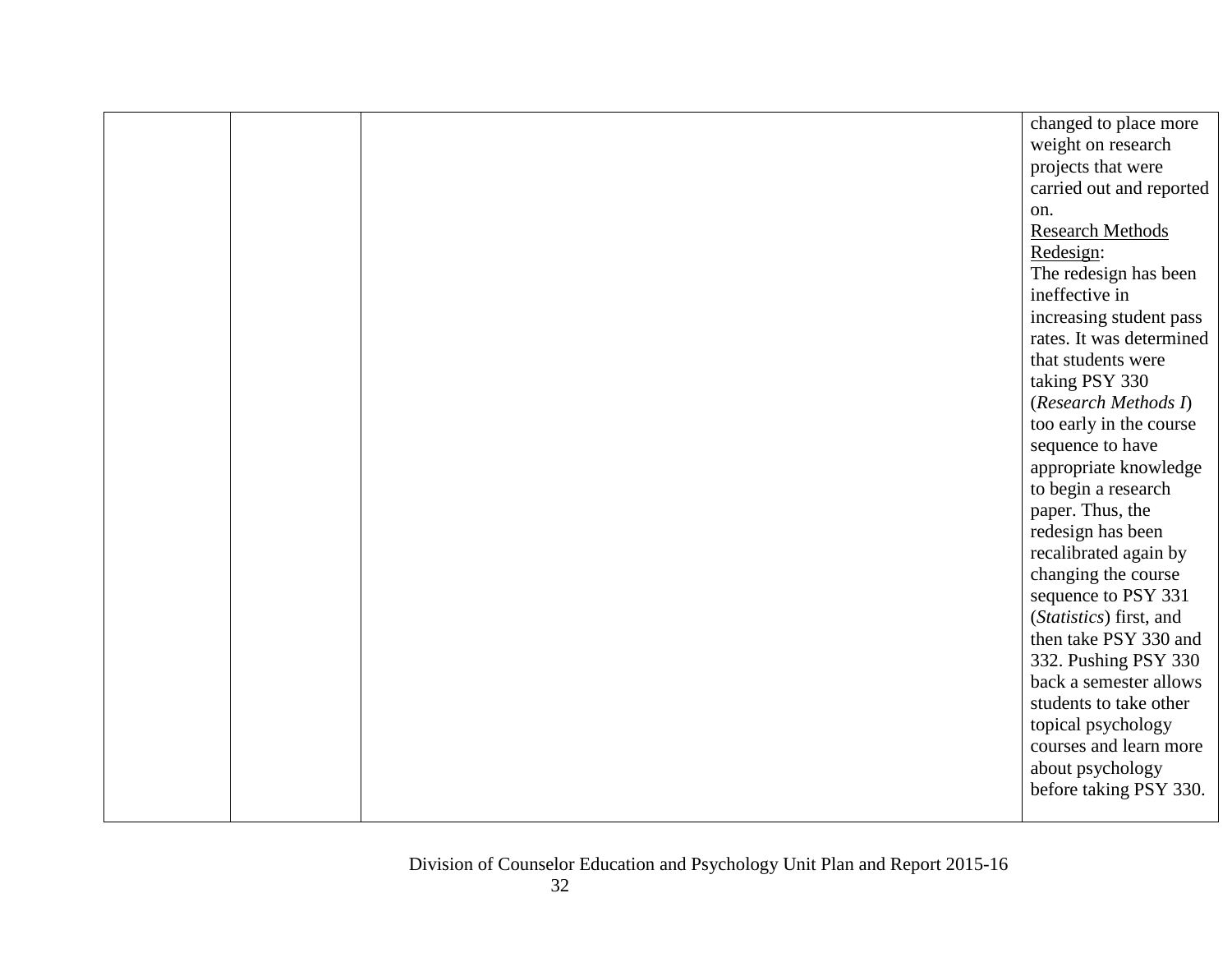|  | However, putting PSY     |
|--|--------------------------|
|  | 331 Statistics first has |
|  | not resulted in          |
|  | increased pass rates in  |
|  | this class, and students |
|  | are receiving the lowest |
|  | grades historically in   |
|  | statistics now.          |
|  |                          |
|  | Note – Around ten        |
|  | years ago PSY 493        |
|  | (Independent Research)   |
|  | was developed to give    |
|  | students an opportunity  |
|  | to take a course solely  |
|  | devoted to conducting    |
|  | research and writing an  |
|  | APA research paper.      |
|  | The course was           |
|  | productive in the past.  |
|  | However, the intensive   |
|  | nature of the course is  |
|  | not conducive to an      |
|  | enrollment of 10 or      |
|  | more. As a result, due   |
|  | to budget constraints    |
|  | over the last six years, |
|  | PSY 493 has not been     |
|  | able to be offered as    |
|  | part of a faculty        |
|  | member's course load.    |
|  | Thus, PSY 493 has        |
|  | only been offered        |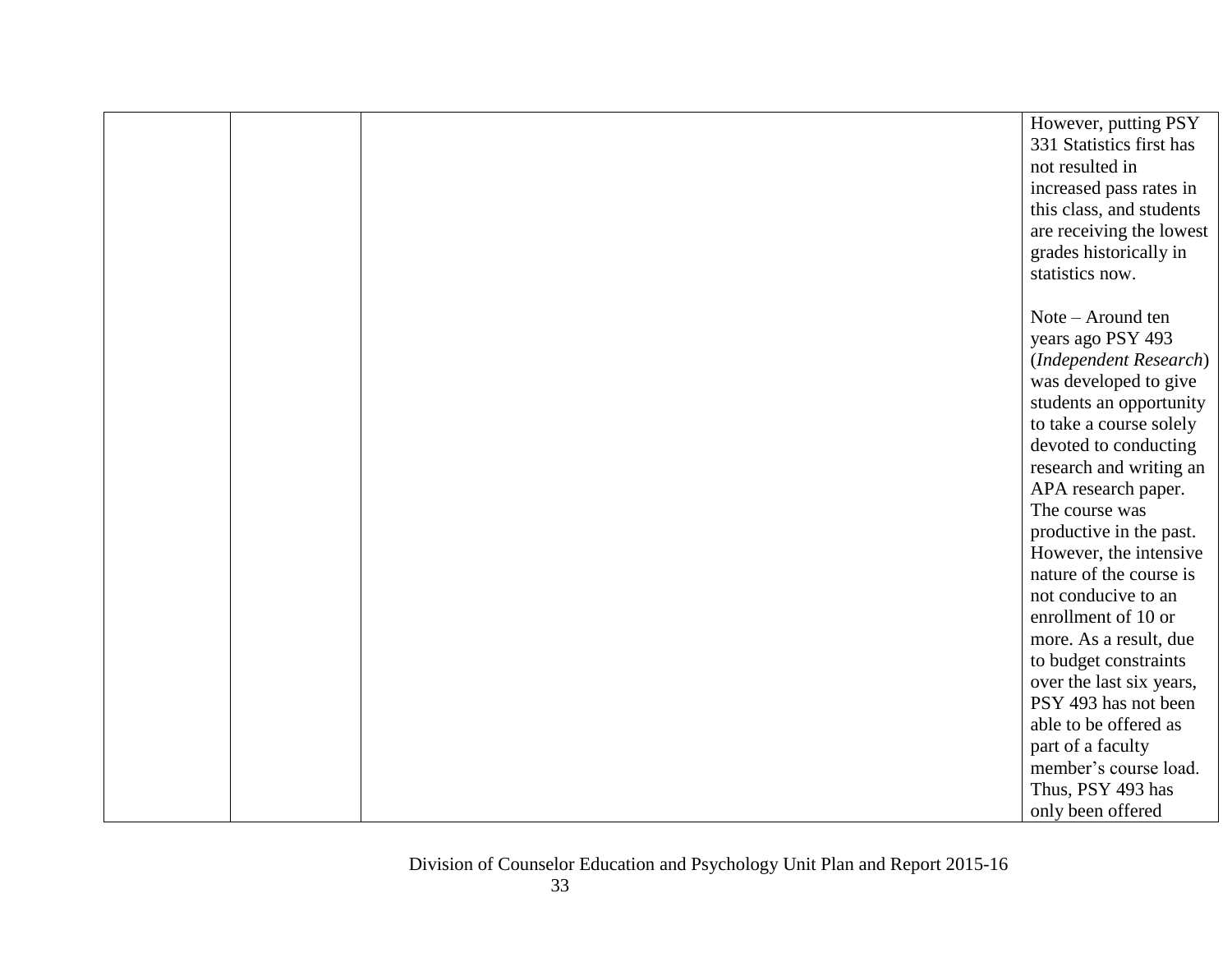| <b>Summary Table</b> |                                                                       |                                        |  |  |               |                    |  |  |
|----------------------|-----------------------------------------------------------------------|----------------------------------------|--|--|---------------|--------------------|--|--|
|                      | Major Field Test (MFT) in Psychology Assessment Indicators Mean Score |                                        |  |  |               |                    |  |  |
| Year                 | Number of                                                             | Overall MFT   Memory and   Sensory and |  |  | Developmental | <b>Measurement</b> |  |  |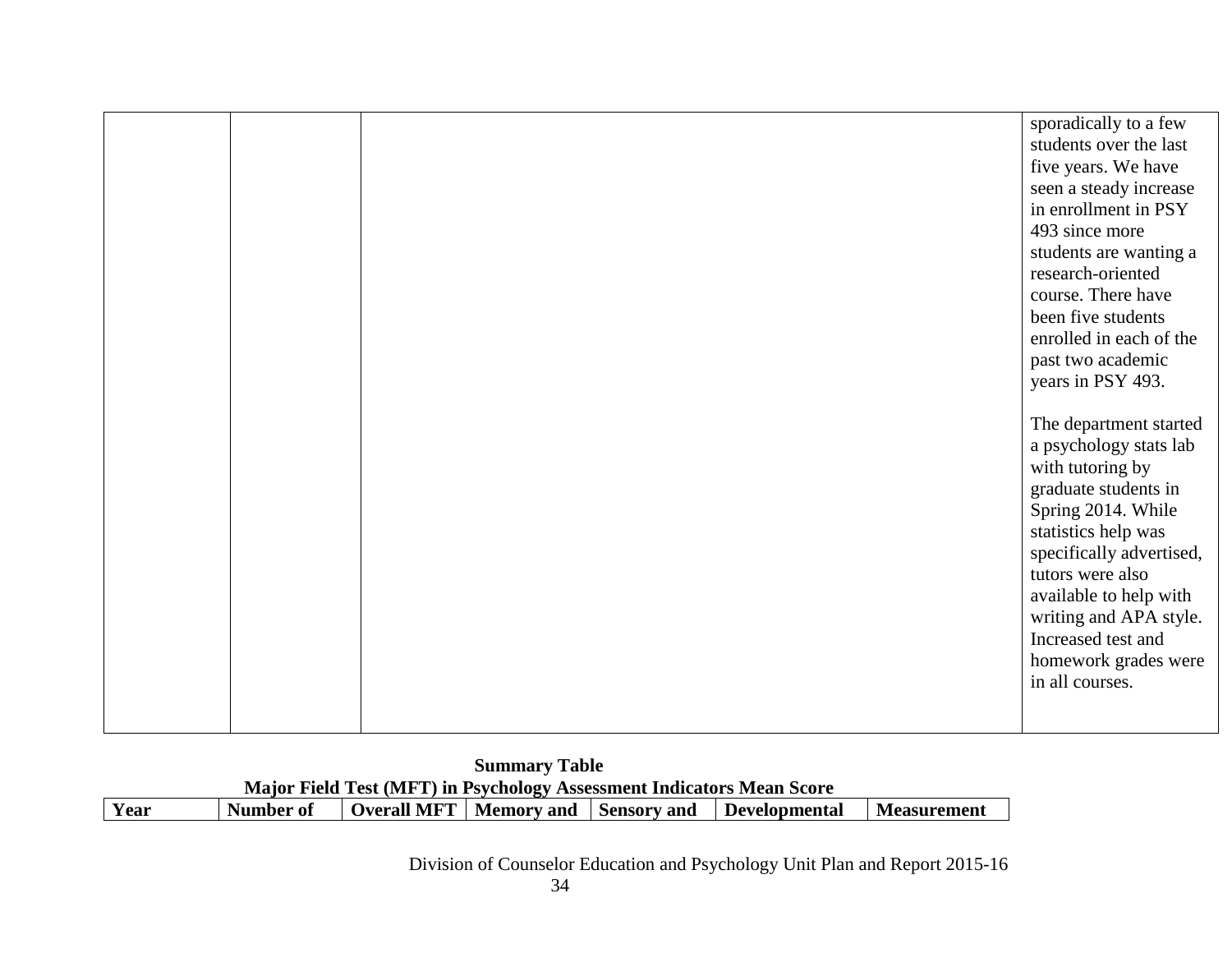| (spring) | <b>Students</b><br><b>Tested</b> | <b>Score</b><br>(national<br>average) | Cognition<br>(national<br>average) | <b>Physiology</b><br>(national<br>average) | (national<br>average) | and<br><b>Methodology</b><br>(national<br>average) |
|----------|----------------------------------|---------------------------------------|------------------------------------|--------------------------------------------|-----------------------|----------------------------------------------------|
| 2010     | 14                               | 152 (155)                             | 44 (48)                            | 38(38)                                     | 43(46)                | 44 (52)                                            |
| 2011     | 20                               | 148 (156)                             | 47(48)                             | 33(38)                                     | 38(46)                | 49 (52)                                            |
| 2012     | 19                               | 144 (156)                             | 29(44)                             | 45(49)                                     | 38(52)                | 45(55)                                             |
| 2013     | 15                               | 150 (156)                             | 32(44)                             | 51 (49)                                    | 49 (52)               | 54(55)                                             |
| 2014     | 15                               | 154 (155)                             | 38(44)                             | 55 (49)                                    | 50(51)                | 53 (54)                                            |
| 2015     | 14                               | 153 (156)                             | 46(44)                             | 61(49)                                     | 48(51)                | 48 (54)                                            |
| 2016     | 12                               | 153 (156)                             | 43(46)                             | 57(54)                                     | 45(50)                | 53 $(55)$                                          |

National average is based on 221 institutions and 6,302 students taking the test from September 2014 to June 2015.

**A.** Gen Ed Learning Outcomes: **Every unit that has any course in Gen Ed will complete the table with the gen ed outcome and the course information, including content for all four columns for the past year.** In Compliance Assist you will create a "new item" for each outcome. Instructions for this item are in the Annual Report Guidelines (and will be similar to those used for creating the Major Learning Outcomes, except for naming)

**Table II:** General Education Outcomes (as reported to the Gen Ed Committee and on the latest revised Gen Ed Matrix – attached).

| List every GE outcome/competency<br>for any identified $GE$ course(s) for<br>your unit<br>Example included below is for<br>History, which has six courses<br>listed, with two outcomes for each<br>one (12 total outcomes will be<br>needed fr HIS section). | benchmarks)<br>1. What assessment tools<br>and/or methods will you use to<br>determine achievement of the<br><i>learning outcome? 2.</i><br>Describe how the data from<br>these tools and/or methods<br>will be/have been collected. | What were the findings of<br>the analysis? | <b>Evaluation Results</b><br>1. List any specific<br>recommendations.<br>2. Describe changes in<br>curriculum, courses, or<br><i>procedures that are</i><br>proposed or were made/<br>are being made as a result<br>of the program learning |
|--------------------------------------------------------------------------------------------------------------------------------------------------------------------------------------------------------------------------------------------------------------|--------------------------------------------------------------------------------------------------------------------------------------------------------------------------------------------------------------------------------------|--------------------------------------------|---------------------------------------------------------------------------------------------------------------------------------------------------------------------------------------------------------------------------------------------|
|--------------------------------------------------------------------------------------------------------------------------------------------------------------------------------------------------------------------------------------------------------------|--------------------------------------------------------------------------------------------------------------------------------------------------------------------------------------------------------------------------------------|--------------------------------------------|---------------------------------------------------------------------------------------------------------------------------------------------------------------------------------------------------------------------------------------------|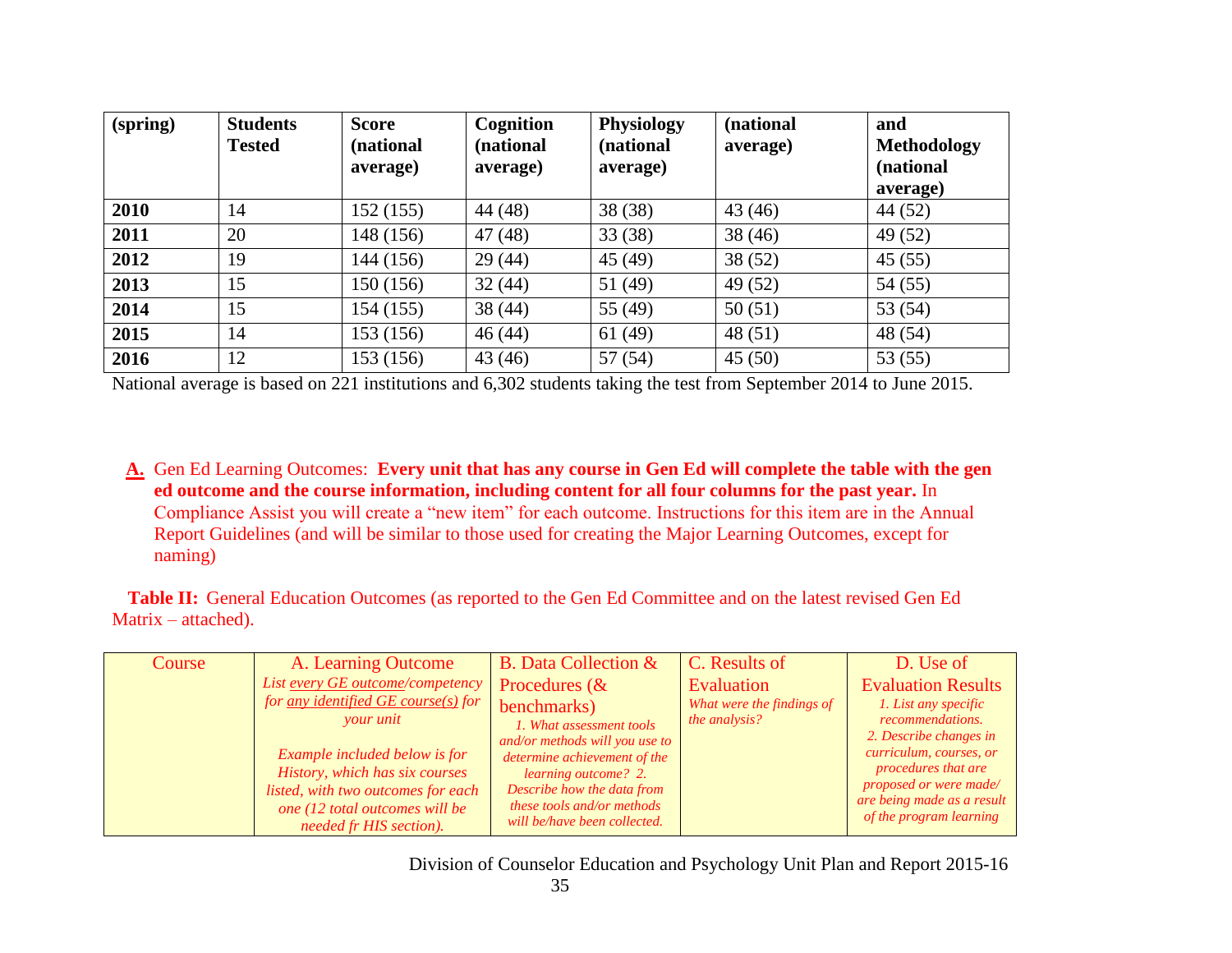|                          |                             | 3. Explain the procedure to<br>analyze the data. |                       | outcome assessment<br>process. |
|--------------------------|-----------------------------|--------------------------------------------------|-----------------------|--------------------------------|
| PSY_101_GE_01            | Research, analysis, problem | Specific Objectives:                             | Mean percentage       | A uniform                      |
| <b>Critical Thinking</b> | solving, and response       | Solve critical thinking                          | scores on the         | assessment for                 |
| and Inquiry              |                             | exercises from                                   | Outcome 01            | Outcome 01 in all              |
|                          |                             | textbook.                                        | competency quiz       | PSY 101 sections               |
|                          |                             | Recognize and                                    | were:                 | was implemented in             |
|                          |                             | describe aspects of the                          | Fall $2015 = 74\%$ (N | Fall 2012. The                 |
|                          |                             | scientific method.                               | $=$ 195) 50 students  | mean percentage                |
|                          |                             | Recognize or describe                            | did not pass the      | scores for Fall 2015           |
|                          |                             | essential features of                            | competency quiz       | and Spring 2016                |
|                          |                             | descriptive,                                     | with at least 75%.    | indicate satisfactory          |
|                          |                             | correlational, and                               | Spring $2016 = 79\%$  | attainment of the              |
|                          |                             | experimental research                            | $(N = 148)$ 31        | Outcome 01                     |
|                          |                             |                                                  | students did not      | competency. 75%                |
|                          |                             | Content will be                                  | pass the quiz with    | of Fall 2015                   |
|                          |                             | specifically taught in                           | at least a 75%.       | students and 79% of            |
|                          |                             | each PSY 101                                     |                       | Spring 2016                    |
|                          |                             | (General Psychology)                             | Fall $2014 = 88\%$ (N | students passed the            |
|                          |                             | course section when                              | $= 263$ ) 28 students | competency quiz.               |
|                          |                             | covering the research                            | did not pass the      | Prior semester                 |
|                          |                             | methods chapter (e.g.,                           | competency quiz       | averages are given             |
|                          |                             | scientific method,                               | with at least a 75%.  | for comparison.                |
|                          |                             | essential features of                            | Spring $2015 = 70\%$  |                                |
|                          |                             | descriptive,                                     | $(N = 186) 59$        | Each semester, the             |
|                          |                             | correlational,                                   | students did not      | Psychology                     |
|                          |                             | experimental                                     | pass the quiz with    | Program                        |
|                          |                             | research).                                       | at least a 75%.       | Curriculum                     |
|                          |                             |                                                  |                       | Committee                      |
|                          |                             | The competency will                              | Fall $2013 = 82\%$ (N | systematically                 |
|                          |                             | be specifically                                  | $= 188$               | tracks the                     |
|                          |                             | assessed using a                                 | 32 students did not   | assessment process             |
|                          |                             | uniform multiple-                                | pass the              | and mastery/                   |
|                          |                             | choice quiz in the                               | competency quiz.      | understanding of               |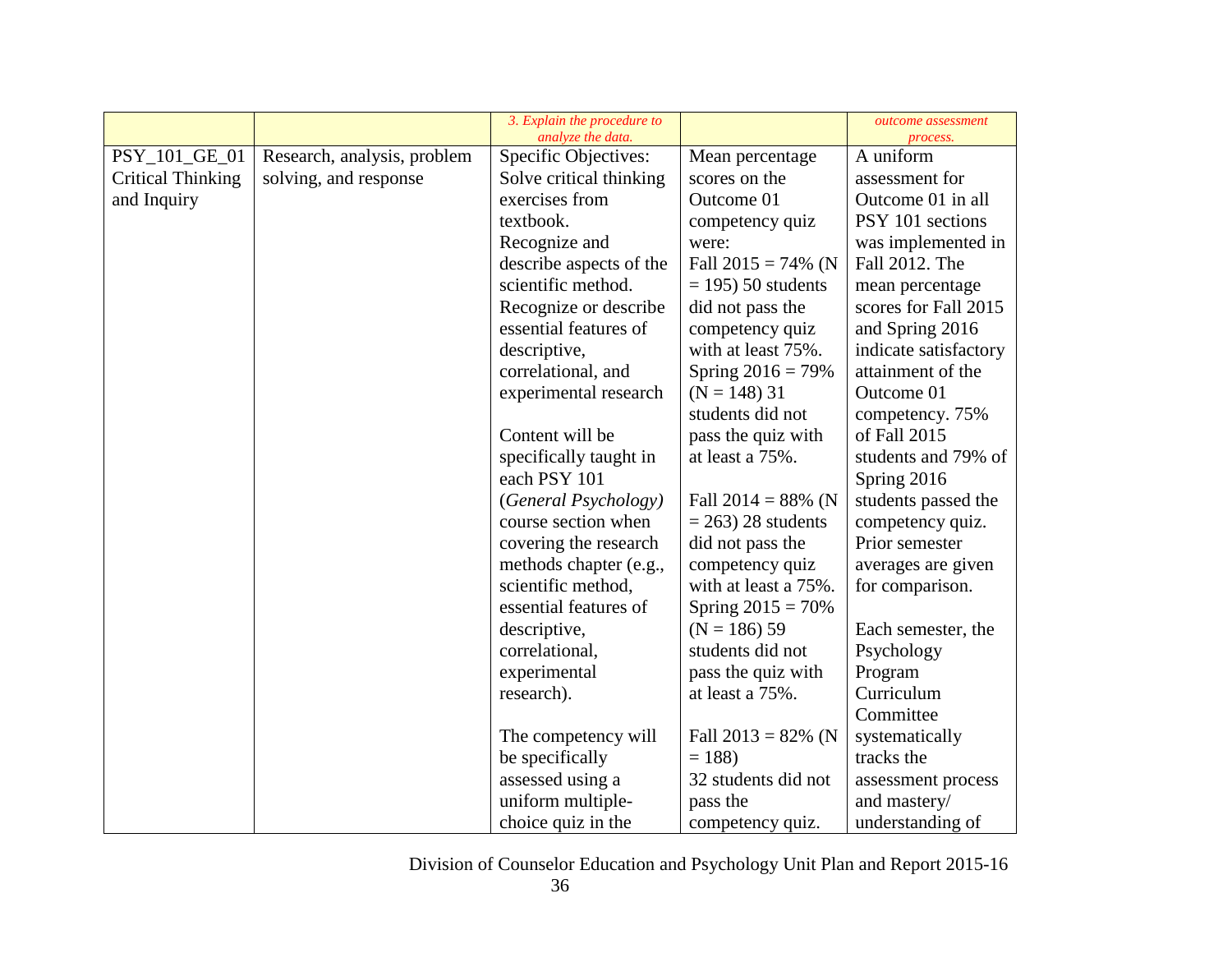|                      |                         | Canvas course shells<br>for all PSY 101 | Spring $2014 =$<br>80% ( $N = 172$ ) | the competency.         |
|----------------------|-------------------------|-----------------------------------------|--------------------------------------|-------------------------|
|                      |                         | sections. Each quiz                     | 48 students did not                  | Faculty saw an          |
|                      |                         | consists of 20 items.                   | pass the                             | increase in scores      |
|                      |                         | Students must obtain a                  | competency quiz                      | from fall to spring     |
|                      |                         | score of 75% or higher                  | with at least 75%.                   | semesters. In 2015-     |
|                      |                         | to achieve satisfactory                 |                                      | 16, there was a $6\%$ - |
|                      |                         | attainment (75% is a                    | Fall $2012 = 78%$                    | point increase in       |
|                      |                         | conventional criteria                   | $(N=168)$                            | mastery. Faculty        |
|                      |                         | of competency in a                      | Spring $2013 = 81\%$                 | continue to search      |
|                      |                         | content area).                          | $(N=110)$                            | for ways to increase    |
|                      |                         |                                         |                                      | student                 |
|                      |                         |                                         |                                      | participation in the    |
|                      |                         |                                         |                                      | quizzes.                |
|                      |                         |                                         |                                      |                         |
|                      |                         |                                         |                                      | In order to increase    |
|                      |                         |                                         |                                      | competency scores       |
|                      |                         |                                         |                                      | and completion          |
|                      |                         |                                         |                                      | rates, the              |
|                      |                         |                                         |                                      | psychology faculty      |
|                      |                         |                                         |                                      | made the Outcome        |
|                      |                         |                                         |                                      | 01 competency quiz      |
|                      |                         |                                         |                                      | a course                |
|                      |                         |                                         |                                      | requirement rather      |
|                      |                         |                                         |                                      | than a bonus point      |
|                      |                         |                                         |                                      | opportunity. A          |
|                      |                         |                                         |                                      | increase in             |
|                      |                         |                                         |                                      | participation as well   |
|                      |                         |                                         |                                      | as scores was seen      |
|                      |                         |                                         |                                      | from the fall to        |
|                      |                         |                                         |                                      | spring semester.        |
|                      |                         |                                         |                                      |                         |
| <b>PSY 101 GE 05</b> | An understanding of the | Specific Objectives:                    | Mean percentage                      | A uniform               |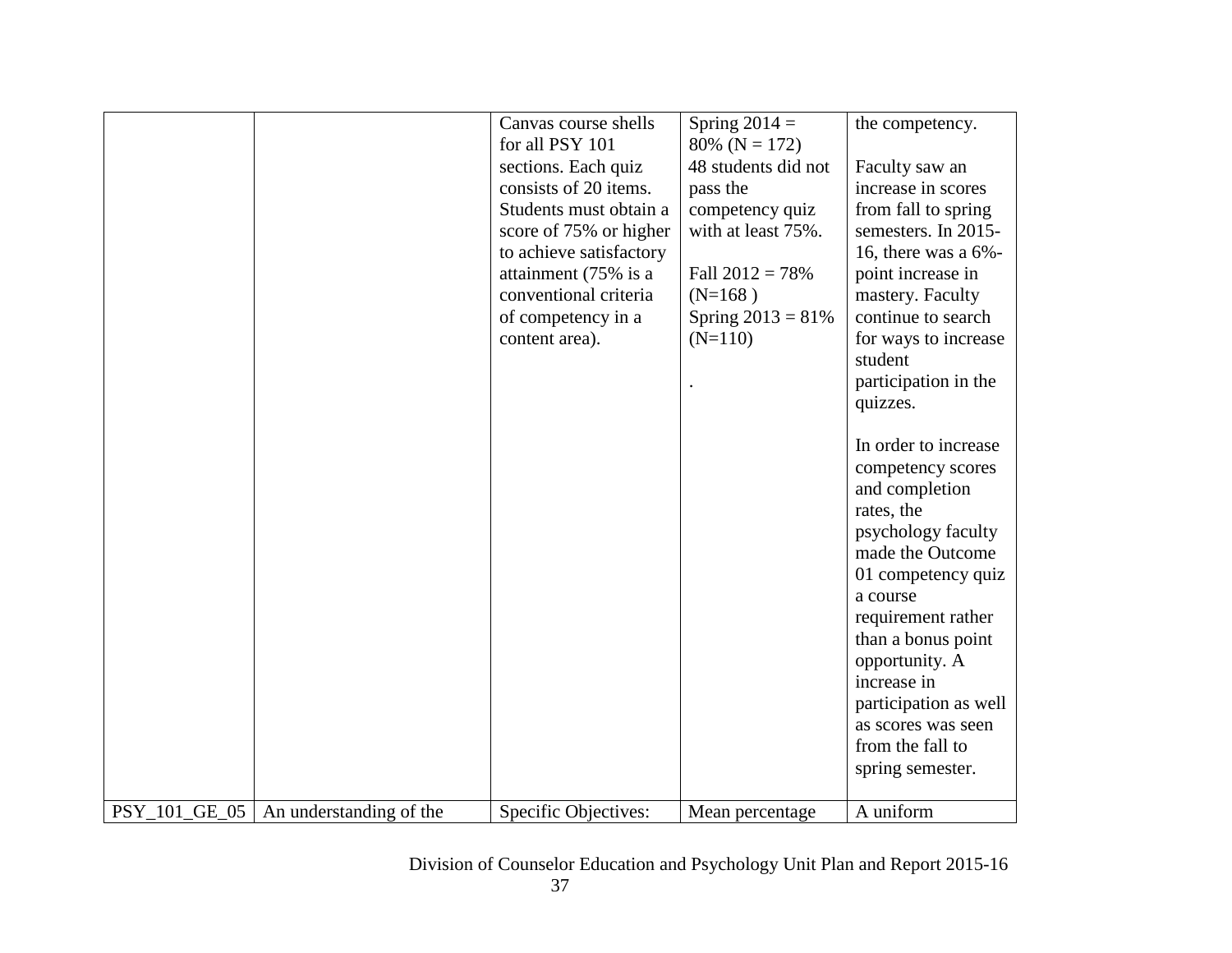| Human Behavior | nature of individuals,    | Recognize and          | scores on the          | assessment for        |
|----------------|---------------------------|------------------------|------------------------|-----------------------|
| and Culture    | societies, and the global | describe the nature of | Outcome 05             | Outcome 05 in all     |
|                | community                 | human beings           | competency quiz        | PSY 101 sections      |
|                |                           | according to           | were:                  | was implemented in    |
|                |                           | psychodynamic,         | Fall $2015 = 78\%$ (N  | Fall 2012. The        |
|                |                           | behavioral, cognitive, | $= 195$ ). 43 students | mean percentage       |
|                |                           | or humanistic models.  | did not achieve at     | scores for Fall 2015  |
|                |                           | Understand issues in   | least 75% on the       | and Spring 2016       |
|                |                           | personal development   | competency quiz.       | indicate satisfactory |
|                |                           | and apply these to     | Spring $2016 = 75%$    | attainment of the     |
|                |                           | present situations.    | $(N = 148)$ 37         | Outcome 05            |
|                |                           |                        | students did not       | competency.           |
|                |                           | Content will be        | achieve at least       |                       |
|                |                           | specifically taught in | 75% on the             | Each semester, the    |
|                |                           | each PSY 101 course    | competency quiz.       | Psychology            |
|                |                           | section when covering  |                        | Program               |
|                |                           | the human              | Fall $2014 = 86\%$ (N  | Curriculum            |
|                |                           | development chapter.   | $= 263$ ). 40 students | Committee             |
|                |                           |                        | did not achieve at     | systematically        |
|                |                           | The competency will    | least 75% on the       | tracks the            |
|                |                           | be specifically        | competency quiz.       | assessment process    |
|                |                           | assessed using a       | Spring $2015 = 80\%$   | and mastery/          |
|                |                           | uniform multiple-      | $(N = 186)$ 35         | understanding of      |
|                |                           | choice quiz in the     | students did not       | the competency.       |
|                |                           | Blackboard/Canvas      | achieve at least       |                       |
|                |                           | course shells for all  | 75% on the             | In order to increase  |
|                |                           | PSY 101 sections.      | competency quiz.       | competency scores     |
|                |                           | Each quiz consists of  |                        | and completion        |
|                |                           | 20 items. Students     | Fall $2013 = 80\%$ (N  | rates, the            |
|                |                           | must obtain a score of | $= 188$                | psychology faculty    |
|                |                           | 75% or higher to       | 29 students did not    | have made the         |
|                |                           | achieve satisfactory   | pass the               | Outcome 05            |
|                |                           | attainment (75% is a   | competency quiz        | competency quiz a     |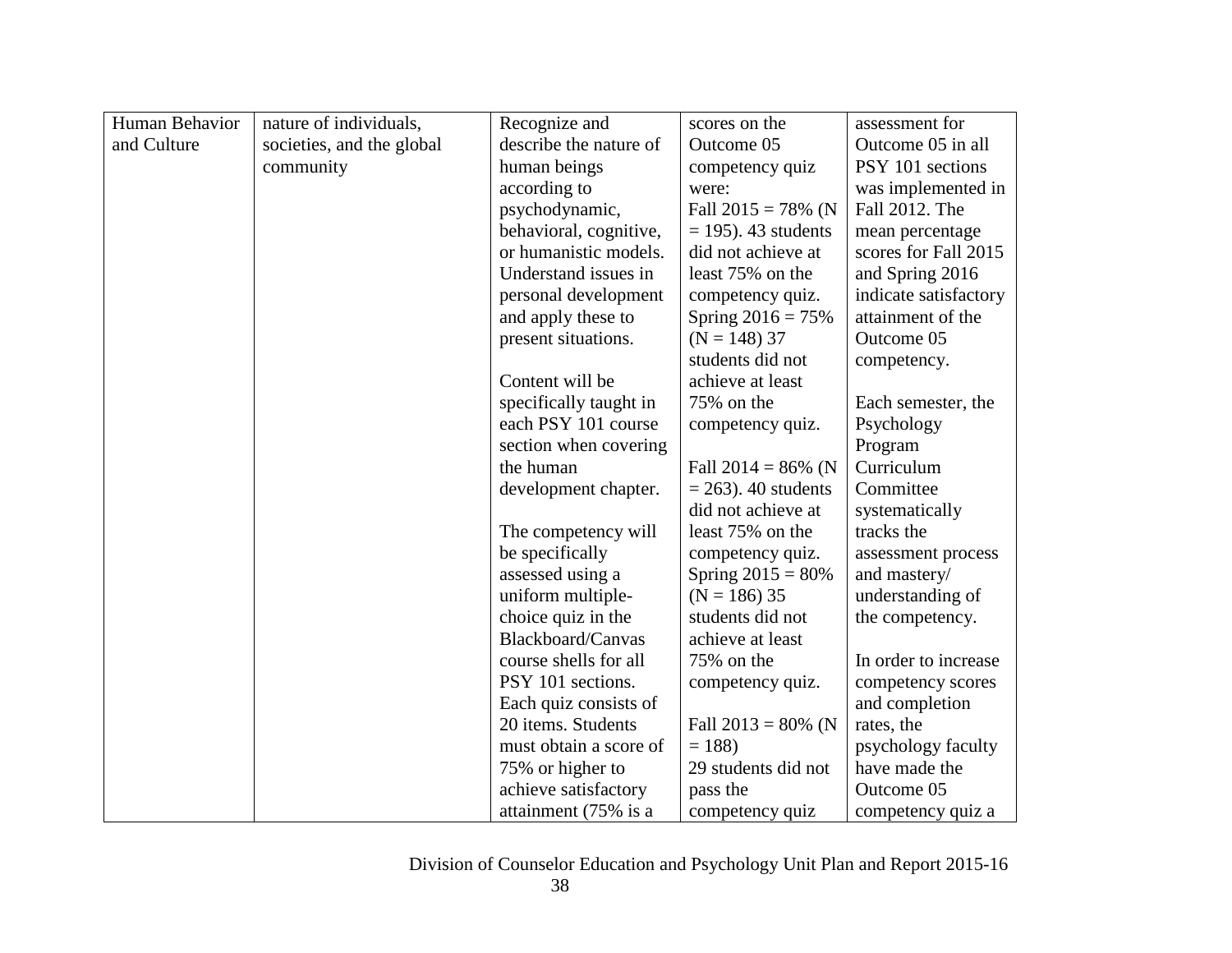|  | conventional criteria | with at least 75%.   | course requirement  |
|--|-----------------------|----------------------|---------------------|
|  | of competency in a    |                      | rather than a bonus |
|  | content area).        | Spring $2014 =$      | point opportunity.  |
|  |                       | $80\%$ (N = 172)     |                     |
|  |                       | 64 students did not  |                     |
|  |                       | pass the             |                     |
|  |                       | competency quiz      |                     |
|  |                       | with at least 75%.   |                     |
|  |                       |                      |                     |
|  |                       | Fall $2012 = 80\%$   |                     |
|  |                       | $(N=170)$            |                     |
|  |                       | Spring $2013 = 88%$  |                     |
|  |                       | $(N=111)$            |                     |
|  |                       |                      |                     |
|  |                       | The average scores   |                     |
|  |                       | in fall 2013 and     |                     |
|  |                       | spring $2014$        |                     |
|  |                       | exceeded the 75%     |                     |
|  |                       | satisfactory         |                     |
|  |                       | attainment criteria. |                     |
|  |                       |                      |                     |
|  |                       |                      |                     |

# **III. Goals**

**-- For the Current Year (2016)**

#### **Division Goals (2016)**

**CEDP 2016\_01: The division, through targeted recruitment and innovative course/program offerings, will increase overall enrollment in the undergraduate and graduate program by 1%. The division will continue to**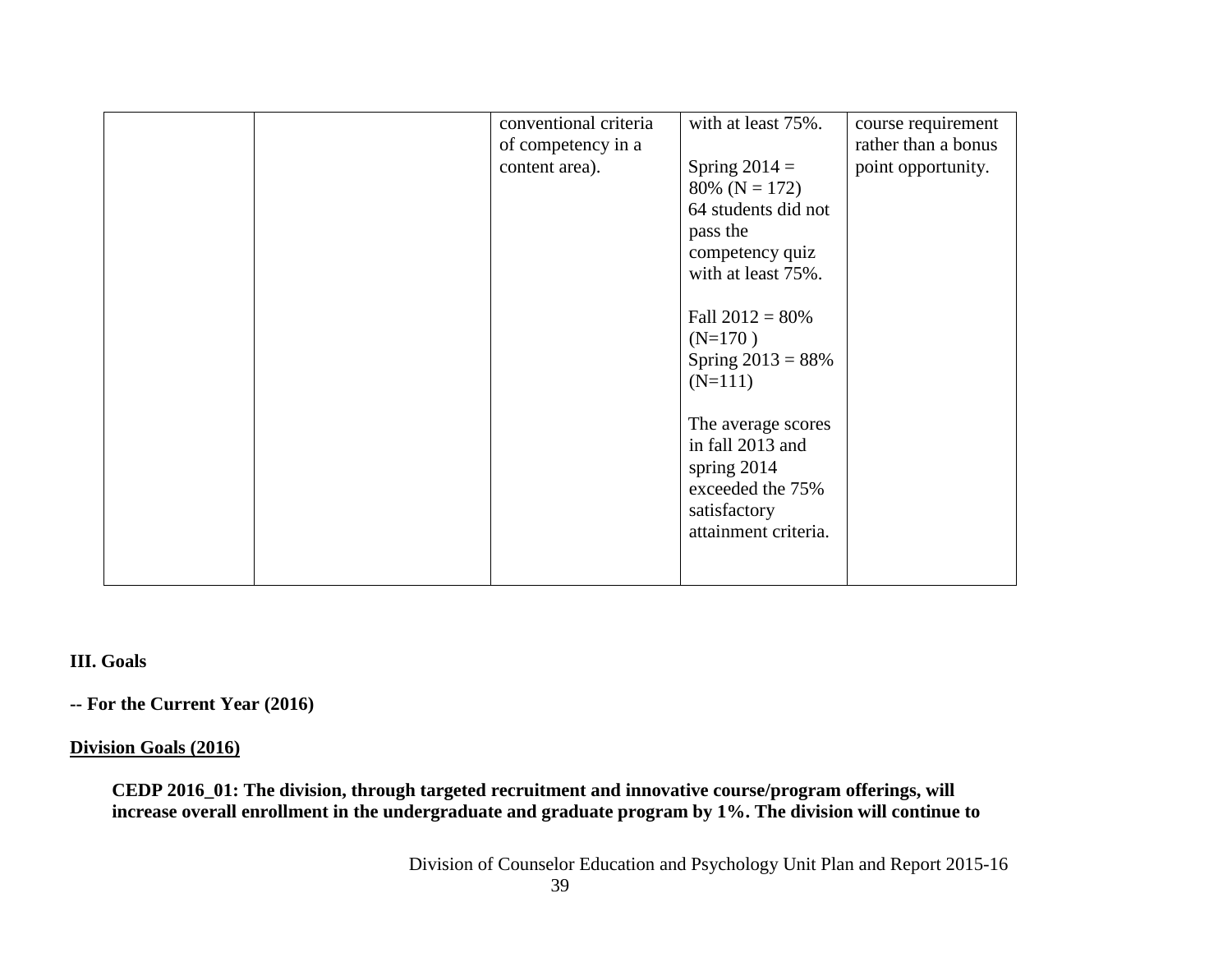**monitor market demand and trends, and recruit strategically through the university admissions office, the community college system, and interest meetings for targeted populations. Retention efforts will focus on the advisement system, with the practice of contacting advisees to encourage them to register for courses and following up with students who did not register and providing need support. This will involve tracking student enrollment in a semester by semester practice. - Goal modified and continued from previous year.**

- **1. Institutional Goal(s) supported by this goal:** SP Goals #1.03, 1.06, 2.01, & 2.02, 2.03, QEP Goal # 1, 2, 3, & 4, and COE Strategic Plan: # 3 Enrollment, Recruitment, and Retention.
- **2. Evaluation Procedure(s):** Review of enrollment from Institutional Research and Planning and retention reports. Track the number and type of productive recruitment efforts.
- **3. Actual Results of the Evaluation:** Total CED enrollment over the past three years is 260 in 2013-14, 279 in 2014- 15, and 221 in 2015-16. Three-year trend data indicate that CED enrollment decreased 15% from 2013-14 to 2015- 16; however, total CED enrollment has increased 21% since 2012-13, when enrollment was 182. In order help increase retention, the CED program increased the fall and spring new student orientation from three hours to a day-long orientation and included a workshop on writing and plagiarism in order to address noticeable weaknesses in student writing. The orientation also gives students a clear program description in the spirit of thorough informed consent in order for the students to gain a better understanding of the nature of the program and expectations concerning rigor. The CED program has also refined the first two semesters of course work so that students enter with a cohort and take the same classes. The CED program also implemented an EDS counseling program which has helped increase enrollment. Even though trend data indicates that enrollment is increasing, the CED program will continue to have some attrition due to the gate-keeping function inherent in the ethics of counselor education and as students begin their practica courses. However, even though enrollment for CED appears flat from Fall 2015 to Spring 2016, this does not take into account that 15 graduated in December, so there was an increase of 16 students in from Fall 2015 to Spring 2016, although this is not as large as the December 2013 to January 2014 enrollment increase.

Total PSY enrollment over the last three years was 151 in 2012-13, 173 in 2013-14, 175 in 2014-15, and 172 in 2015-16. Three-year and two-year trend data indicate that PSY enrollment increased 14% from 2012-13 to 2015-16 and decreased 2% from 2013-14 to 2015-16. Because of a past decreasing enrollment trend, the division has engaged in more vigorous recruiting practices. In Fall 2012, the division continued an enrollment and retention plan developed by CEAC. This involves academic advisors personally contacting all advisees for early registration and then following up with advisees who do not sign up for advising. The practice is continued every semester. Additionally, the Psychology program created and submitted a proposal to develop a 2+2 Online Degree Program with Holmes Community College. The proposal has been approved and implemented; however, no one has signed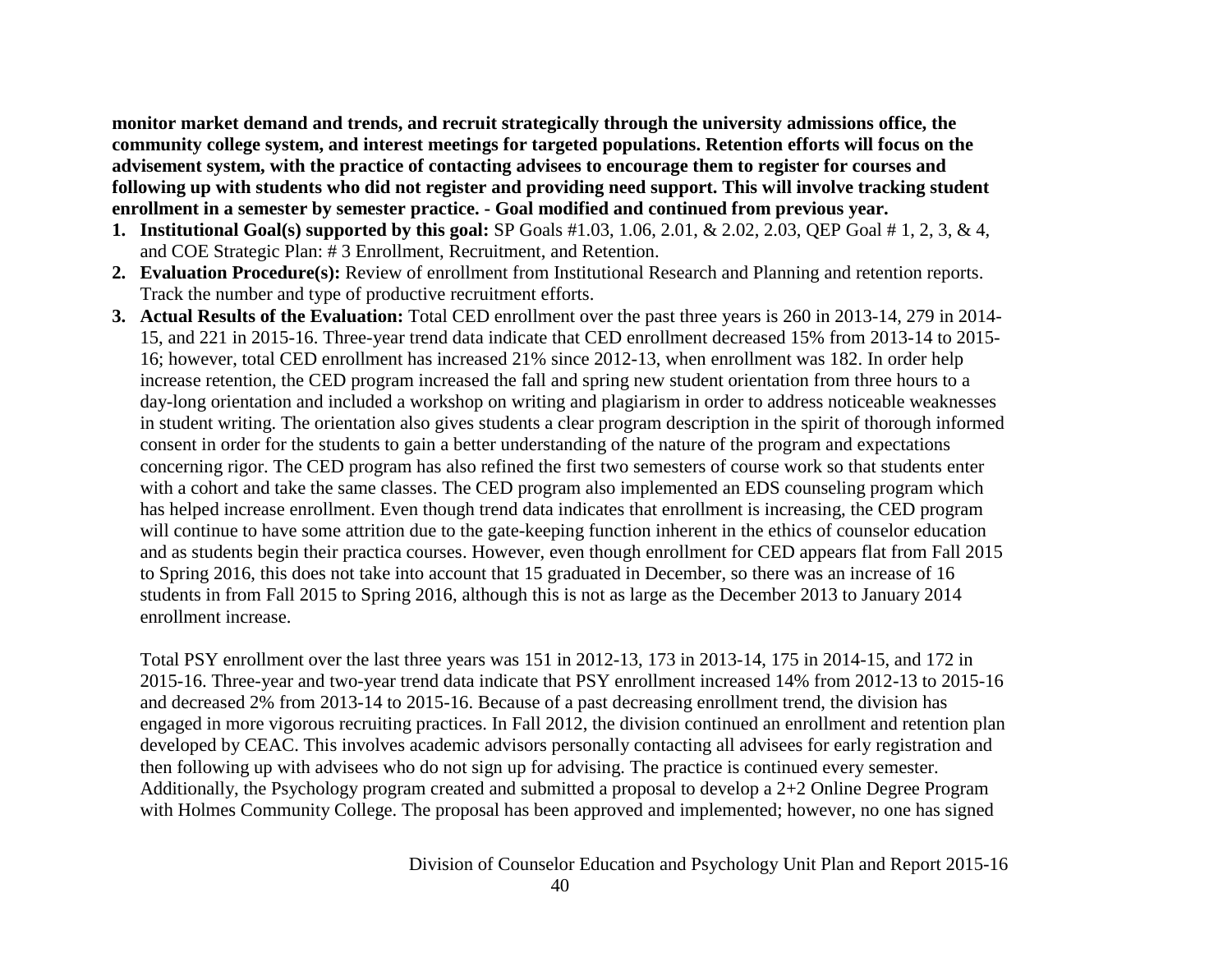up for any courses to date. Also, faculty have been active at all recruitment fairs on and off campus. One past trend to note is that in years when there are larger numbers of graduates, the following years often see a temporary decline in enrollment. In addition to recruiting efforts, faculty began examining curriculum in an effort to identify roadblocks to student success. Faculty have been looking at ways to make the curriculum more applied. A Certificate of Applied Industry has been added to help majors become more employable in the business field. Accomplishing the following goals will help increase enrollment by major: CEDP 2016\_01, CEDP 2016\_04, CEDP 2016 06, and CEDP 2016 11.

**4. Uses of Evaluation Results:** Results are used to evaluate effective methods of recruitment in order strengthen the Counselor Education and Psychology Programs. The division works closely with the Graduate Office and Admissions to develop recruitment plans and develop retention plans through advisement and monitoring.

# **CEDP 2016\_02: The Division will continue to implement the recommendations from the Division Data Integrity Committee concerning data integrity policy and process. In doing so, the division will be in compliance with the University's "Data Integrity" Policy. – Goal modified and continued from previous year.**

- **1. Institutional Goal(s) supported by this goal:** SP Goal # 4.10 and COE Strategic Plan: # 1 Quality.
- **2. Evaluation Procedure(s):** Maintain minutes from the Division Data Integrity Committee and agendas/sign-in sheets from training session.
- **3. Actual Results:** The division implemented a policy for managing sensitive data in accordance with the University's "Data Integrity" Policy and integrity in data collection, analysis, and use. The policy will be maintained each semester. According to the policy, student files are to be kept in a file cabinet in a room off the main office. Advisors are to keep files in the file cabinet.
- **4. Uses of Evaluation Results:** Division capacity will be increased through effective use of data to make data-driven decisions.

# **Counselor Education Program Goals (2016).**

**CEDP 2016\_03: Continue assessment and planning for ongoing CACREP and CAEP reaccreditation. Specifically, continue to implement and evaluate assessment plan submitted to CACREP after the Fall 2012 site visit.** 

- **1. Institutional Goal(s) supported by this goal:** SP Goals # 1.08 & 4.09, QEP Goals # 1 & 4, and COE Strategic Plan: # 1 Quality.
- **2. Evaluation Procedures:** Accreditation was certified by CACREP in spring 2013. Clear concise means of selfstudy through and ongoing assessment plan for both the MEd Programs and the EdS program.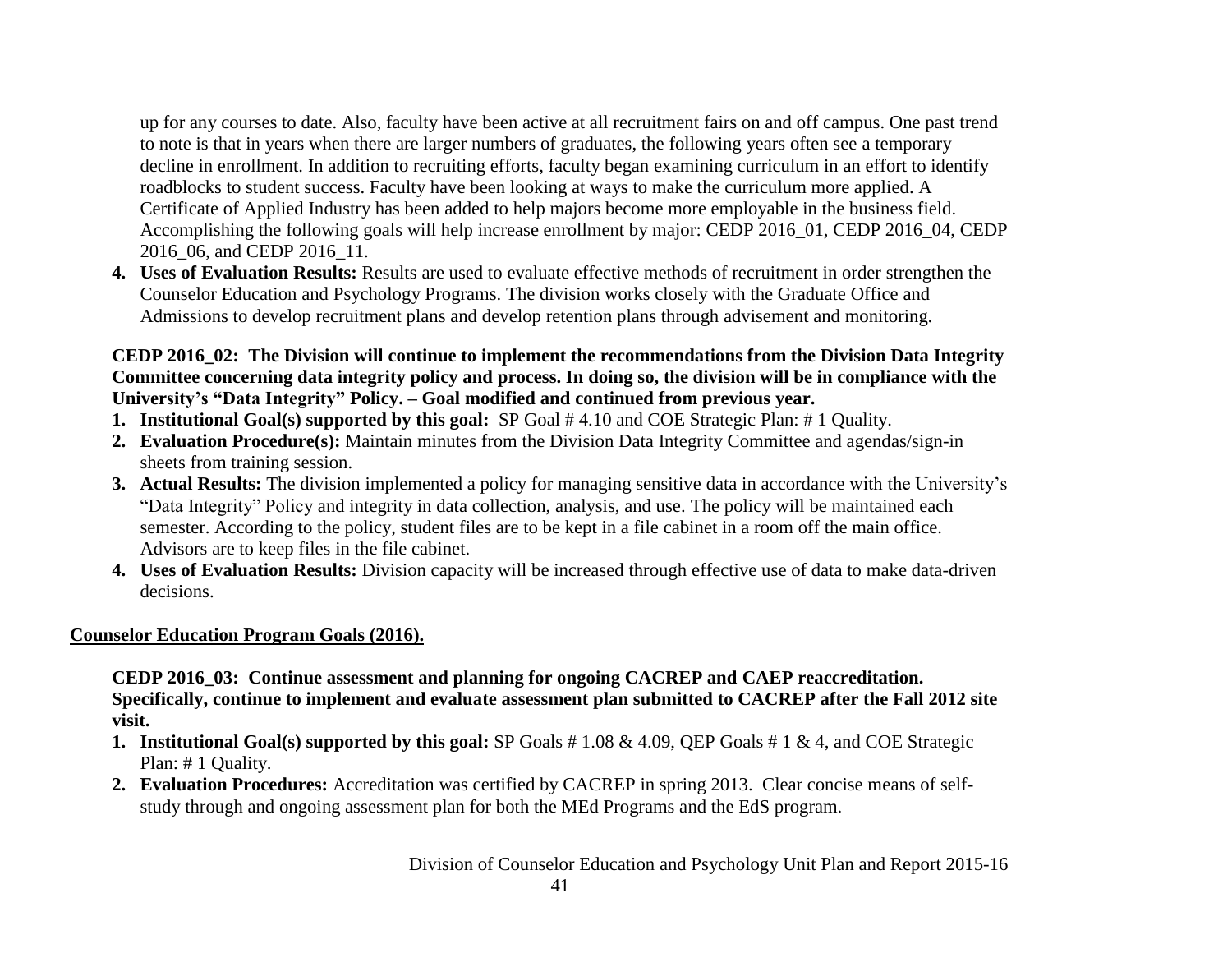- **3. Actual Results** A review of Taskstream shows that most data have been collected, but students continued to struggle with the uploading of documents. Therefore, data have continued to be collected through both Taskstream and spreadsheets. Complete implementation of Taskstream has been difficult, particularly with the comprehensive assessment of the program portfolio. There is not an option to upload documents to the portfolio as they are completed in the program; students must retain them to the end of the program, and portfolios must be uploaded as one document upon completion of the program. Supervision Assist will assist in the collection of data for the portfolio because it is also a central repository for portfolios in addition to being a central repository for verification of field experiences.
- **4. Use of Evaluation Results:** Reports are available for program evaluation by program faculty, DSU administration, and outside stakeholders. Faculty continue to gather data and report in Taskstream, Canvas, and to the Program Coordinator and Division Chair.

## **CEDP 2016\_04: Program faculty matriculate students through the Ed.S. in Counseling with school concentration. Program Enhancement and Evaluation.**

- **1. Institutional Goal(s) supported by this goal:** SP Goals # 1.08, 2.01, & 2.04, QEP Goals # 1 & 4, and COE Strategic Plan: # 1 Quality and # 3 Enrollment, Recruitment, and Retention.
- **2. Evaluation Procedure(s):** Course curriculum, admissions process, and enrollment
- **3. Actual Results:** The goal was to continue populating the Ed.S. program with cohorts of 10 to 12 students taking the four core courses. During 2014-15, four students were admitted to courses in the fall, and six were admitted in the spring. In order to maximize faculty efforts, the decision was made to accept students only during fall enrollment. This meant that six continued in Fall 2015, but no new students were admitted in the spring so that the Fall 2016 class would be large enough for faculty to teach without having small loads or stacking classes. The Fall 2016 class is already 50% larger than Fall 2014.
- **4. Uses of Results:** Faculty meeting minutes and data collected in databases and on Taskstream reflect discussions to enhancement program enrollment. These discussions resulted in the change to admitting students once a year so that classes would be large enough to sustain the program. Program projects continue to show success in meeting learning objectives in transforming schools.

**CEDP 2016\_05: Program faculty will continue to engage in regular discussions about current research and publication efforts including but not limited to: Journal article submissions and potential submissions, conference presentations, book chapters, and involvement of students in scholarly efforts. – Goal continued and modified from previous year.**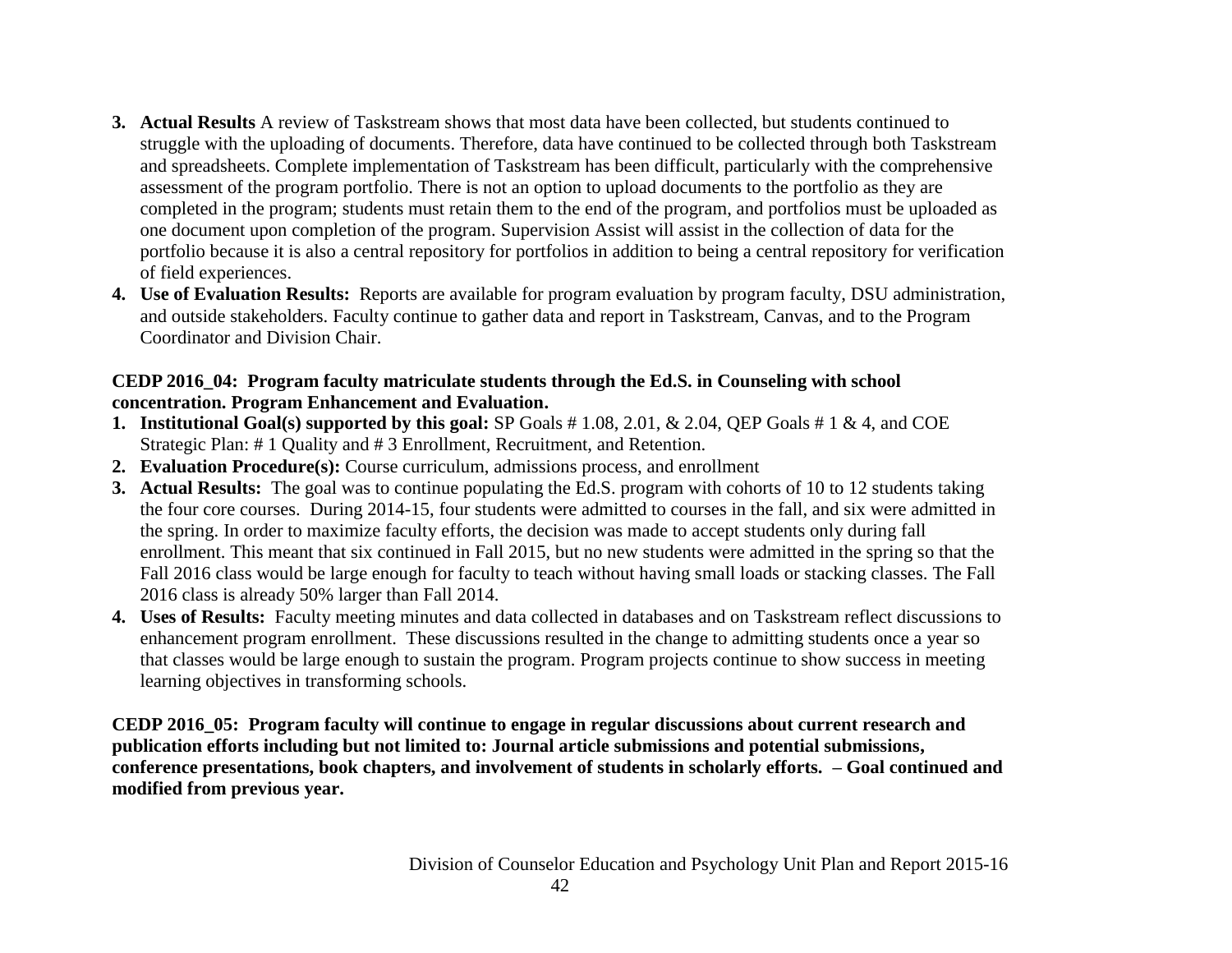- **1. Institutional Goal(s):** SP Goal # 3.09, QEP Goals # 1 & 3, and COE Strategic Plan: # 1 Quality, # 2 Research, and # 5 Identity.
- **2. Evaluation Procedures:** Minutes of bi-weekly faculty meetings, presentations, and publication submissions.
- **3. Actual Results:** Faculty were involved in 20 publications and presentations. Drs. Beals, Westfall, and Zengaro had a joint presentation at the Southeastern Psychological Association with several psychology students. Dr. Pannel successfully defended her dissertation Spring 2016.
- **4. Uses of Results:** The program will engage in the refinement of the support system in order to facilitate individual and collaborative scholarship efforts.

## **CEDP 2016\_06: Program faculty will review at least two more courses that are suitable for hybrid or fully online offerings and will have syllabi and peer-review for offerings in coming semesters. The program will consider a marketable alternative hybrid program as it continues to grow in online technology.**

- **1. Institutional Goals:** SP Goals # 1.08, 2.01, & 5.01, QEP Goal # 2, and COE Strategic Plan: # 3 Enrollment, Recruitment, and Retention.
- **2. Evaluation Procedures**: Scheduling and review of at least two hybrid or on-line courses.
- **3. Actual Results**: Faculty offered two fewer online options Fall 2015 compared with Fall 2014. There was concern among Counselor Education faculty that increased online course offerings would not only represent a major program change for CACREP but also would dilute the quality of the program since faculty would have fewer opportunities to physically see students in their classrooms.
- **4. Uses of Results:** While more master's courses will not be moved online, EDS courses are online. Increased recruitment for the EDS will emphasize online options for this degree.

# **CEDP 2016\_07: Program faculty will assist in working with Dr. Mistie Barnes to implement a Play Therapy Community Counseling Center.**

- **1. Institutional Goal(s) supported by this goal:** SP Goals # 4.03 & 5.06, QEP Goals # 1 & 4, and COE Strategic Plan: # 1 Quality.
- **2. Evaluation Procedure(s):** The number of counseling hours provided to community children and their families in the play therapy counseling center.
- **3. Actual Results: C**ounseling interns will complete hours sufficient for their community counseling internship requirements which will provide at least 480 hours of direct services to Delta children, families, and individuals. The division did not apply for grant funds to establish a community counseling center; however, counselor education faculty continue to have an increased role in supervising interns in the play therapy center.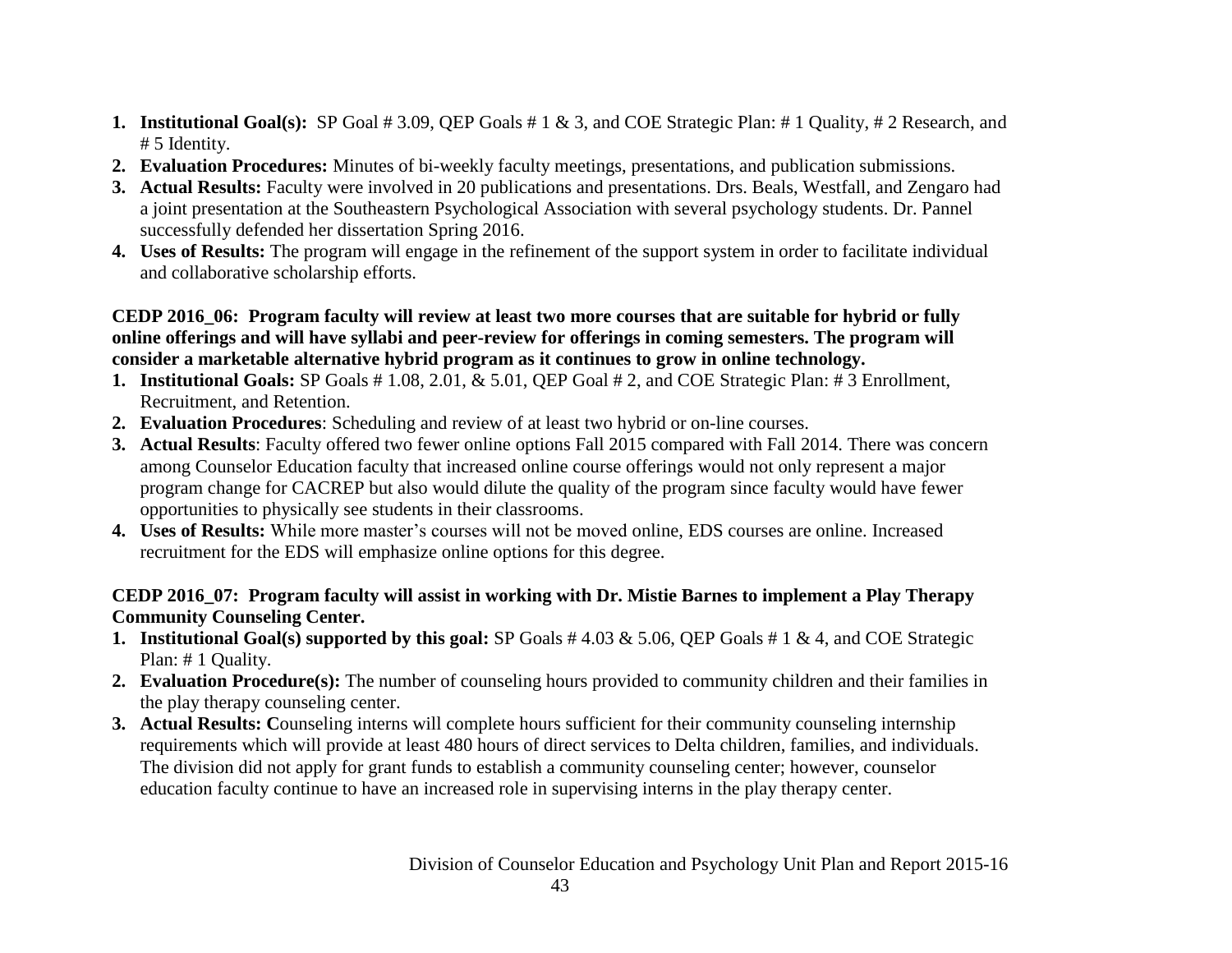**4. Uses of Evaluation Results:** The ongoing establishment of a funded community counseling facility serving the children, and the families of the Delta region.

#### **CEDP 2016\_08: Hire, train, and support three new CED faculty to replace faculty departing Fall 2014 and Spring 2015.**

- 1. **Institutional Goal(s) supported by this goal:** SP Goal # 3.01, QEP Goals # 1 & 4, and COE Strategic Plan: # 1 Quality.
- 2. **Evaluation Procedure(s):** Course evaluations, in-class chair observations, annual chair evaluations, weekly meetings with program coordinator, and mentorship meetings with division chair.
- 3. **Actual Results of the Evaluation:** Three new faculty members were hired for Fall 2015. They have become fully integrated and supported members of the program faculty.
- 4. **Use of Evaluation Results:** Experienced faculty continue to develop and support the newly hired program faculty. New faculty were mentored through the COEHS and the division.

## **Psychology Program Goals (2016)**

**PSY 2016\_09: Continue the process of assessing the Research Methods Redesign. The redesign will be recalibrated by changing the course sequence of PSY 330, 331, and 332. PSY 331 (Statistics) will be offered at the beginning of the sequence in order to allow students to take more topical psychology courses to learn more about psychology before being required to initiate a research proposal in PSY 330 (Research Methods I). – Goal modified and continued from previous year.**

- **1. Institutional Goal(s) supported by this goal:** SP Goals # 1.08, 2.02, & 2.03, QEP Goals # 1 & 4, and COE Strategic Plan: # 1 Quality.
- **2. Evaluation Procedure(s):** Grade distributions of PSY 332 in fall 2013, spring 2014, fall 2014, spring 2015, and fall 2015 spring 2016 as compared to previous semesters.
- **3. Actual Results:** The PSY program recommended using Statistics at the beginning of the sequence. The redesign implemented in fall 2010 was recalibrated fall 2014. It was predicted that it will be a year and a half until representative comparative data are available. However, at the moment, there does not appear to be a clear pathway for student success. The overall grades in the last course in the sequence (PSY 332) have increased as well as have the scores on the Methodology portion of the MFT (an increase of nine points in six years). However, the grades on both PSY 330 and PSY 331 have declined over the past three years. The grades in PSY 331 have gone from 79% in 2013-14 to 0.68 in 2015-16. The grades in PSY 330 have decreased from 80% to 76% from 2014-15 to 2015-16.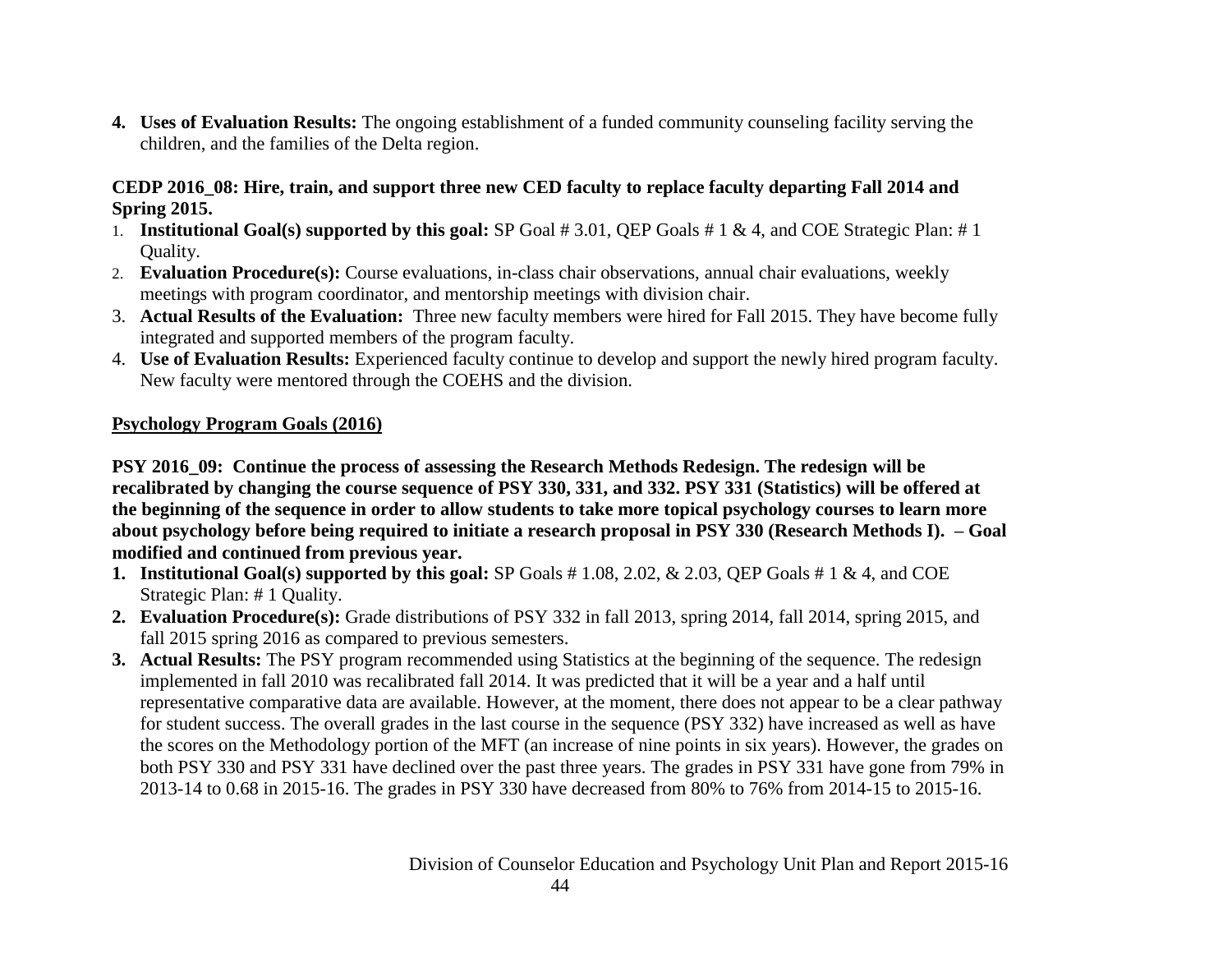**4. Uses of Evaluation Results:** The Psychology Curriculum Committee is continuing to examine ways to improve performance in these classes since they are a required core to other courses.

**PSY 2016\_10: PSY Program faculty will engage in regular discussions about current research and publication efforts, including but not limited to: Journal article submissions and potential submissions, conference presentations, book chapters, and involvement of students in scholarly efforts. – Goal continued from previous year.**

- **1. Institutional Goal(s):** SP Goal # 3.09, QEP Goals # 1 & 3, and COE Strategic Plan: # 1 Quality, # 2 Research, and # 5 Identity.
- **2. Evaluation Procedures:** Minutes of faculty meetings, presentations, and publication submissions.
- **3. Actual Results:** Psychology faculty had a total of 12 presentations and publications for the academic year.
- **4. Uses of Results:** The program continues to encourage student participation in research through courses and independent research.

# **PSY 2016\_11: Implement one new certificate or concentration for students majoring in psychology.**

- 5. **Institutional Goal(s) supported by this goal:** SP Goals # 1.08, 2.01, & 5.01, QEP Goal # 2, and COE Strategic Plan: # 3 Enrollment, Recruitment, and Retention.
- 6. **Evaluation Procedure(s):** New certificate appears in course catalog.
- 7. **Results of the Evaluation:** The psychology presented and received approval for the certificate in Applied Psychology of Industry.
- 8. **Use of Evaluation Results:** Faculty continue to examine career paths for students receiving a B.A. in psychology.

**For Coming Year(s) (2017)**

# **Division Goals (2017)**

**CEDP 2017\_01: The division, through targeted recruitment and innovative course/program offerings, will increase overall enrollment in the undergraduate and graduate program by 1%. The division will continue to monitor market demand and trends, and recruit strategically through the university admissions office, the community college system, and interest meetings for targeted populations. Retention efforts will focus on the advisement system, with the practice of contacting advisees to encourage them to register for courses and following up with students who did not register and providing need support. This will involve tracking student enrollment in a semester by semester practice. - Goal modified and continued from previous year.**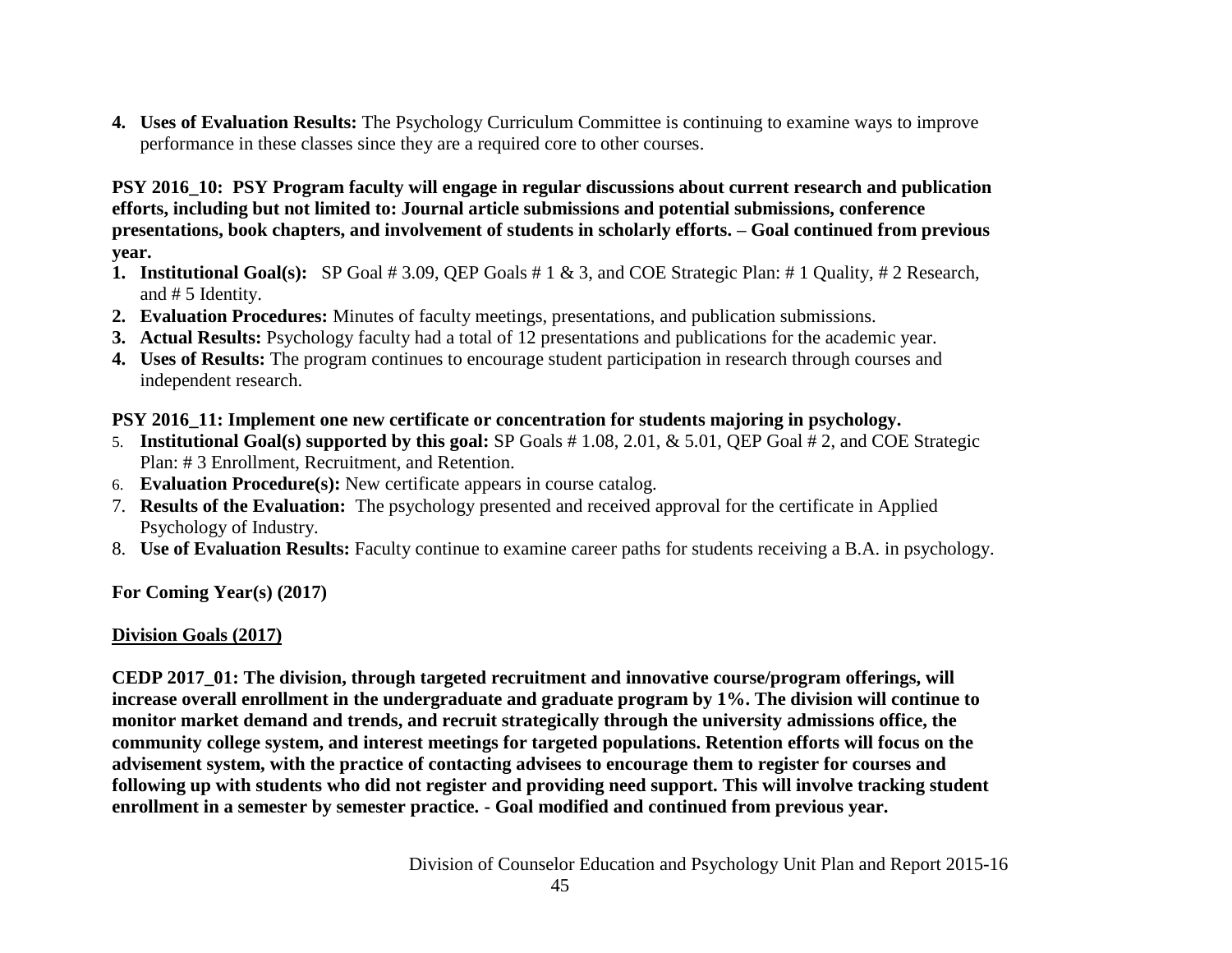- **1. Institutional Goal(s) supported by this goal:** SP Goals #1.03, 1.06, 2.01, & 2.02, 2.03, QEP Goal # 1, 2, 3, & 4, and COE Strategic Plan: # 3 Enrollment, Recruitment, and Retention.
- **2. Evaluation Procedure(s):** Review of enrollment from Institutional Research and Planning and retention reports. Track the number and type of productive recruitment efforts.
- **3. Expected Results:** Enrollment and retention will increase.
- **4. Anticipated/Intended Uses of Evaluation Results:** Results will be used to evaluate effective methods of recruitment in order strengthen the Counselor Education and Psychology Programs. The division will work closely with the Graduate Office and Admissions to develop recruitment plans and develop retention plans through advisement and monitoring.

## **CEDP 2017\_02: The Division will continue to implement the recommendations from the Division Data Integrity Committee concerning data integrity policy and process. In doing so, the division will be in compliance with the University's "Data Integrity" Policy. – Goal modified and continued from previous year.**

- **1. Institutional Goal(s) supported by this goal:** SP Goal # 4.10 and COE Strategic Plan: # 1 Quality.
- **2. Evaluation Procedure(s):** Maintain minutes from the Division Data Integrity Committee and agendas/sign-in sheets from training session.
- **3. Expected Results:** The division will be in compliance with the University's "Data Integrity" Policy and integrity in data collection, analysis, and use will increase and be maintained.
- **4. Anticipated/Intended Uses of Evaluation Results:** Division capacity will be increased through effective use of data to make date-driven decisions.

# **Counselor Education Program Goals (2017).**

**CEDP 2017\_03: Continue assessment and planning for ongoing CACREP and CAEP reaccreditation. Specifically, continue to implement and evaluate assessment plan submitted to CACREP after the Fall 2012 site visit.** 

- **1. Institutional Goal(s) supported by this goal:** SP Goals # 1.08 & 4.09, QEP Goals # 1 & 4, and COE Strategic Plan: # 1 Quality.
- **2. Evaluation Procedures:** Accreditation was certified by CACREP in spring 2013. Clear concise means of selfstudy through and ongoing assessment plan for both the M.Ed. Programs and the Ed.S. program.
- **3. Expected Results** A complete review of syllabi and implementation of appropriate databases, TaskStream, and Supervision Assist that shows adequate data collection. Analysis of available data toward an enhanced learning environment. Supervision Assist will assist in the collection of data for the portfolio because it is also a central repository for portfolios in addition to being a central repository for verification of field experiences.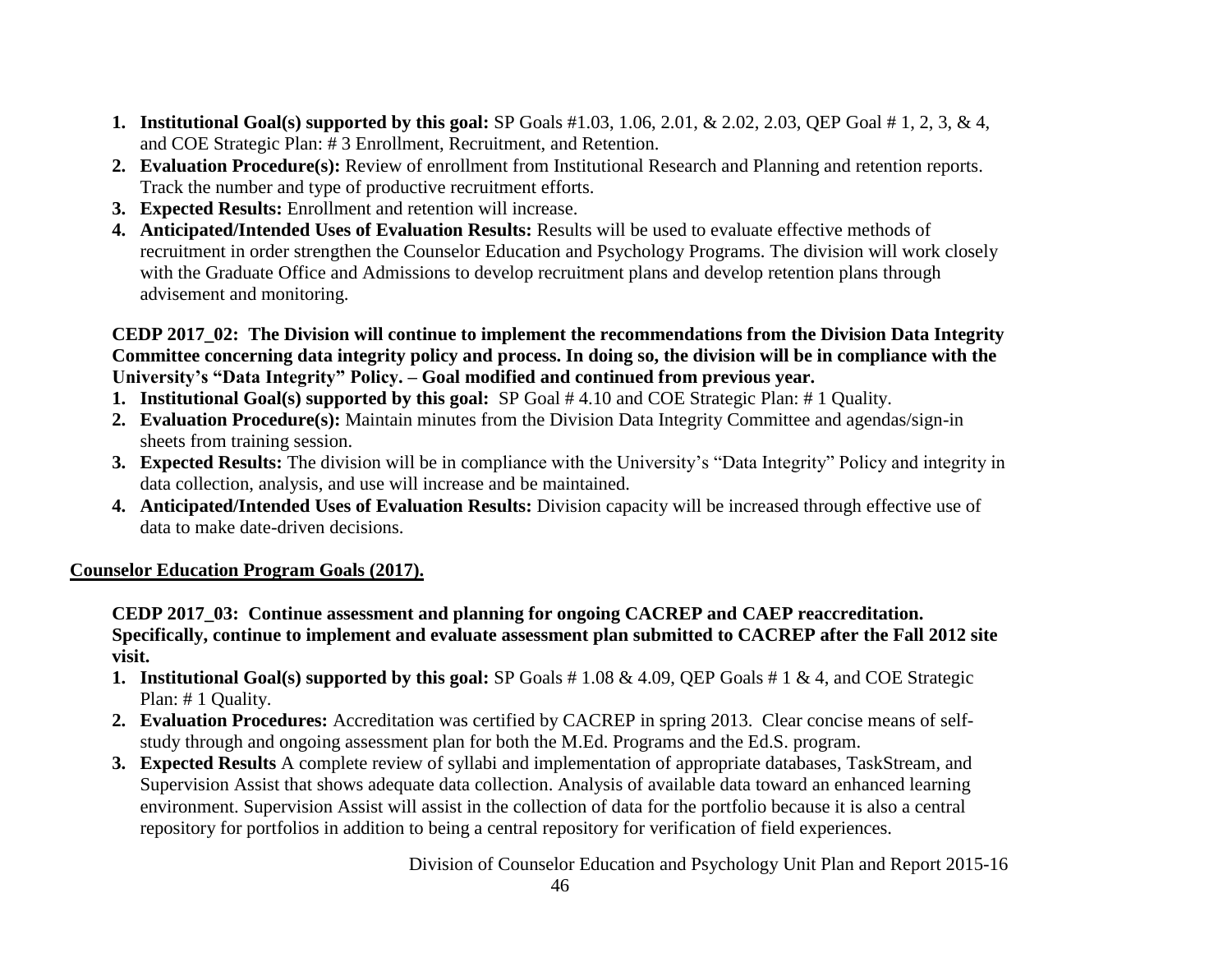**4. Anticipated/Intended Use of Evaluation Results:** Reports are available for program evaluation by program faculty, DSU administration, and outside stakeholders. Faculty will continue to gather data and report in Taskstream, Canvas, and to the Program Coordinator and Division Chair.

## **CEDP 2017\_04: Program faculty matriculate students through the Ed.S. in Counseling with school concentration. Program Enhancement and Evaluation.**

- **1. Institutional Goal(s) supported by this goal:** SP Goals # 1.08, 2.01, & 2.04, QEP Goals # 1 & 4, and COE Strategic Plan: # 1 Quality and # 3 Enrollment, Recruitment, and Retention.
- **2. Evaluation Procedure(s):** Course curriculum, admissions process, and enrollment
- **3. Expected Results:** The goal was to continue populating the Ed.S. program with cohorts of 8 to 10 students taking the four core courses. Program faculty in concert with other counselor education faculty will evaluate program outcomes and teaching methods in order to enhance student learning and practicum experiences.
- **4. Anticipated/Intended Uses of Results:** Faculty meeting minutes and data collected in databases and on Taskstream will reflect discussion to enhancement program enrollment. Program projects will continue to show success in meeting learning objectives in transforming schools.

## **CEDP 2017\_05: Program faculty will continue to engage in regular discussions about current research and publication efforts including but not limited to: Journal article submissions and potential submissions, conference presentations, book chapters, and involvement of students in scholarly efforts. – Goal continued and modified from previous year.**

- **1. Institutional Goal(s):** SP Goal # 3.09, QEP Goals # 1 & 3, and COE Strategic Plan: # 1 Quality, # 2 Research, and # 5 Identity.
- **2. Evaluation Procedures:** Minutes of bi-weekly faculty meetings, presentations, and publication submissions.
- **3. Expected Results:** There will be an increase in submissions of journal articles and presentations. There will be evidence of student involvement in faculty scholarship.
- **4. Anticipated/Intended Uses of Results:** The program will engage in the refinement of the support system in order to facilitate individual and collaborative scholarship efforts.

# **Psychology Program Goals (2017)**

**CEDP 2017\_06: Continue the process of assessing the Research Methods Redesign. The redesign will be recalibrated by changing the course sequence of PSY 330, 331, and 332. PSY 331 (Statistics) will be offered at the beginning of the sequence in order to allow students to take more topical psychology courses to learn more**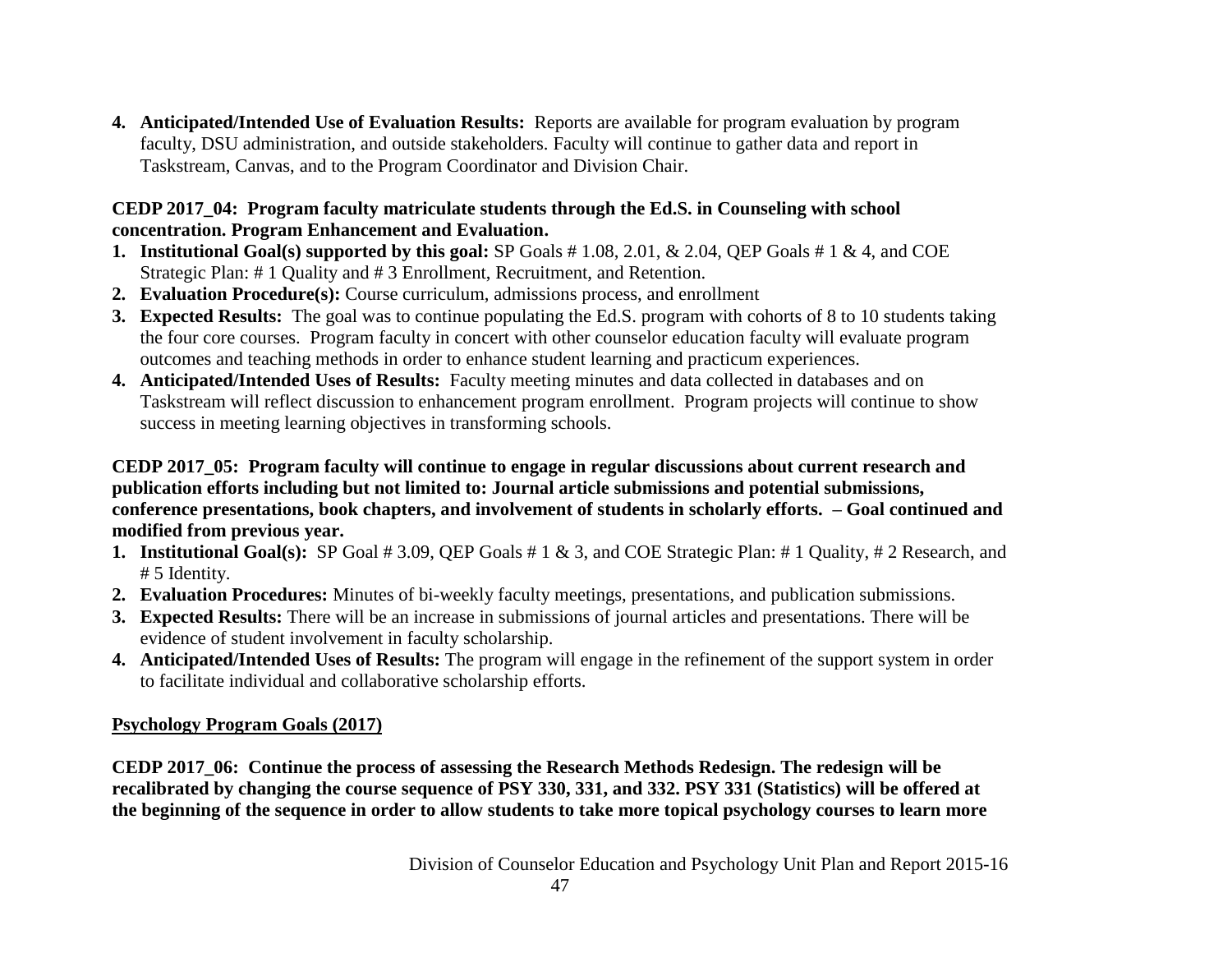**about psychology before being required to initiate a research proposal in PSY 330 (Research Methods I). – Goal modified and continued from previous year.**

- **1. Institutional Goal(s) supported by this goal:** SP Goals # 1.08, 2.02, & 2.03, QEP Goals # 1 & 4, and COE Strategic Plan: # 1 Quality.
- **2. Evaluation Procedure(s):** Grade distributions of PSY 332 in fall 2013, spring 2014, fall 2014, spring 2015, and fall 2015 spring 2016 as compared to previous semesters.
- **3. Expected Results:** The PSY program and curriculum will become stronger and more organized. The redesign implemented in fall 2010 was recalibrated fall 2014. Since the three courses have a prerequisite sequence, it will be a year and a half until representative comparative data are available.
- **4. Anticipated/Intended Uses of Evaluation Results:** Results will be used to modify the curriculum and psychology program in the future.

#### **CEDP 2017\_07: PSY Program faculty will engage in regular discussions about current research and publication efforts, including but not limited to: Journal article submissions and potential submissions, conference presentations, book chapters, and involvement of students in scholarly efforts. – Goal continued from previous year.**

- **1. Institutional Goal(s):** SP Goal # 3.09, QEP Goals # 1 & 3, and COE Strategic Plan: # 1 Quality, # 2 Research, and # 5 Identity.
- **2. Evaluation Procedures:** Minutes of faculty meetings, presentations, and publication submissions.
- **3. Expected Results:** There will be an increase in submissions of journal articles and presentations. There will be evidence of students engaging in faculty-mentored research.
- **4. Anticipated/Intended Uses of Results:** The program will engage in the refinement of the support system in order to facilitate individual and collaborative scholarship efforts.

# **PSY 2017\_8: Implement academic and career pathways for students majoring in psychology.**

- 1. **Institutional Goal(s) supported by this goal:** SP Goals # 1.08, 2.01, & 5.01, QEP Goal # 2, and COE Strategic Plan: # 3 Enrollment, Recruitment, and Retention.
- 2. **Evaluation Procedure(s):** Course evaluations, in-class chair observations, annual chair evaluations, weekly meetings with program coordinator, and mentorship meetings with division chair.
- 3. **Expected Results of the Evaluation:** One new faculty member will begin in fall 2014 and become fully integrated and supported member of the program faculty.
- 4. **Anticipated/Intended Use of Evaluation Results:** Continue to develop and strengthen the program faculty. Continue to improve all PSY faculty in teaching, scholarship, and service.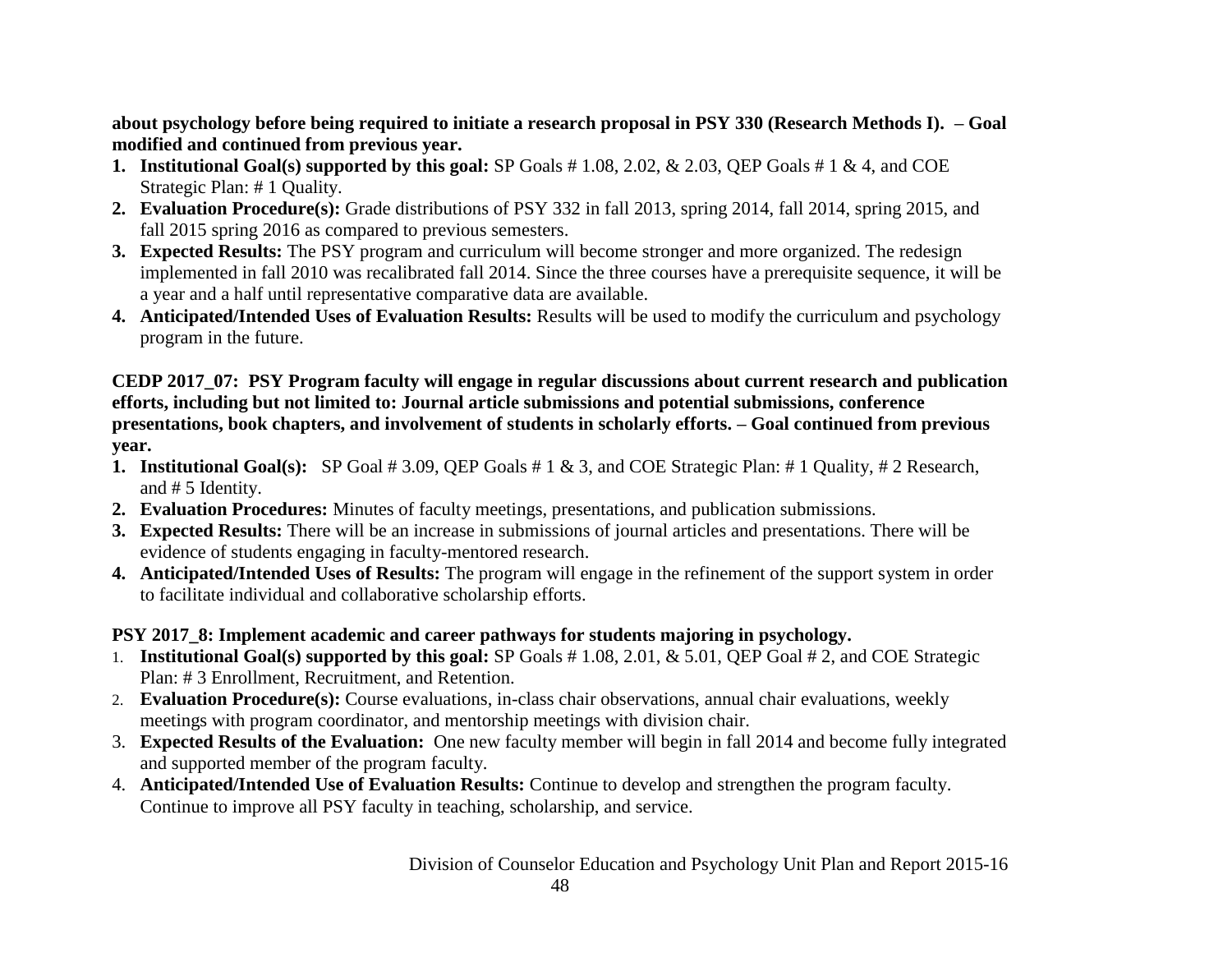#### **IV. Data and Information for Department:**

#### **Brief Description and/or Narrative of programmatic scope:**

#### **Counselor Education Program**

The Counselor Education graduate program offers a Master of Education degree in Counseling with two tracks: School Counseling and Clinical Mental Health Counseling. An Ed.S. in Counseling with a School Counseling concentration and Ed.D. degree in Professional Studies with an area of concentration in Counseling are also offered. The Counselor Education graduate program emphasizes excellence in instruction by providing a friendly environment, small classes and opportunities for students to develop intellectually, professionally and socially. Faculty provide a rich experiential base with an exposure to a wide variety of client populations and creative teaching environments. Students develop competence in all essential aspects of professional counseling and specialization in their particular fields of interest.

#### **Psychology Program**

The Psychology undergraduate program offers a Bachelor of Arts degree in Psychology. The Psychology undergraduate program consists of committed, knowledgeable, and engaging faculty who represent a diverse selection of the subfields of psychology. Through course work and one-on-one research opportunities with faculty, students have the opportunity to develop the skills and competence in psychology needed for graduate school or post baccalaureate employment.

**Comparative Data (enrollment, CHP, majors, graduation rates, etc.). Add all Strategic Plan indicators as applicable to your unit (identify them with SP goal numbers).**

#### **Comparison of Enrollment by Major**

|              |               | $2005 - 2006$ |               |               |           |               |
|--------------|---------------|---------------|---------------|---------------|-----------|---------------|
|              | <b>Summer</b> | Fall          | <b>Spring</b> |               |           |               |
| <b>CED</b>   | NA            | 120           | 120           |               |           |               |
| <b>PSY</b>   | NA            | 76            | 76            |               |           |               |
| <b>Total</b> | NA            | 196           | 196           |               |           |               |
|              |               | 2006-2007     |               |               | 2007-2008 |               |
|              | <b>Summer</b> | Fall          | <b>Spring</b> | <b>Summer</b> | Fall      | <b>Spring</b> |
| CED          | 78            | 125           | .20           | 60            | 101       | 101           |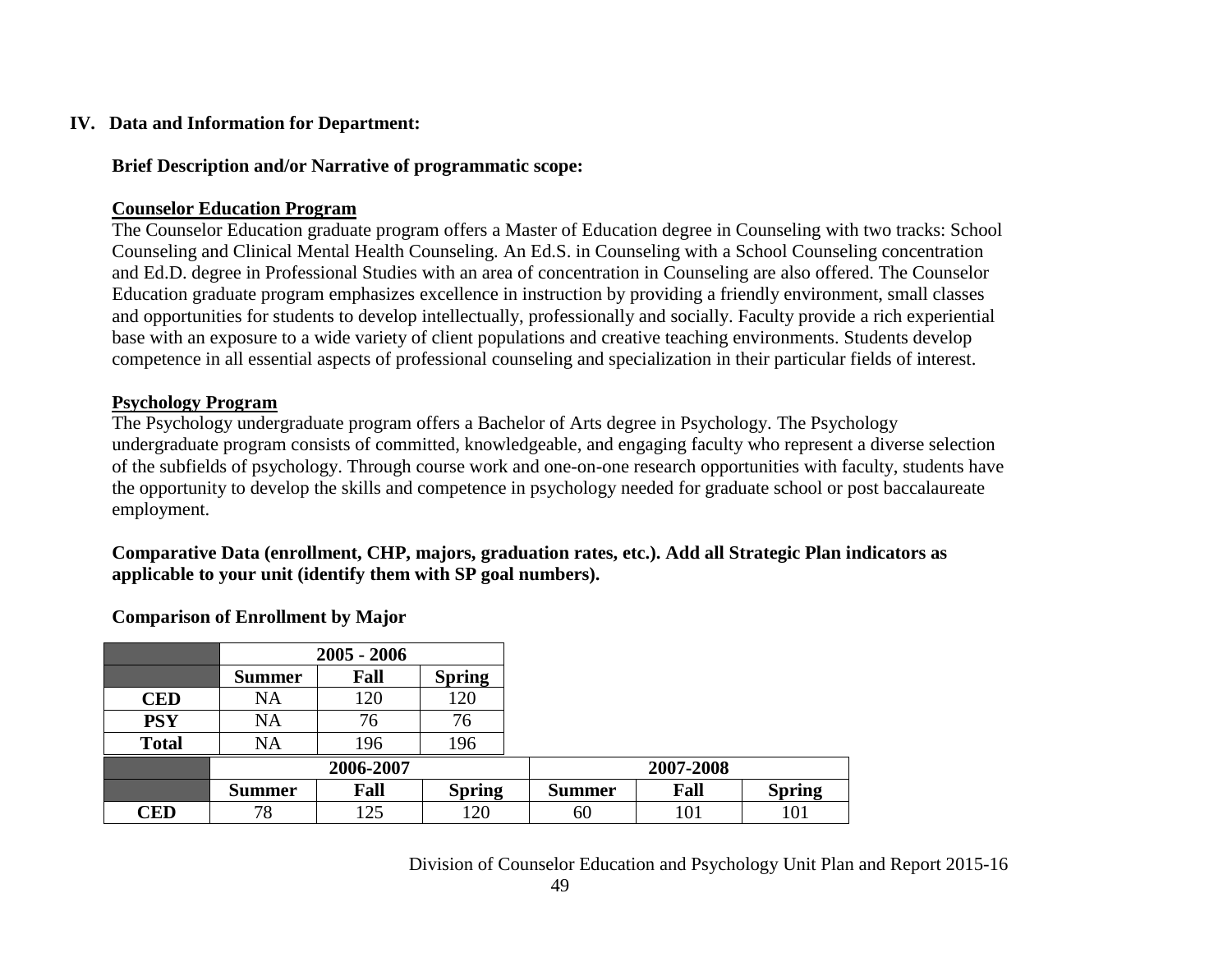| <b>PSY</b>   | 28            | 97        | 76            | 30            | 105       | 83            |
|--------------|---------------|-----------|---------------|---------------|-----------|---------------|
| <b>Total</b> | 106           | 222       | 196           | 90            | 206       | 184           |
|              |               | 2008-2009 |               | 2009-2010     |           |               |
|              | <b>Summer</b> | Fall      | <b>Spring</b> | <b>Summer</b> | Fall      | <b>Spring</b> |
| <b>CED</b>   | 55            | 82        | 80            | 46            | 64        | 61            |
| <b>PSY</b>   | 29            | 84        | 77            | 24            | 71        | 70            |
| <b>Total</b> | 84            | 166       | 157           | 70            | 135       | 131           |
|              |               | 2010-2011 |               |               | 2011-2012 |               |
|              | <b>Summer</b> | Fall      | <b>Spring</b> | <b>Summer</b> | Fall      | <b>Spring</b> |
| <b>CED</b>   | 33            | 64        | 58            | 29            | 75        | 66            |
| <b>PSY</b>   | 29            | 92        | 83            | 34            | 83        | 75            |
| <b>Total</b> | 62            | 156       | 141           | 63            | 158       | 141           |
|              |               | 2012-2013 |               | 2013-2014     |           |               |
|              | <b>Summer</b> | Fall      | <b>Spring</b> | <b>Summer</b> | Fall      | <b>Spring</b> |
| <b>CED</b>   | 41            | 67        | 74            | 62            | 92        | 106           |
| <b>PSY</b>   | 31            | 69        | 51            | 18            | 79        | 76            |
| <b>Total</b> | 72            | 136       | 125           | 80            | 171       | 182           |
|              |               | 2014-2015 |               |               | 2015-2016 |               |
|              | <b>Summer</b> | Fall      | <b>Spring</b> | <b>Summer</b> | Fall      | <b>Spring</b> |
| <b>CED</b>   | 63            | 92        | 92            | 56            | 82        | 83            |
| <b>PSY</b>   | 15            | 80        | 76            | 22            | 74        | 76            |
| <b>Total</b> | 78            | 172       | 168           | 78            | 156       | 159           |

Note—Total CED enrollment over the past three years was 260 in 2013-14, 247 in 2014-15, and 221 in 2015-16. Three-year and one-year trend data indicate that CED enrollment decreased 15% from 2013-14 to 2015-16 and decreased 11% by from 2014-15 to 2015-16. However, the present enrollment represents a 21% increase from 2012-13. There has been sustained increased enrollment since 2012-13, although the present trend is a slow decrease. In order help increase retention, the CED program increased the fall and spring new student orientation from three hours to a day-long orientation and included a workshop on writing and plagiarism in order to address noticeable weaknesses in student writing. The orientation also gives students a clear program description in the spirit of thorough informed consent in order for the students to gain a better understanding of the nature of the program and expectations concerning rigor. The CED program also implemented an EDS counseling program which has helped increase enrollment. CED program faculty changed to a cohort design for the master's and Ed.S. so that first-year students take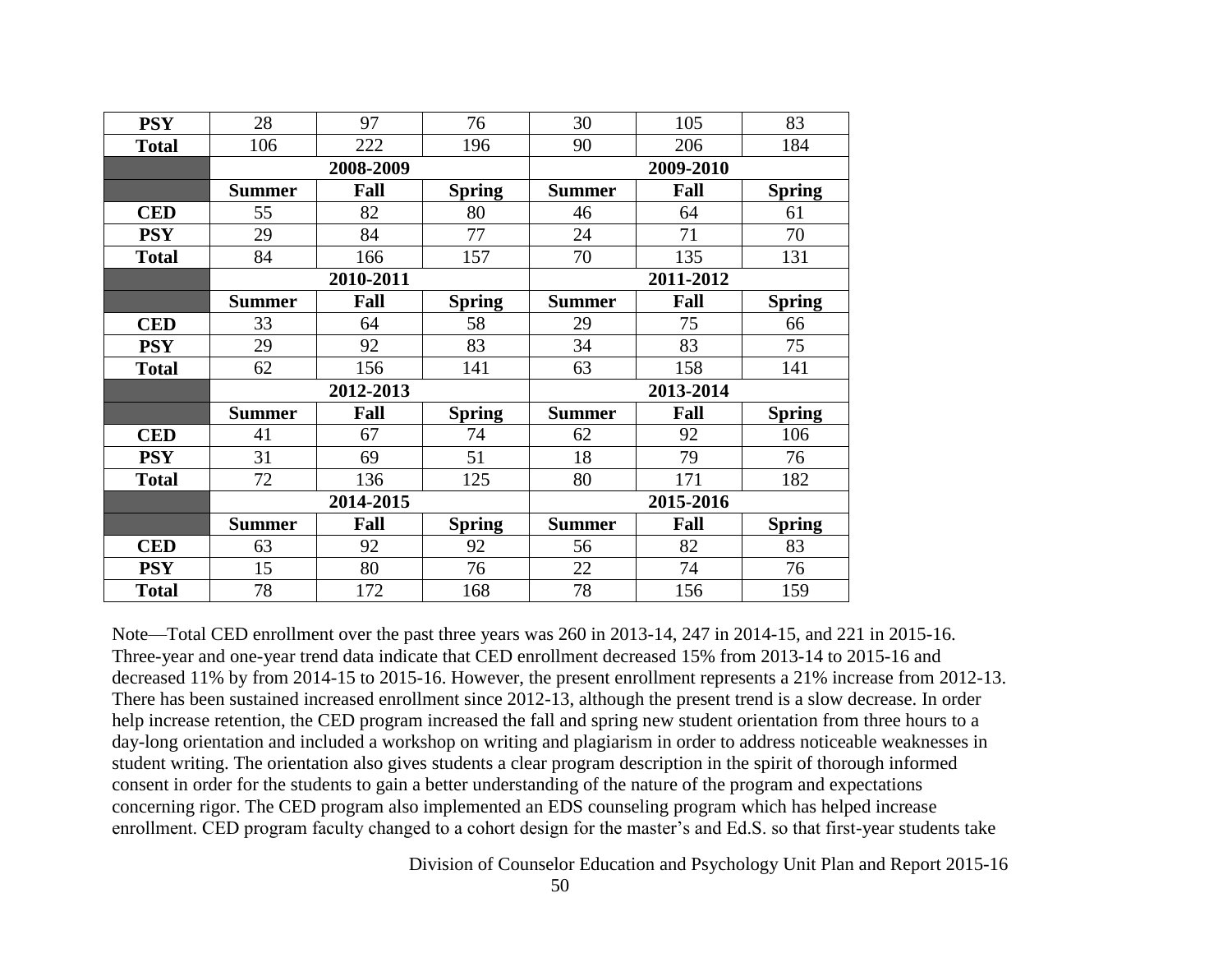the same classes. This helps create a cohort atmosphere among students and makes the semester schedule more predictable for faculty and administration. The CED program will continue to have some attrition due to the gatekeeping function inherent in the ethics of counselor education. However, even though enrollment for CED appears flat from Fall 2015 to Spring 2016, this does not take into account that 15 graduated in December, so there was an increase of 16 students in from Fall 2015 to Spring 2016, although this is not as large as the December 2013 to January 2014 enrollment increase.

Note—Total PSY enrollment over the last three years was 173 in 2013-14, 171 in 2014-15, 172 in 2015-16. Three-year and two-year trend data indicate that PSY enrollment has remained steady. There is less that a 1% decrease in enrollment from 2013-14 and a .6% increase from 2014-15 to 2015-16. Because of a sharp enrollment decline from 2011-12 to 2012-13, the division has engaged in more vigorous recruiting practices. In Fall 2012, the division continued an enrollment and retention plan developed by CEAC. This involves academic advisors personally contacting all advisees for early registration and then following up with advisees who do not sign up for advising. The practice is continued every semester. Additionally, the Psychology program created and submitted a proposal to develop a 2+2 Online Degree Program with Holmes Community College. The proposal has been approved and implemented; however, no one has signed up for any courses to date. Also, faculty have been active at all recruitment fairs on and off campus. Faculty are reviewing the curriculum for possible roadblocks in student progress as well as updating it to include applied courses. One past trend to note is that in years when there are larger numbers of graduates, the following years often see a temporary decline in enrollment. Accomplishing the following goals will help increase enrollment by major: CEDP 2016\_01, CEDP 2016\_04, CEDP 2016\_06, and CEDP 2016\_11.

|                   | Summer 2007        |                 | <b>Fall 2007</b> |                 | <b>Spring 2008</b> |                 |
|-------------------|--------------------|-----------------|------------------|-----------------|--------------------|-----------------|
| <b>Discipline</b> | <b>Undergrad</b>   | <b>Graduate</b> | Undergrad        | <b>Graduate</b> | Undergrad          | <b>Graduate</b> |
| <b>CED</b>        | 72                 | 375             | 177              | 570             | 156                | 567             |
| <b>PSY</b>        | 264                | 3               | 1407             | 9               | 1422               | U               |
| <b>EPY</b>        | 72                 | 150             | 204              | 153             | 246                | 138             |
| <b>Total</b>      | 408                | 528             | 1788             | 732             | 1824               | 705             |
|                   | <b>Summer 2008</b> |                 | <b>Fall 2008</b> |                 | Spring 2009        |                 |
| <b>Discipline</b> | <b>Undergrad</b>   | <b>Graduate</b> | Undergrad        | <b>Graduate</b> | Undergrad          | <b>Graduate</b> |
| <b>CED</b>        | 75                 | 378             | 135              | 537             | 135                | 594             |
| <b>PSY</b>        | 261                | $\Omega$        | 1578             | $\Omega$        | 1422               | $\theta$        |
| <b>EPY</b>        | 45                 | 78              | 228              | 93              | 210                | 276             |

#### **Credit Hour Production (CHP) by Discipline**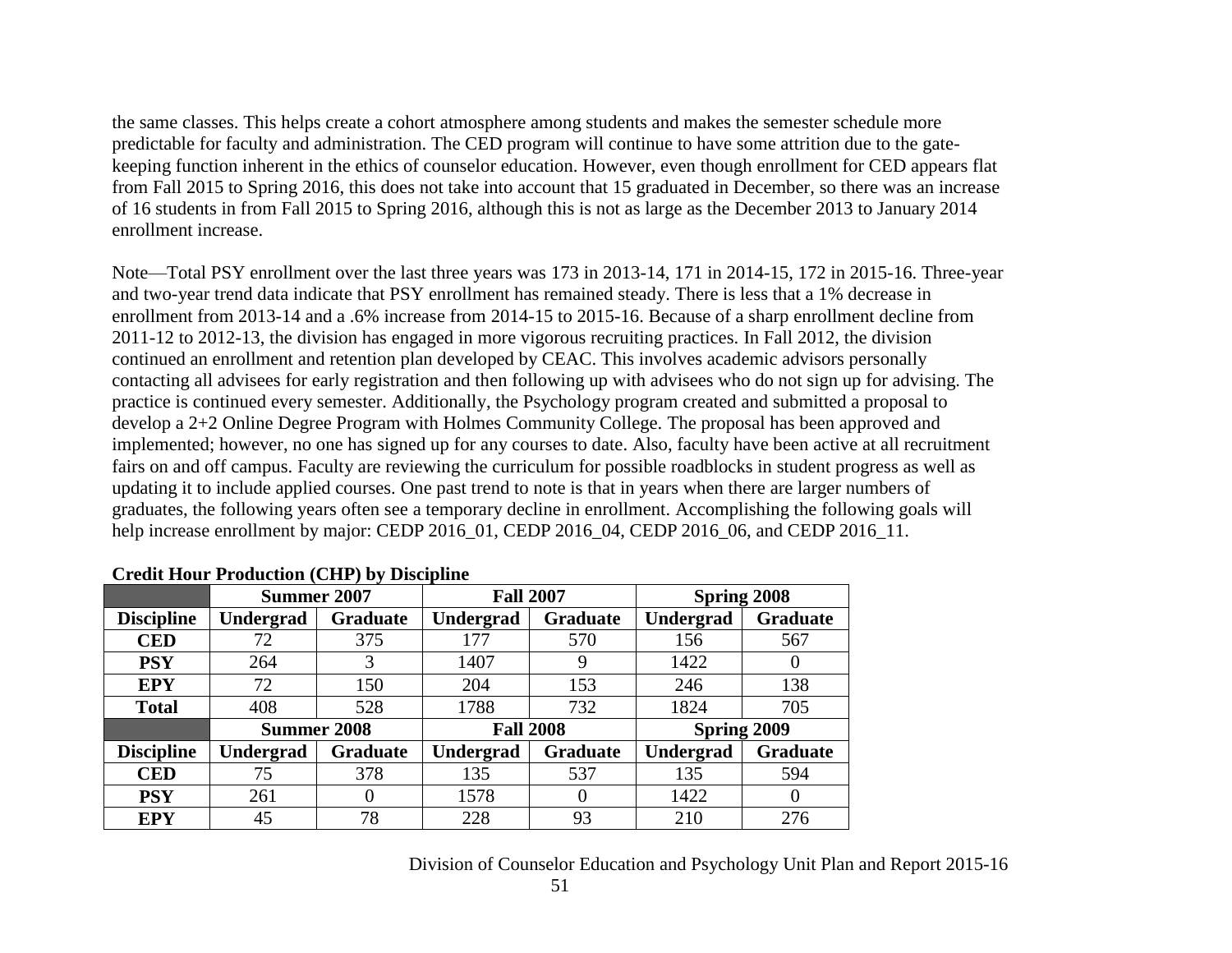| <b>Total</b>      | 381                | 456             | 1941             | 630             | 1767             | 870             |
|-------------------|--------------------|-----------------|------------------|-----------------|------------------|-----------------|
|                   | <b>Summer 2009</b> |                 | <b>Fall 2009</b> |                 |                  | Spring 2010     |
| <b>Discipline</b> | Undergrad          | <b>Graduate</b> | <b>Undergrad</b> | Graduate        | Undergrad        | <b>Graduate</b> |
| <b>CED</b>        | 69                 | 330             | 213              | 522             | 153              | 450             |
| <b>PSY</b>        | 261                | $\overline{0}$  | 1476             | $\overline{0}$  | 1245             | $\overline{0}$  |
| <b>EPY</b>        | 36                 | 198             | 156              | 165             | 249              | 180             |
| <b>Total</b>      | 366                | 528             | 1845             | 687             | 1647             | 630             |
|                   | <b>Summer 2010</b> |                 | <b>Fall 2010</b> |                 |                  | Spring 2011     |
| <b>Discipline</b> | Undergrad          | <b>Graduate</b> | <b>Undergrad</b> | <b>Graduate</b> | <b>Undergrad</b> | <b>Graduate</b> |
| <b>CED</b>        | 84                 | 315             | 159              | 402             | 120              | 354             |
| <b>PSY</b>        | 273                | $\overline{0}$  | 1443             | $\overline{0}$  | 1155             | $\overline{0}$  |
| <b>EPY</b>        | 54                 | 189             | 234              | 228             | 276              | 126             |
| <b>Total</b>      | 411                | 504             | 1836             | 630             | 1551             | 480             |
|                   | <b>Summer 2011</b> |                 | <b>Fall 2011</b> |                 |                  | Spring 2012     |
| <b>Discipline</b> | Undergrad          | <b>Graduate</b> | <b>Undergrad</b> | <b>Graduate</b> | <b>Undergrad</b> | <b>Graduate</b> |
| <b>CED</b>        | 87                 | 249             | 135              | 522             | 93               | 465             |
| <b>PSY</b>        | 222                | $\overline{0}$  | 1317             | $\overline{0}$  | 1188             | $\overline{0}$  |
| <b>EPY</b>        | 30                 | 174             | 243              | 183             | 273              | 111             |
| <b>Total</b>      | 339                | 423             | 1695             | 705             | 1554             | 576             |
|                   | <b>Summer 2012</b> |                 | <b>Fall 2012</b> |                 | Spring $2013$    |                 |
| <b>Discipline</b> | Undergrad          | <b>Graduate</b> | Undergrad        | <b>Graduate</b> | Undergrad        | <b>Graduate</b> |
| <b>CED</b>        | 99                 | 387             | 162              | 429             | 132              | 585             |
| <b>PSY</b>        | 141                | $\overline{0}$  | 1281             | $\overline{0}$  | 1071             | $\overline{0}$  |
| <b>EPY</b>        | 81                 | 138             | 192              | 150             | 177              | 96              |
| <b>Total</b>      | 321                | 525             | 1635             | 579             | 1380             | 681             |
|                   | <b>Summer 2013</b> |                 | <b>Fall 2013</b> |                 |                  | Spring 2014     |
| <b>Discipline</b> | Undergrad          | <b>Graduate</b> | <b>Undergrad</b> | <b>Graduate</b> | Undergrad        | <b>Graduate</b> |
| <b>CED</b>        | 93                 | 540             | 204              | 705             | 168              | 801             |
| <b>PSY</b>        | 138                | $\overline{0}$  | 1272             | $\overline{0}$  | 1174             | $\overline{0}$  |
| <b>EPY</b>        | 36                 | 186             | 201              | 60              | 174              | 84              |
| <b>Total</b>      | 267                | 726             | 1677             | 765             | 1516             | 885             |
|                   | <b>Summer 2014</b> |                 | <b>Fall 2014</b> |                 |                  | Spring 2015     |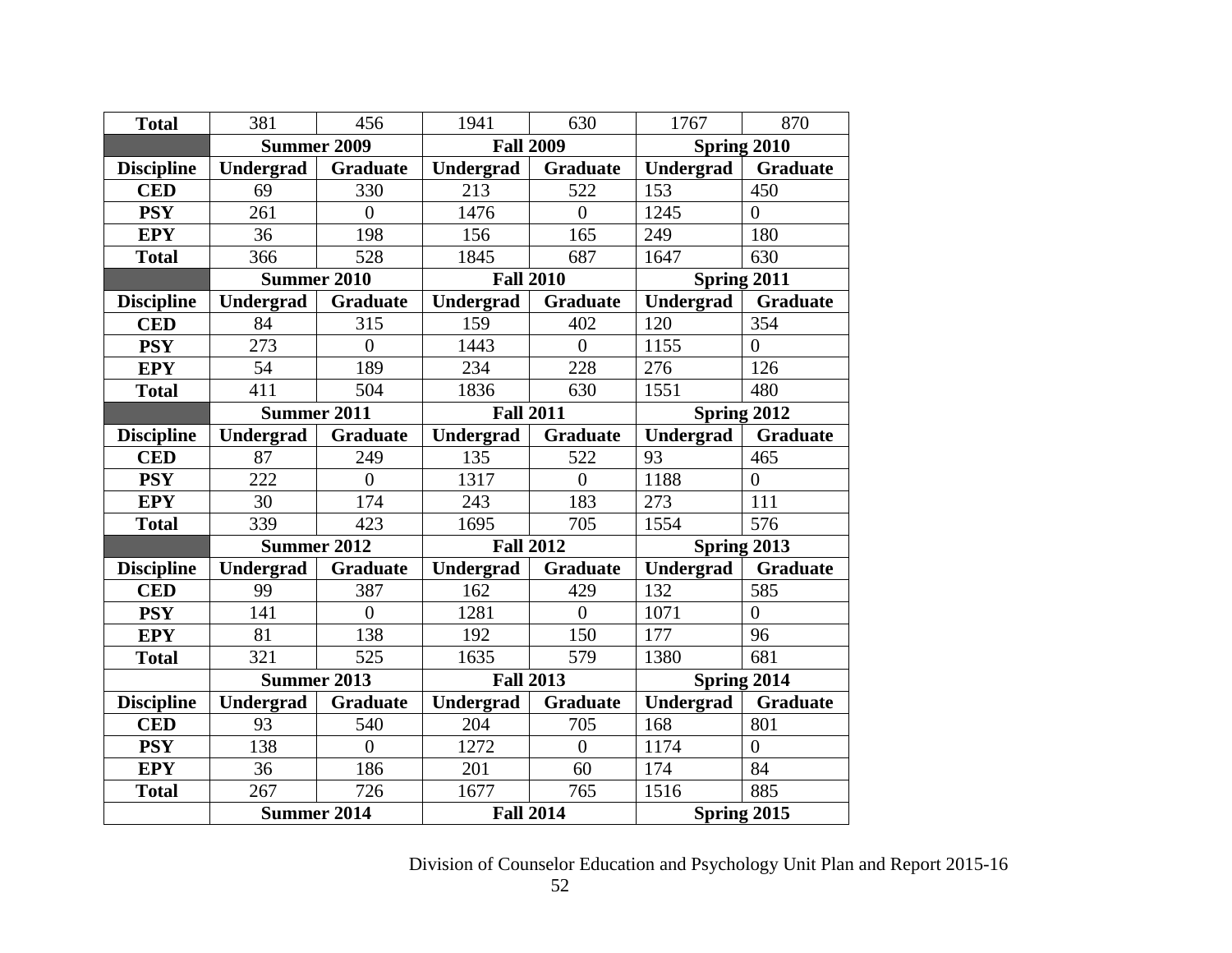| <b>Discipline</b> | <b>Undergrad</b> | <b>Graduate</b> | Undergrad        | <b>Graduate</b> | Undergrad        | <b>Graduate</b> |
|-------------------|------------------|-----------------|------------------|-----------------|------------------|-----------------|
| <b>CED</b>        | $69*$            | 477             | $141*$           | 630             | 108*             | 669             |
| <b>PSY</b>        | 69               |                 | 1398             | 0               | 1245             | 0               |
| <b>EPY</b>        | 42               | 84              | 204              | 114             | 219              | 78              |
| <b>Total</b>      | 180              | 561             | 1743             | 744             | 1572             | 747             |
|                   | <b>Summer</b>    | 2015            | <b>Fall 2015</b> |                 | <b>Spring</b>    | 2016            |
| <b>Discipline</b> | Undergrad        | Graduate        | <b>Undergrad</b> | <b>Graduate</b> | <b>Undergrad</b> | <b>Graduate</b> |
| <b>CED</b>        | $72*$            | 483             | $150*$           | 618             | $102*$           | 609             |
| <b>PSY</b>        | 147              |                 | 1171             | 72              | 1139             | 0               |
| <b>EPY</b>        | 72               | 90              | 180              | $\Omega$        | 180              | 48              |
| <b>Total</b>      | 291              | 573             | 1501             | 690             | 1421             | 657             |

\*Data associated with remedial course CED 098 Academic Support Labs, CED 400 Introduction to the Counseling Profession, and CED 481 Bereavement in Children and Adolescents.

Note—CED CHP three-year trend data indicate a 5% decrease from 2013-14 (1794) to 2015-16 (1710); one-year trend data indicate an 18% decrease from 2014-15 (2082) to 2015-16 (1710). An unusually large enrollment increase occurred in 2013-14 (106 students in spring 2014). Omitting that figure, CED CHP has been steadily increasing as has enrollment. PSY CHP trend data indicated an increase from 2012-13 (2493) to 2014-15 (2712); however, as predicted, the elimination of PSY 101 General Psychology as a required course has meant a decline in PSY CHP. The one-year trend data indicate a 7% decrease from 2014-15 to 2015-16. In comparison, there was a 5% increase from 2013-14 (2584) to 2014-15 (2712). The PSY three-year trend data reflects a decrease in CHP, largely due to the reduction in general education requirements. In addition, over the previous two years, the increase in PSY CHP was handled with increased reliance on adjunct professors and overloads. In 2012-13, the division lost a tenure-track line which was not filled when a division professor and chair took a job out of state. Having fewer tenure-track lines has impeded the division's ability to offer the same number of PSY 101 sections and psychology electives. EPY CHP three-year trend data indicate a 23% decrease from 2013-14 (741) to 2015-16 (541); this enrollment is subject to the fluctuations in enrollment in graduate and undergraduate education courses. One-year trend data indicate a 23% decrease from 2014- 15 (741) to 2015-16 (741). The EPY trend data is related to enrollment in undergraduate and graduate programs outside of the Division since these are service courses for other programs. As a result of previous PSY decreasing CHP trend, the division engaged in more vigorous recruiting practices. In fall 2012, the division implemented an enrollment and retention plan developed by CEAC that has been continued every semester. Additionally, the Psychology program created and submitted a proposal to develop a 2+2 Online Degree Program with Holmes Community College. The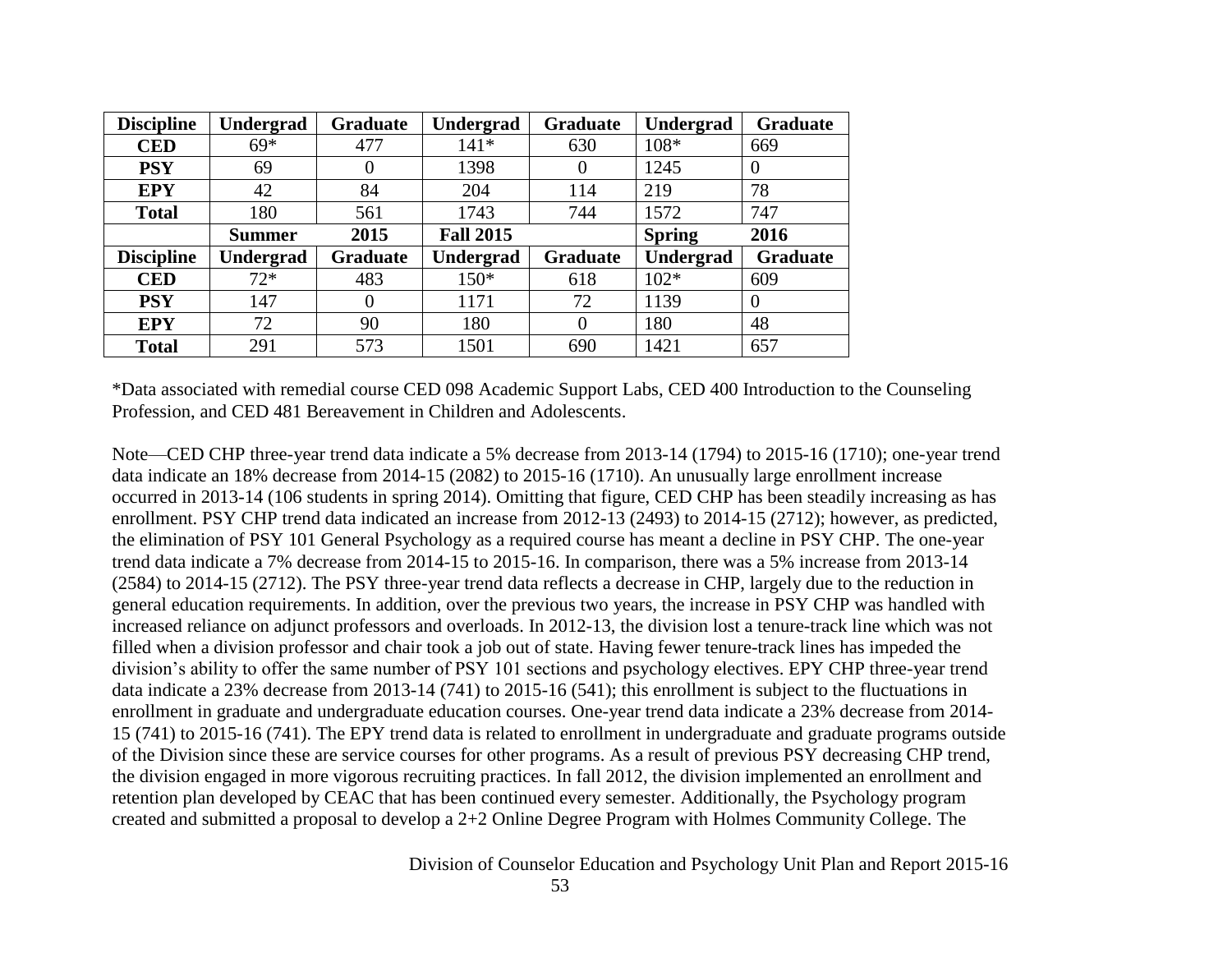proposal was approved and implemented; however, it has not contributed to the increased CHP because no one has signed up to take the courses. The division added a new certificate for psychology majors (CEDP2016 11) and continues to look for ways to increase applied offerings for students. Accomplishing the following goals will help increase enrollment by major: CEDP 2016\_01, CEDP 2016\_04, CEDP 2016\_06, and CEDP 2016\_11.

|              | 2005-<br>2006 | 2006-<br>2007 | 2007-<br>2008 | 2008-<br>2009 | 2009-<br>2010 | 2010-<br>2011 | $2011 -$<br>2012 | 2012-<br>2013 | 2013-<br>2014 | 2014-<br>2015 | $2015 -$<br>16 |
|--------------|---------------|---------------|---------------|---------------|---------------|---------------|------------------|---------------|---------------|---------------|----------------|
|              |               |               |               |               |               |               |                  |               |               |               |                |
| <b>CED</b>   | 26            | 30            | 22            | 26            | 24            | 16            | 12               | 20 (12)       | 29 (18)       | 31 (15        | 33 (25         |
|              |               |               |               |               |               |               |                  | M.Ed.,        | M.Ed., 11     | M.Ed., 16     | M.Ed.,         |
|              |               |               |               |               |               |               |                  | 8 Ed.S.)      | Ed.S.         | Ed.S.         |                |
|              |               |               |               |               |               |               |                  |               |               |               | Ed.S.          |
| <b>PSY</b>   | 18            | 23            | 26            | 16            | 22            | 13            | 17               | 18            | 10            |               | 16             |
| <b>Total</b> | 44            | 53            | 48            | 42            | 46            | 29            | 29               | 38            | 39            | 46            | 49             |

**Division Graduates by Major**

Note – Overall division graduation numbers increased from 2014-2015 (46) to 2015-16 (49). This is an overall 7% increase. The implementation of the EDS counseling program resulted in 8 additional CED graduates. EDS graduates decreased by eight in 2015-2016, reflecting decreased enrollment in the program. CED graduates increased from 31 to 33 (6%) while PSY increased from 15 to 16 (7%). CED three-year trend data indicate a 14% increase from 2013-14 (29) to 2015-2016 (33). PSY three-year trend data indicate a 60% increase from 2013-14 (10) to 2015-2016 (16). Trend data indicate that graduate numbers are increasing despite the fact that the division experiences a significant amount of attrition due to the rigor of the psychology and counselor education programs. In order to help increase retention, the CED program increased the fall and spring new student orientation from three hours to a day-long orientation and included a discussion on writing and plagiarism in order to address noticeable weaknesses in student writing. The orientation also gives students a clear program description in the spirit of thorough informed consent in order for the students to gain a better understanding of the nature of the program and expectations concerning rigor. The program has also moved to a cohort format for the first year. However, the CED program will continue to have some attrition due to the gate-keeping function inherent in the ethics of counselor education. The PSY program also continues to address noticeable student writing weaknesses and began a psychology lab to address student weaknesses in writing and statistics. Also, the PSY research methods and statistics redesign project may help increase graduation rates in the future. Additionally, the Psychology program created and submitted a proposal to develop a 2+2 Online Degree Program with Holmes Community College. The proposal was approved and implemented; however, no students registered for the class. A certificate of Applied Psychology of Industry was added to increase applied options for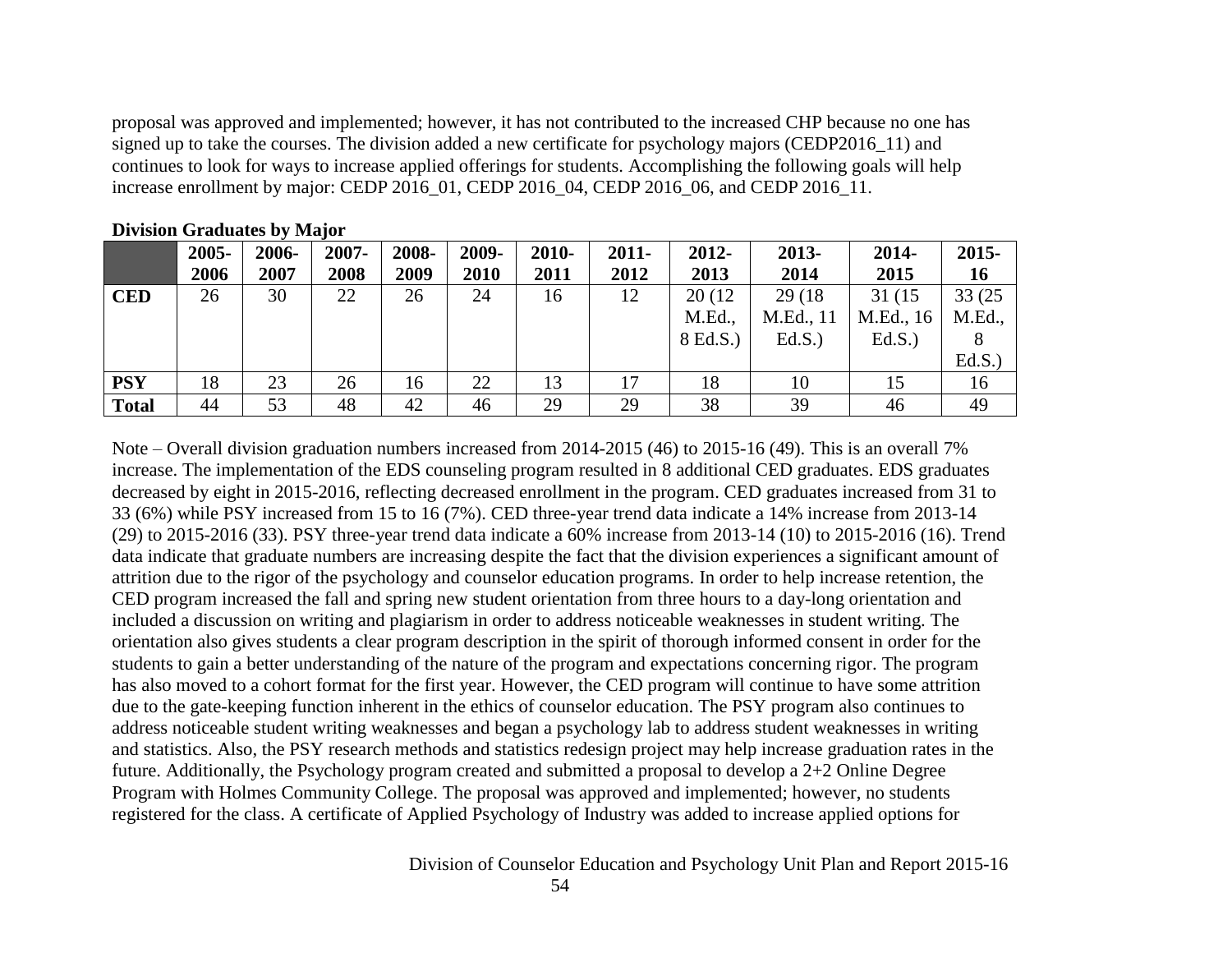students. Accomplishing the following goals will help increase enrollment by major: CEDP 2016\_01, CEDP 2016\_04, CEDP 2016 06, and CEDP 2016 11.

#### **Diversity Compliance Initiatives and Progress:**

Both the Counselor Education and Psychology programs continue to infuse diversity and a multicultural orientation within its students throughout the curriculum. Students have rich experiences in practicum, internship and service coursework to incorporate principles learned within didactic portions of their programs. The division has been intentional about developing diversity within the faculty. The division actively recruited candidates from diverse backgrounds. However, several minority candidates declined interviews due to insufficient salary. Ms. Catherine Vincent (white Hispanic female) accepted the counseling laboratory director position that started in August 2012. CACREP standards dictate that the Counselor Education program continue to adequately and comprehensively address diversity issues throughout the curriculum.

#### **Economic Development Initiatives and/or Impact:**

The Division of Counselor Education and Psychology is involved in economic development as it prepares students for careers in the helping professions and further graduate training. Currently, informal partnerships exist between Region I, Region V, and Region VI Community Mental Health Centers and the CED graduate program to offer advanced training for bachelor's level mental health workers within these agencies. As of last year, the majority of employed professionals within these Mental Health Centers are DSU Counselor Education program graduates. Anecdotal reports indicate that agency administration boast of the program being high quality. Master's level clinicians have substantial salary increases and with licensure, which is typically obtained by CED graduates two years beyond their degree (LPC – Licensed Professional Counselor), are able to remain competitive with other mental health professionals in the state. Assessments of employers of program graduates indicate that employers are extremely favorable toward the quality of graduates from this program.

School and Clinical Mental Health Counselor Education interns provide an invaluable contribution though their service in numerous K-12 schools (as school counseling interns) and mental health agencies (as clinical mental health counseling interns) as counselors as they practice skills and procedures learned during their formal training. Often, interns are hired into positions right out of their internship experiences. This service has a direct economic impact on the region because of the labor (largely at no cost) provided to school and agency recipients and for the value added to these institutions from well-trained employees.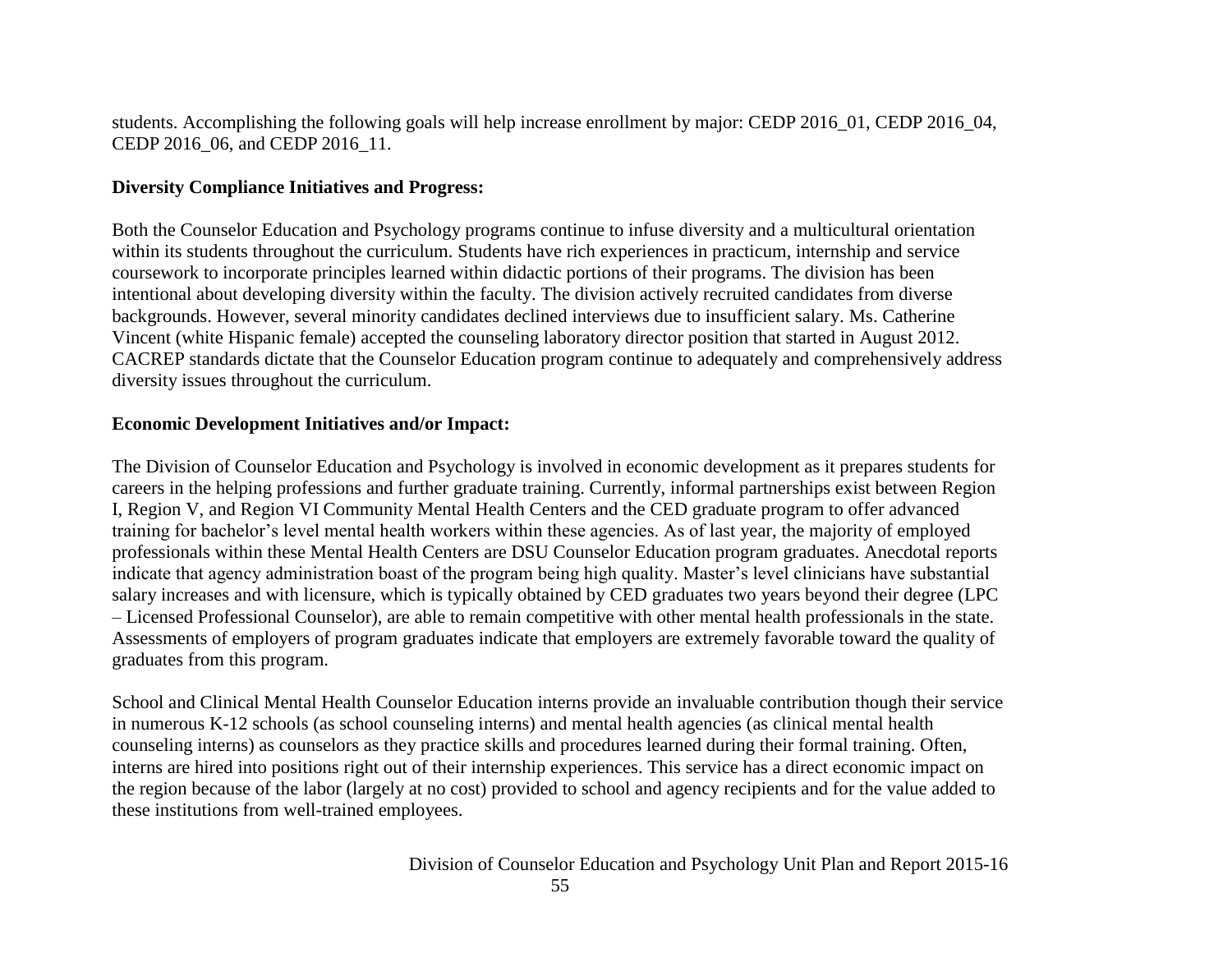The doctoral track in Counselor Education has been operational for several years, and currently there are five students at various stages of study.

Both the Counselor Education and Psychology programs greatly enhance the literacy and communication skills of students in the written and spoken forms of communication. Critical thinking through rigorous research practices is also a skill and disposition students possess when exiting CED and PSY programs.

#### **Grants, Contracts, Partnerships and Other Accomplishments:**

#### **Awarded Grants**

Pickens, B., & Beals, G. (October 2015). HRSA Behavioral Health Workforce Grant. Year Two. \$1.3 Million over three year period. Pickens served as PI on grant proposal and grant manager for Year One. Beals took over as PI January 2016.

Zengaro, S. (September 2015). Video Camera and Accessories. Dulce Fund. Awarded \$300.

## **Service Learning Data (list projects, number of students involved, total service learning hours, accomplishments, etc.):**

- Internships Counselor Education Program Faculty
	- o 59 CED students served at least 12,000 hours as interns in clinical mental health and school settings in 2015-16.
- The 35<sup>th</sup> Annual F.E. Woodall Spring Conference for the Helping Professionals was held at DSU. The keynote speaker was the president of the American Counseling Association, Dr. Thelma Duffey. Dr. Duffey held a workshop free to Woodall participants on April 15.
	- o Over 270 counselors, social workers, teachers attended with a combined attendance of 400 on both days. There were 35 sessions. The conference was held on the April 14-15, 2016, and has been named in memorial to Fred Woodall, who served as faculty and program coordinator for Counselor Education for many years.
	- o Students conducted Flashtalks, and 28 students participated in these talks.
	- $\circ$  34 graduate student volunteers X average of 6 hours = 200+ total hours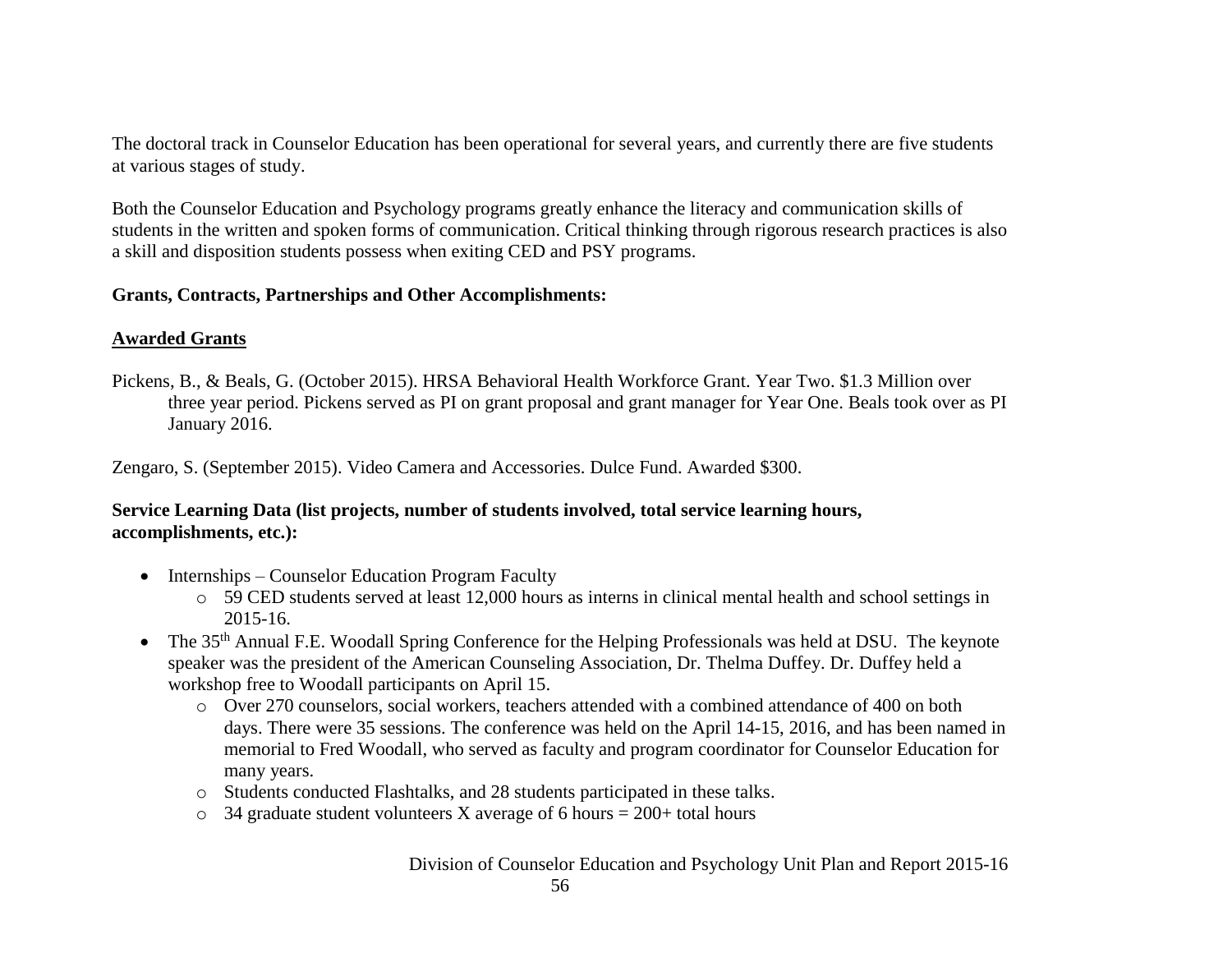- o Student volunteer job duties
	- Conference preparation committee (create booklets  $\&$  bags), set-up committee members, conference greeters, session moderators, post conference clean up committee, solicitors for door prizes, decorating committee, registration table workers, CSI sales workers, and banquet hosts
- o Accomplishments
	- With approximately 400 conference and workshop participants, the Woodall Conference set a new record of success. Attendees provided positive feedback before, during, and after the conference. Evaluations were on average marked for excellence. The student volunteers assisted in making the conference a seamless effort.
- DSU Helping Professions Training Series
	- o Funded by HRSA grant.
	- o Current Issues in Counseling Workshop (Oct. 2015) Reported on professional development activities faculty participated in through the HRSA grant. Free to public.
	- o 1 workshop presented free to the public with CEs offered to counseling professionals on creativity in counseling offering a total of 6 NBCC CE credits. 134 were in attendance.
	- o 2 supervisor trainings offered free by DSU faculty granting 32 hours of Board Qualified Supervisor training to licensed counselors in July 2015. Over 60 in attendance
	- o 4 supervisor trainings offered free by DSU faculty granting 36 hours of Board Qualified Supervisor training to licensed counselors in June 2016. Over 40 in attendance

| Division-Relevant DSU Strategic Plan Goal Indicators     | <b>Division Tracking Status</b>                            |
|----------------------------------------------------------|------------------------------------------------------------|
| 1.1 Senior-level competency measures                     | Currently doing - Section II - MFT PSY                     |
|                                                          | Currently doing $-$ Section II $-$ CPCE and NCE            |
| 1.4b Service learning                                    | Currently doing – Section IV Service Learning Data         |
| 1.5 Percentage of academic programs measuring QEP        | Currently doing – Section III, although the present QEP is |
| goals                                                    | being redesigned to include fewer courses.                 |
| 2.1 Increase enrollment                                  | Currently doing $-$ Section III & IV                       |
| 2.2 Increase year to year retention                      | Currently doing but need to track better                   |
| 2.4 Increase grad rate                                   | Currently doing $-$ Section III & IV                       |
| 3.11 Number of professional development activities by FT | Currently doing – Section IV Personnel                     |
| faculty                                                  |                                                            |

## **Strategic Plan Data (see Appendix C of the Guidelines)**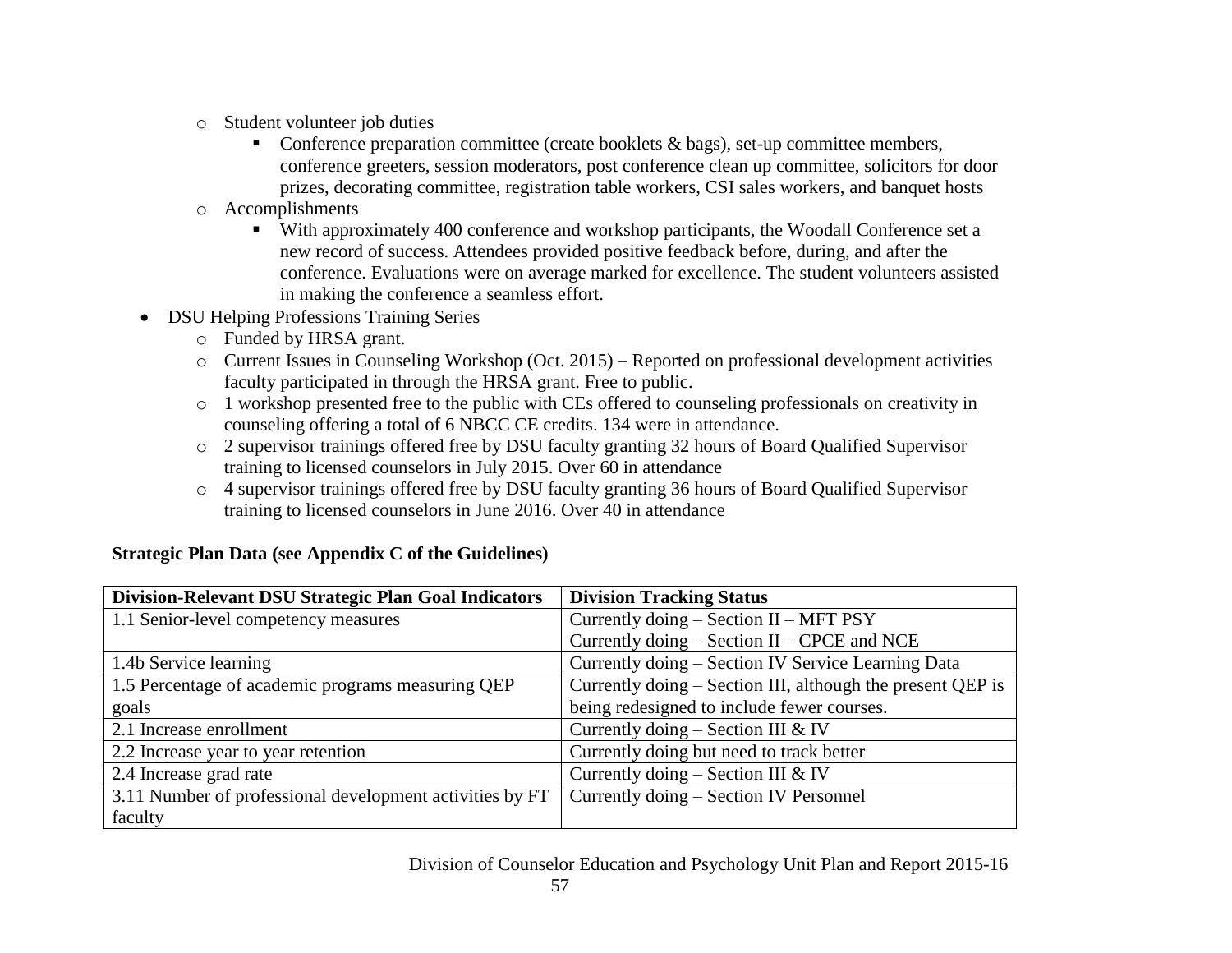| 3.12 Number of scholarly contributions by FT faculty     | Currently doing $-$ Section V      |
|----------------------------------------------------------|------------------------------------|
| 3.13 Number of service activities by FT faculty          | Currently doing $-$ Section V      |
| 4.4 Grants submitted                                     | Currently doing $-$ Section IV     |
| 4.5 Grants received                                      | Currently doing $-$ Section IV     |
| 4.11 Use of website (measured by hits down to the second | Would like to track in the future. |
| or third tier)                                           |                                    |
| 5.1 Online course offerings (#)                          | Currently doing – Section III      |

## **Committees Reporting to the Unit (Committee records archived in program coordinators' computers and shared drive):**

There are a few standing committees that regularly report to the division chair and are accountable to academic programs. These committees include the *Counselor Education Curriculum Committee* and the *Psychology Curriculum Committee* which review curricula, render decisions regarding course content and pedagogy, and submit course changes for program, division chair, CEAC and Academic Council review and ratification. The *Counselor Education Retention Committee* is convened in cases where students may not be progressing in an acceptable manner or demonstrate that dispositions are not in harmony with the values of the counseling profession. The *Spring Conference Planning Committee* is convened each year for the purpose of planning and executing the spring conference and meets in conjunction with faculty meetings which are held at least twice monthly. Chi Sigma Iota and Psi Chi, both student honor societies and advised by respective program faculty, each have student governed committees that oversee their work. All committees except the student honor committees keep minutes of their meetings which can be found in the division office and are housed electronically within the program coordinators' computers and a shared drive.

#### **V. Personnel:**

- Current full-time division faculty and staff
- Dr. Mistie Barnes, Counselor Education
- Dr. George Beals, Counselor Education
- Dr. Stephanie Bell, Counselor Education
- Dr. Mary Bess Pannel, Counselor Education
- Dr. Bryon Pickens, Counselor Education
- Dr. Duane Shuttlesworth, Psychology
- Dr. Temika Simmons, Psychology
- Dr. Jon Westfall, Psychology
- Dr. Sally Zengaro, Psychology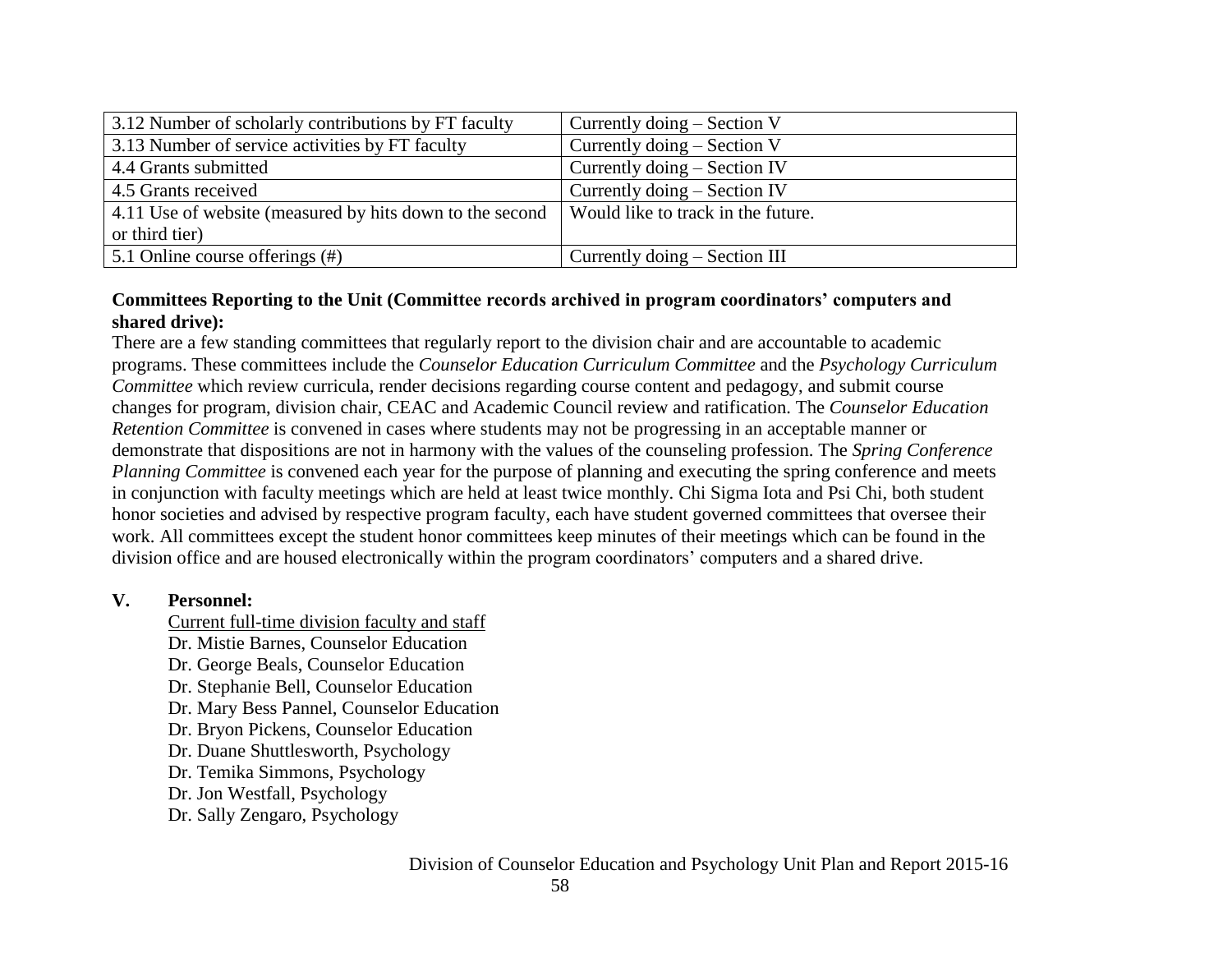Ms. Catherine Vincent, Counseling Lab Director Mrs. Becky Steed, Senior Secretary

#### **Noteworthy Activities and Accomplishments (administrators, faculty, staff)**:

The Division of Counselor Education and Psychology has undergone significant transitions regarding personnel. But, during these changes, the Division has continued to make progress in strengthening existing pedagogy and developing resourceful approaches to teaching, research and scholarship, and service. Division faculty and staff are professionally active and dedicated to serving students and colleagues. The following presents highlights of division accomplishments and activities for the year:

## **Counselor Education:**

- 4/16 The 35th Annual F.E. Woodall Spring Conference for the Helping Professionals was held at DSU. The keynote speaker was the president of the American Counseling Association, Dr. Thelma Duffey. Dr. Duffey held a workshop free to Woodall participants on April 15, 2016.
	- o Over 270 counselors, social workers, teachers attended with a combined attendance of 400 on both days. There were 35 sessions. The conference was held on the April 14-15, 2016, and has been named in memorial to Fred Woodall, who served as faculty and program coordinator for Counselor Education for many years.
	- o Students conducted Flashtalks, and 28 students participated in these talks.
	- $\circ$  34 graduate student volunteers X average of 6 hours = 200+ total hours
	- o Student volunteer job duties
		- **Conference preparation committee (create booklets & bags), set-up committee members,** conference greeters, session moderators, post conference clean up committee, solicitors for door prizes, decorating committee, registration table workers, CSI sales workers, and banquet hosts
	- o Accomplishments
		- With approximately 400 conference and workshop participants, the Woodall Conference set a new record of success. Attendees provided positive feedback before, during, and after the conference. Evaluations were on average marked for excellence. The student volunteers assisted in making the conference a seamless effort.
- DSU Helping Professions Training Series
	- o Funded by HRSA grant.
	- o 1 workshop presented free to the public with CEs offered to counseling professionals on creativity in counseling offering a total of 6 NBCC CE credits. 134 were in attendance.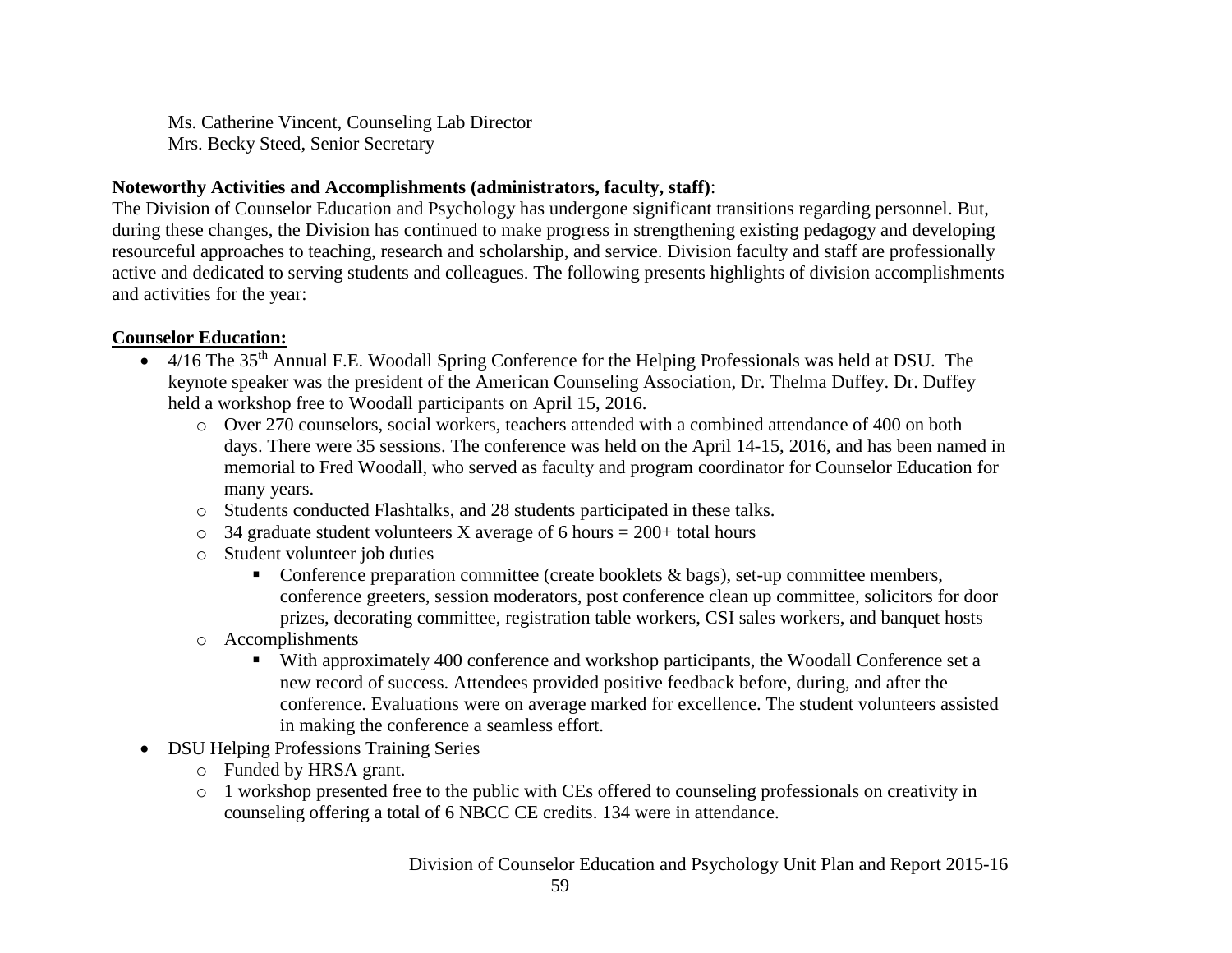- o 2 supervisor trainings offered free by DSU faculty granting 32 hours of Board Qualified Supervisor training to licensed counselors in July 2015. Over 60 in attendance
- o 4 supervisor trainings offered free by DSU faculty granting 36 hours of Board Qualified Supervisor training to licensed counselors in June 2016. Over 40 in attendance
- Counseling services to DSU students, faculty, and staff in September 2015 after the campus shooting.

## **Dr. Mistie Barnes – Counselor Education Faculty**

## o **Professional Presentations**

Barnes, M.D. (June 2016). *Legal and ethical concepts in supervision*. DSU Helping Professions Training Series/HRSA. Cleveland, MS

## o **Other Noteworthy Activities and Accomplishments**

- Attended 32nd Annual Association for Play Therapy Conference in Atlanta, GA, October 2015
- Director, Delta State Play Therapy Training Institute
- Dissertation Committee Member: Sha Terria Warren, Allison Malone, Elois Nicholson
- **President, Mississippi Association for Play Therapy**
- Coordinator, Mississippi Association for Play Therapy Annual Conference
- Member, Mississippi Licensed Professional Counselor Association (MLPCA)
- CACREP Advisory Committee: College of Psychology and Behavioral Sciences, Argosy University, Sarasota Florida (Member)
- Member, Association of Play Therapy, Inc.
	- Mining Report Contributors Committee: Association for Play Therapy
	- Ethics & Practices Special Task Force: Association for Play Therapy
	- Public Awareness Task Force: Association for Play Therapy
	- Registration & Continuing Education Committee: Association for Play Therapy
- **Member, Memphis Area Association for Play Therapy, Inc.**
- **Member, American Counseling Association**
- **Member, Mississippi Counseling Association**
- **Member, Association for Creativity in Counseling**
- **Member, Delta Counselor Association**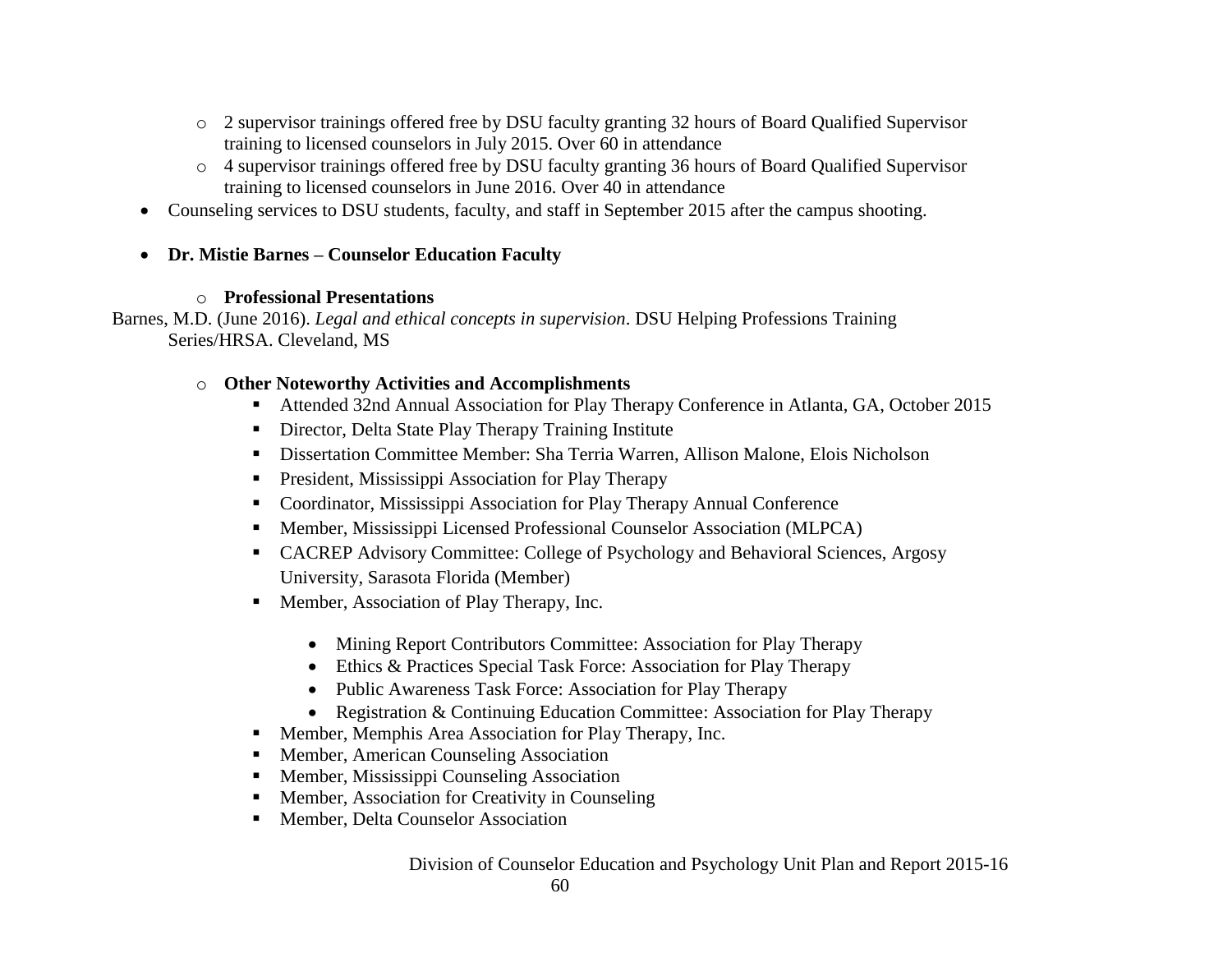- **Member, Association for Counselor Education and Supervision**
- Member, Southern Association for Counselor Education and Supervision
- Member, Mississippi Association for Counselor Education and Supervision
- Member, Chi Sigma Iota
- Member, Counselor Education Curriculum Program Committee
- Member, F. E. Woodall Spring Conference Committee
- Member, Bolivar County Child Abuse Multi-Disciplinary Task Force (2011-Present)
- Editorial Board Member, The Practitioner Scholar: Journal of Counseling and Professional Psychology
- Guest Journal Reviewer, for APA Journal: International Journal of Play Therapy
- Clinical Supervisor, DSU Counseling Lab CED 604
- Academic Advisor
- Provided counseling services to DSU students after shooting tragedy (September 2015)
- $\blacksquare$  2<sup>nd</sup> Annual Kent Wyatt Distinguished Lecture Recognition of Service
- **Dr. George Beals – Counselor Education Faculty**
	- o **Professional Presentations**
- Beals, G. (November, 2015). Remembering the basics: Rediscovering the Rogers' core conditions. Paper presented at the annual meeting of the Mississippi Counseling Association, Biloxi, MS.
- Zengaro, S., Beals, G., Westfall, J., & Zengaro, F. (2016, March). *When violence hits home: Perspectives on a campus shooting.* Symposium conducted at the meeting for the Southeastern Psychological Association, New Orleans, LA.
	- o **Other Noteworthy Activities and Accomplishments**
		- Graduate Program Coordinator and Director of Assessment
		- Member, Counselor Education Curriculum Program Committee
		- Member, F. E. Woodall Spring Conference Committee
		- **Member, Diversity Committee**
		- Member, Graduate Program Committee
		- **Member, Grievance Committee**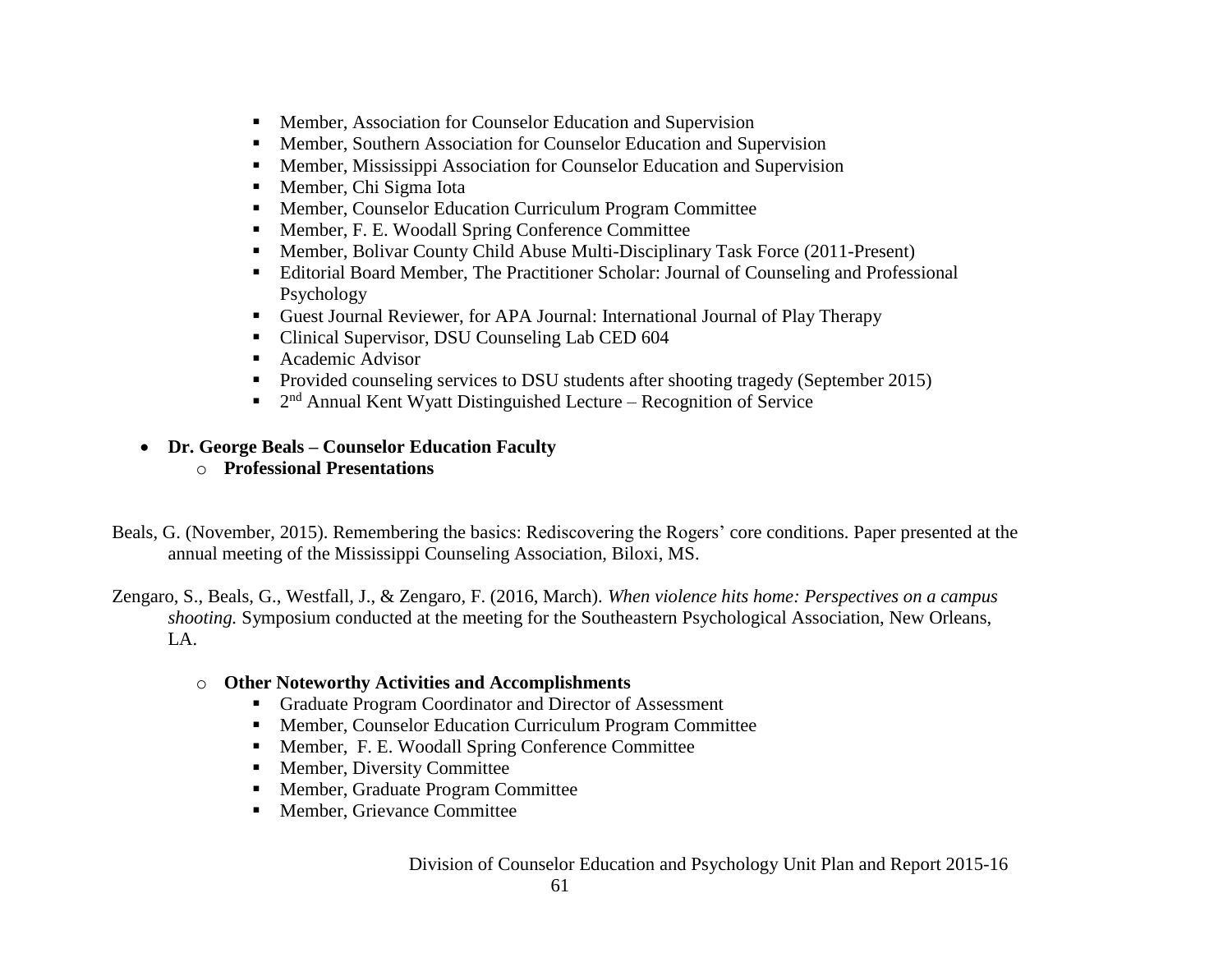- **Member, DSU Institutional Review Board**
- Member, four dissertation committees, chairing three
- **Member, DSU Research Committee**
- Member, Chi Sigma Iota
- **Member, Mississippi Counseling Association and Divisions** 
	- Licensed Professional Counselors
	- Spiritual, Ethical, and Religious Values in Counseling
	- Current President, Counselor Education and Supervision
	- Delta Region Counseling
- **Member, American Counseling Association and Divisions** 
	- Association for Counselor Education and Supervision
	- Association for Gay, Lesbian, Bisexual Issues in Counseling
	- Association for Spiritual, Ethical, and Religious Values in Counseling
	- Association for Specialist in Group Work
	- Counselors for Social Justice
	- Association for Assessment in Counseling and Education
- Academic Advisor
- Fall 2015—Safe Space Training for faculty and staff
- **Provided Workshops to Nutrition and Dietetics Students on reducing test anxiety**
- **Presentation to Student Success Services on relaxation techniques**
- Organized "Distressed Students" Workshop to DSU Faculty
- **Provided counseling services to DSU students after shooting tragedy (September 2015)**
- $\blacksquare$  2<sup>nd</sup> Annual Kent Wyatt Distinguished Lecture Recognition of Service

# **Dr. Stephanie Bell – Counselor Education Faculty**

# o **Professional Presentations**

Bell, S. C. (2015). *The relationship between the effects of rape, PTSD, complex trauma, and post-attack victimperpetrator interaction in female college students.* Doctoral dissertation. The University of Mississippi, University, Mississippi.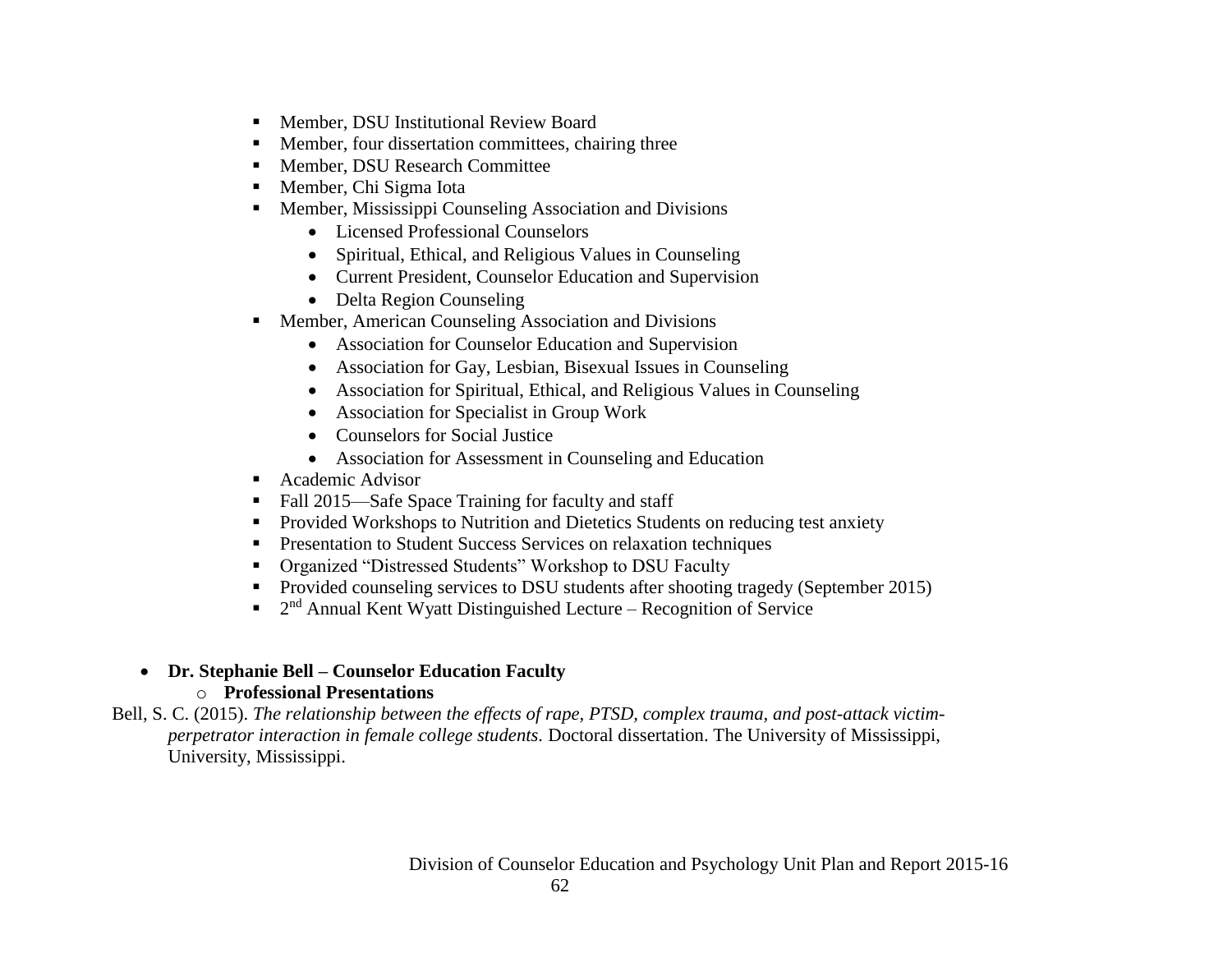- Bell, S. C. (2015). *The relationship between the effects of acquaintance rape, PTSD, and complex trauma in female college students.* Presented at The International Society of Traumatic Stress Studies Annual Conference. New Orleans, LA. (Peer reviewed)
- Bell, S. C., & Stoltz, K. S. (2015). *Using the Career Construction Interview (CCI) as a Transitioning Tool for New Doctoral Students in Counselor Education.* Presenting at the Association for Counselor Educators and Supervisors Conference. Philadelphia, PA. (Peer reviewed)

#### o **Other Noteworthy Activities and Accomplishments**

- Provided counseling services to DSU students after shooting tragedy (September 2015)
- $\blacksquare$  2<sup>nd</sup> Annual Kent Wyatt Distinguished Lecture Recognition of Service
- Served on the enrollment task force group for strategic visioning (monthly meetings).
- **Provided volunteer counseling at the Delta State Counseling and Assessment Center in Fall 2015** (approximately 8 hours per week).
- Conducted presentation to faculty on "Distressed Students"
- Editorial board, *Delta Journal of Education*.
- Reviewer for proposals for the Woodall Conference for the Helping Professions.
- Reviewer for proposals for the Southern Association for Counselor Education and Supervision (SACES) conference
- Member, Counselor Education Curriculum Program Committee
- Member, F. E. Woodall Spring Conference Committee

## **Dr. Mary Bess Pannel – Counselor Education Faculty**

#### o **Publication**

Pannel, M. B. (2016). *An exploration and comparison of internalized behaviors and peer relationships in dual enrolled and non-dual enrolled students.* Doctoral dissertation. Mississippi State University, Starkville, Mississippi.

## o **Other Noteworthy Activities and Accomplishments**

- **Provided counseling services to DSU students after shooting tragedy (September 2015)**
- $\blacksquare$  2<sup>nd</sup> Annual Kent Wyatt Distinguished Lecture Recognition of Service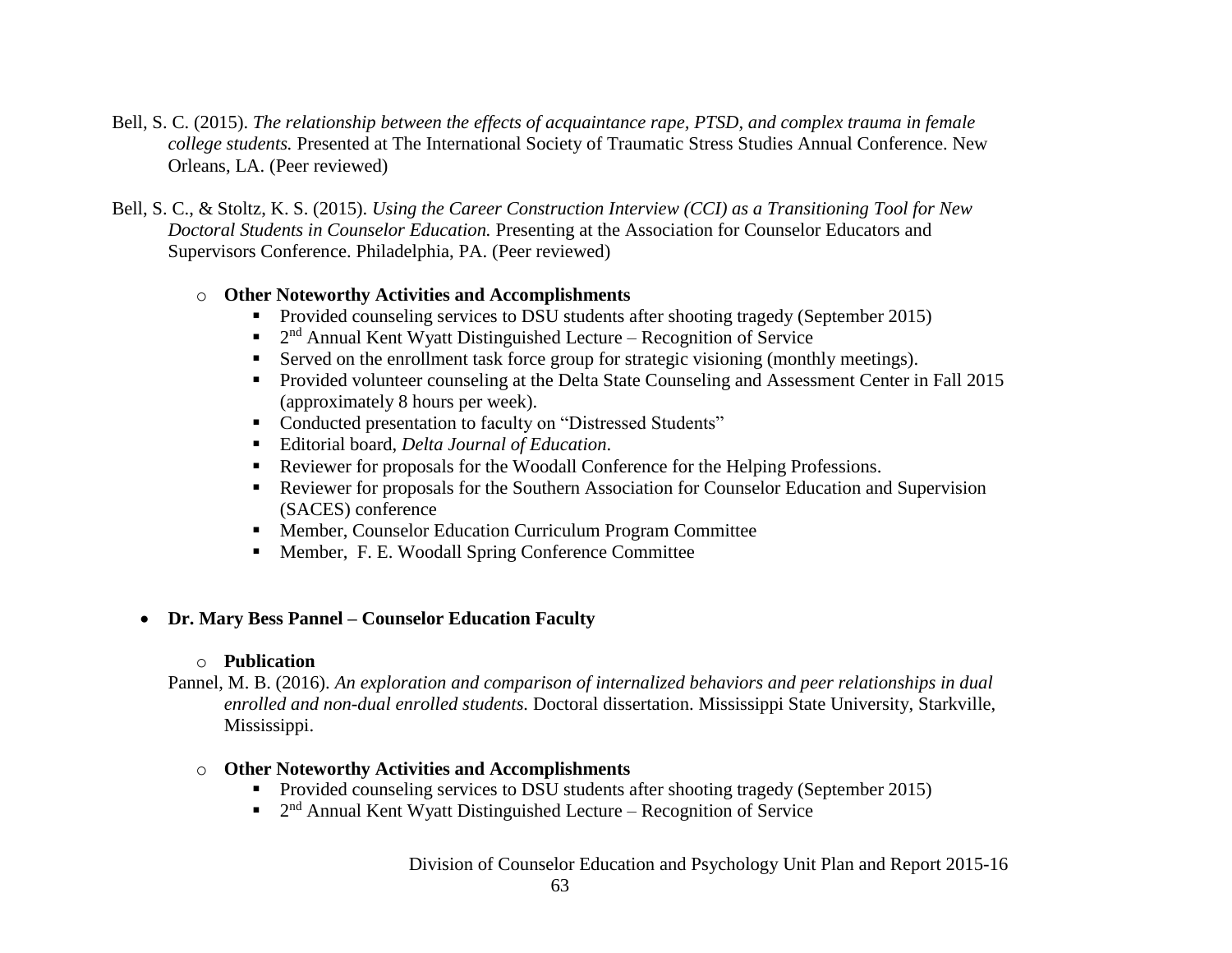- Member, COEHS Strategic Vision Committee
- Represented the department at the Career Discovery Day
- Represented the department at the Bolivar County College Fair
- Member, Counselor Education Curriculum Program Committee
- Member, F. E. Woodall Spring Conference Committee
- **Dr. Bryon Pickens - Counselor Education Faculty**

## o **Other Noteworthy Activities and Accomplishments**

- Member, Counselor Education Curriculum Committee
- Chair, Counselor Education Research Committee
- Member, Student Grievance Committee
- Member, Environment and Safety Committee
- **Member, University Research Committee**
- Director, HRSA Behavioral Health Workforce Grant
- Coordinator, DSU Helping Professions Training Series
- **Member, Dissertation Committee (student: Kelly Hale)**
- Member, Dissertation Committee (student: Jason McKellar)
- Faculty Representative, Chi Sigma Iota Honor Society in Counseling
- **Provided counseling services to DSU students after shooting tragedy (September 2015)**
- $\blacksquare$  2<sup>nd</sup> Annual Kent Wyatt Distinguished Lecture Recognition of Service

# **Psychology:**

- Faculty continue to develop and teach selected coursework in an online and hybrid format.
- Division Chair and Psychology faculty conducted a psychology major orientation in Fall 2015.
- Program faculty continue to develop and maintain collaborative undergraduate research experiences with students, with joint presentations at state and regional conferences.
- Psi Chi and the Psychology Club continue to be viable and important component of program efforts to develop students.
- *Faculty / Student Research* Program faculty involved numerous students in research projects. Five students registered for PSY 493 Independent Research.
- Dr. Westfall and Dr. Simmons organized and hosted the Spring 2016 *Psi Chi Induction Ceremony.*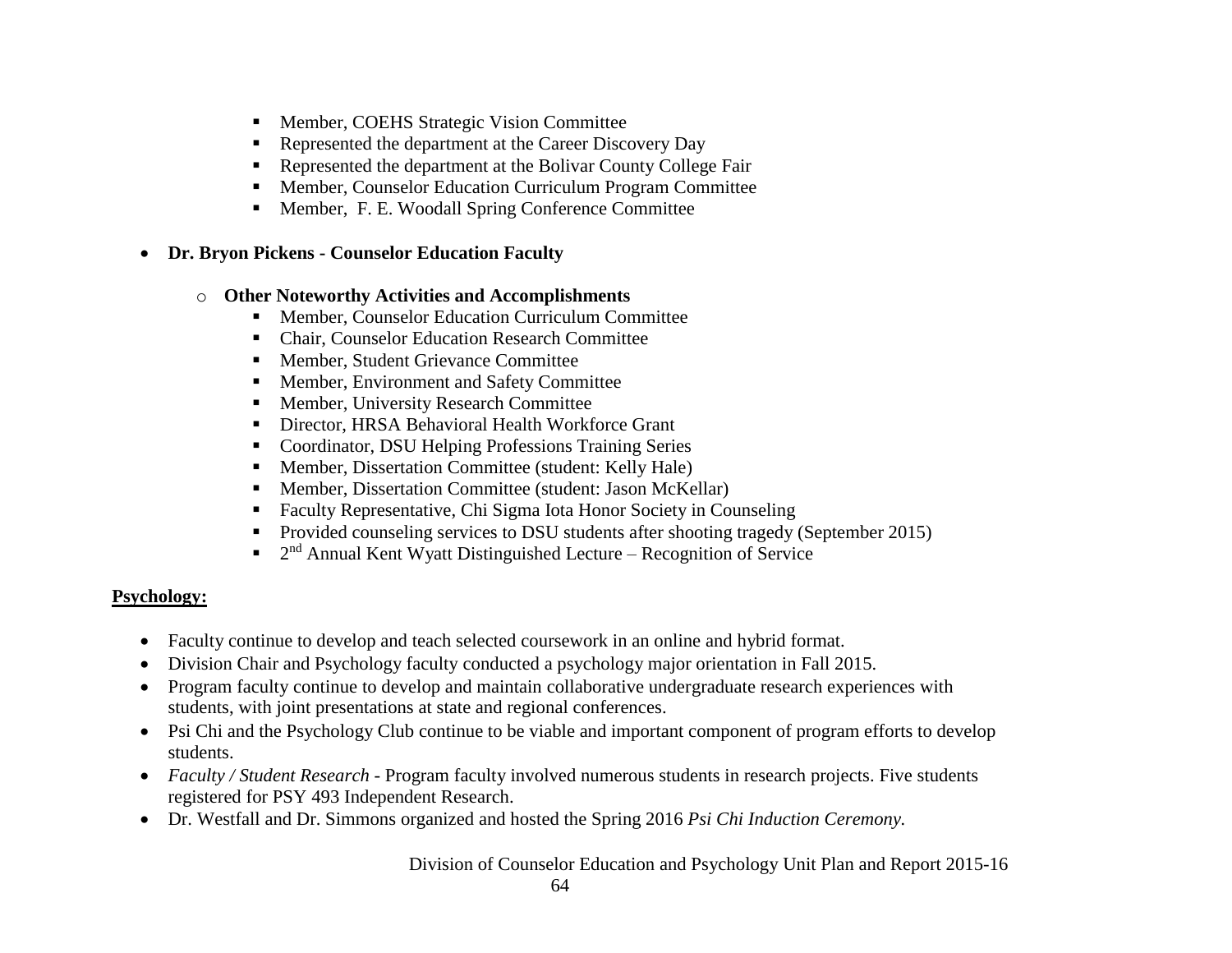#### **Dr. Duane Shuttlesworth - Psychology Faculty**

## o **Publications**

Wang, Y., Shuttlesworth, D., & Craven, J. (2015). On beginning to use the English Language Arts Standards of the CCSS: What Mississippi Delta teachers say. *Journal of Reading Education, 40*(3), 33-40.

## o **Professional Presentations**

Wang, Y., Ahanonu, C., & Shuttlesworth, D. (2015, October). Self-appraisal and behavioral indices of motivation of graduate students in the Mississippi Delta. Paper presented at the 2015 Annual Meeting of the Consortium for Research on Educational Assessment and Teaching Effectiveness (CREATE), Charleston, SC.

# o **Other Noteworthy Activities and Accomplishments**

- Editor, Delta Journal of Education
- Advisor, Psychology Club
- Member, Post-Tenure Review Committee, College of Education and Human Sciences
- Member, Tenure Appeals Review Committee
- Member, Writing Across the Curriculum Committee
- Member, General Education Committee
- Member, Research Committee
- Member, Counselor Education and Psychology Tenure Review Committee
- Member, Psychology Program Textbook Committee
- Member, Psychology Program Curriculum Committee
- Member, American Psychological Association
- Member, Southeastern Psychological Association
- Member, Society for the Teaching of Psychology
- Member, Mid-South Education Research Association
- Member, Dissertation Committee for two doctoral students
- Chair, Dissertation Committee
- Division Recruiter, various fairs
- Academic Advisor
- **Dr. Temika Simmons - Psychology Faculty**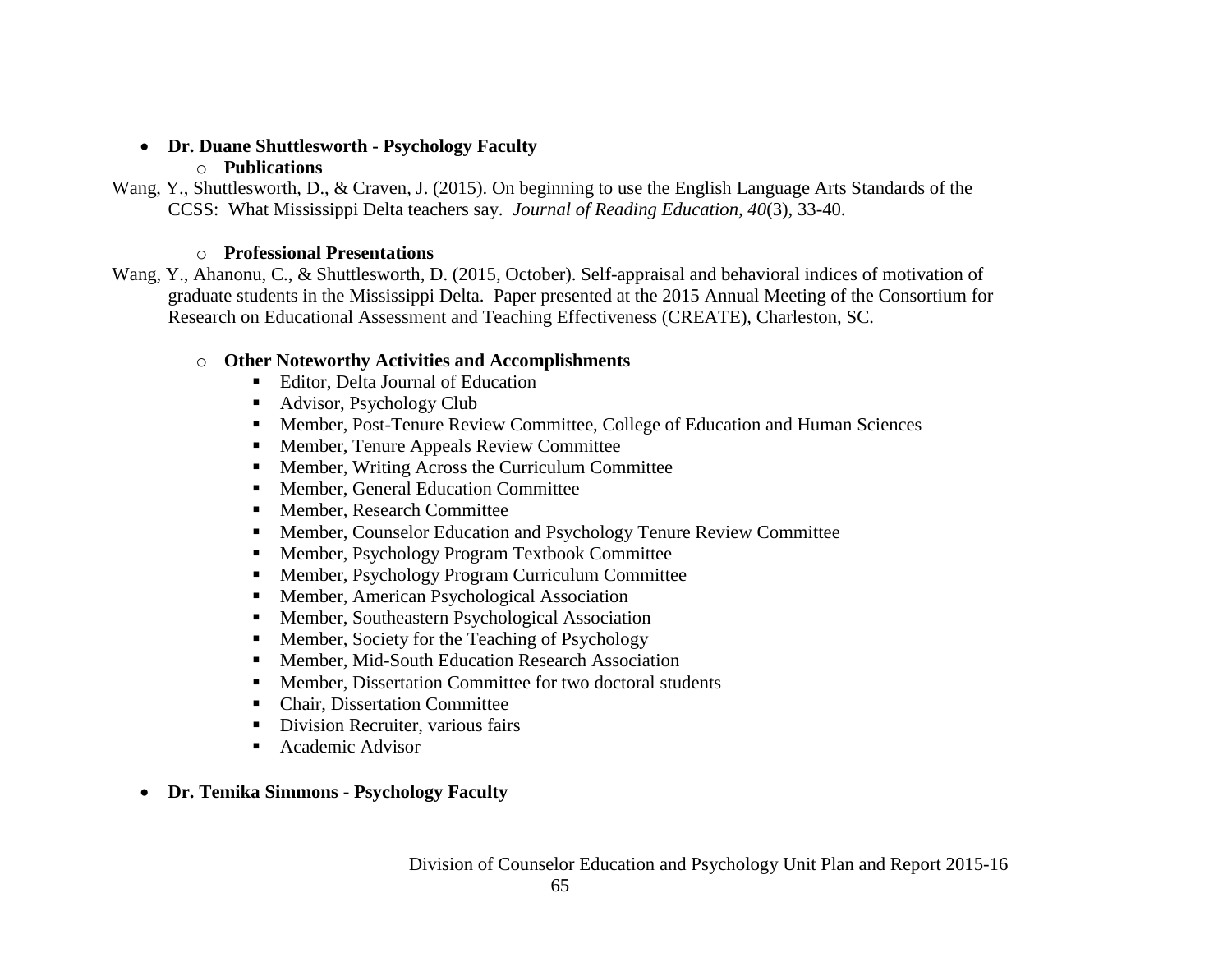#### o **Other Noteworthy Activities and Accomplishments**

- Psychology Program Coordinator
- Faculty Senator
- Chair, Search Committee for Vice President of Student Affairs
- **Member, Winning the Race Planning Committee**
- Member, Selection Committee for DSU Student Hall of Fame
- **Member, DSU Diversity Committee**
- **Member, DSU Student Organizations Committee**
- Co-Advisor, Psi Chi
- Faculty Advisor, God's Anointed Voices, Delta State University
- Advisor, African American Student Council
- Member, Psychology Faculty Search Committee
- Member, Psychology Program Textbook Committee
- Member, Psychology Program Curriculum Committee
- Advisor, DSU Chapter of Mississippi Association of Educators
- Division Recruiter
- Academic Advisor
- Member, (2011-2016) Board of Education for the Southern Union Conference of SDA
- Executive Committee Member (2011-2016) Southern Union Conference of SDA
- Member, American Civil Liberties Union of Mississippi
- Member, Progressive Art and Civic Club of Greenville, MS
- Member, National Association of Colored Women's Clubs
- School Board Chairman, E.E. Rogers SDA Academy, Jackson, MS

# **Dr. Jon Westfall – Psychology Faculty**

## o **Publications**

Altman, W. S., Stein, L. & Westfall, J. E. (2016). *Essays from E-xcellence in Teaching* (Vol. 15). Retrieved from the Society for the Teaching of Psychology Web site: [http://teachpsych.org/ebooks/eit2015/index.php.](http://www.google.com/url?q=http%3A%2F%2Fteachpsych.org%2Febooks%2Feit2015%2Findex.php&sa=D&sntz=1&usg=AFrqEzf17vzoGZxuWg7fT5z5WD-0w_FqQg) ISBN: 978- 1-941804-42-1.

# o **Professional Presentations**

Knoll, M. A. Z., Johnson, E. J., Westfall, J. E., & Appelt, K. C. (2015, June). Checklists as choice architecture: What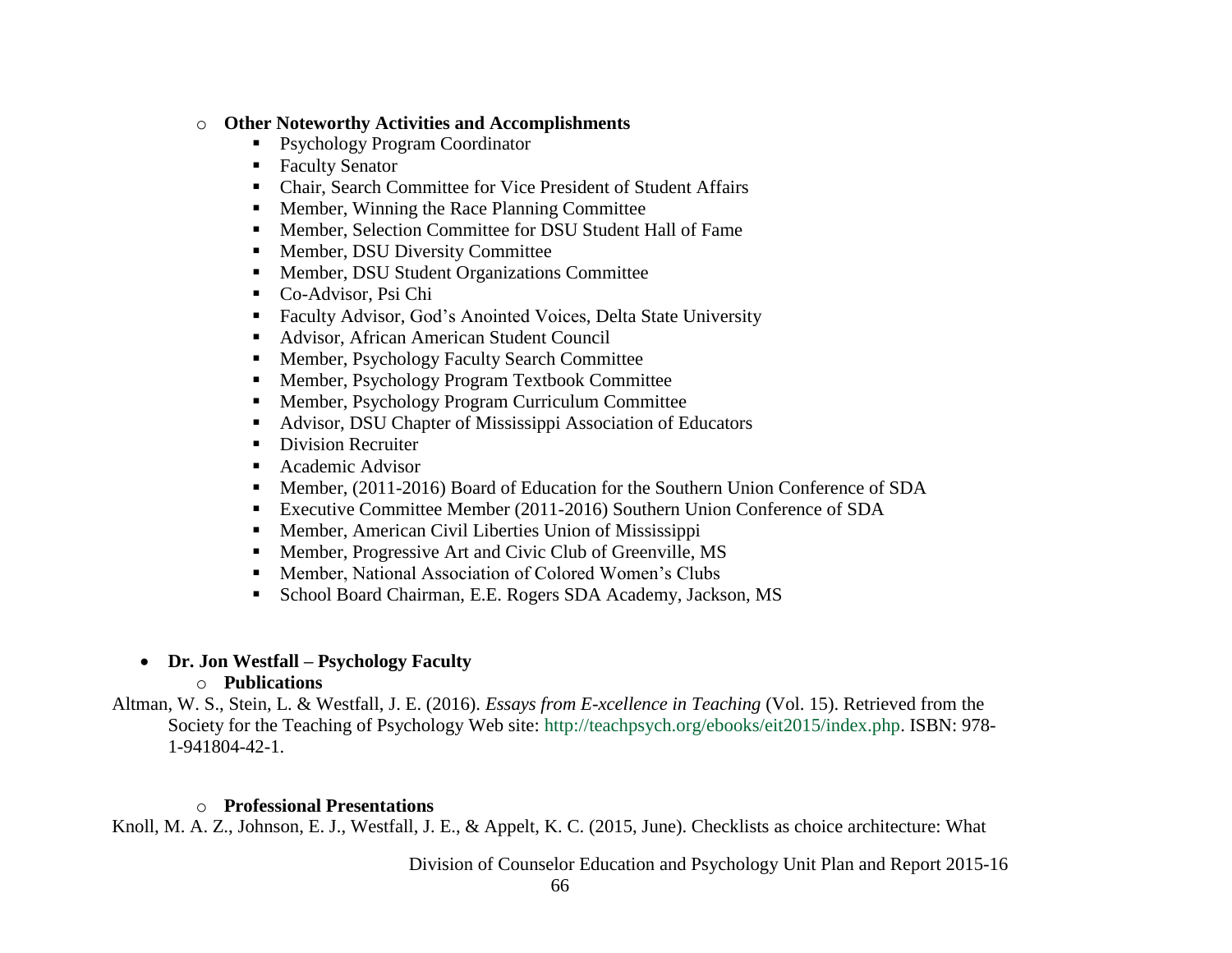you don't know (or think about) can hurt you. Poster presented at the 6th annual Boulder Summer Conference on Consumer Financial Decision Making, Boulder, CO.

Zengaro, S., Beals, G., Westfall, J., & Zengaro, F. (2016, March). *When violence hits home: Perspectives on a campus shooting.* Symposium conducted at the meeting for the Southeastern Psychological Association, New Orleans,  $L_A$ 

#### o **Other Noteworthy Activities and Accomplishments**.

- Consultant on grant from TIAA-CREF to study social security claiming behavior.
- Co-PI on NSF ADVANCE Grant proposal submitted in January 2016
- Coordinator, First Year Seminar Program
- Member, Editorial board of the Journal of Behavioral Decision Making (JBDM).
- Reviewer, Computers in Human Behavior (CHB)
- Research Fund awarded for travel to present at conference
- Wyatt Faculty Development Fund awarded for travel.
- $\blacksquare$  Internet Editor, Society for the Teaching of Psychology
- Member, Webmaster Team, Society for Judgment and Decision Making
- Member, Attendance and Academic Grievance Committee
- Member, Research Committee
- Member, Safety and Environment Committee
- Member, Psychology Curriculum Committee
- Member, Distance Education Committee
- Member, Academic Advising Committee
- Member, Southeastern Psychological Association
- Member, Society for the Teaching of Psychology
- Web Administrator, Division of Counselor Education and Psychology
- Division Recruiter, various fairs, including DSU nights in Memphis and Jackson
- Faculty Mentor for Undergraduate Research
- Advisor, Psi Chi Honor Society
- Academic Advisor
- **Dr. Sally Zengaro - Psychology Faculty**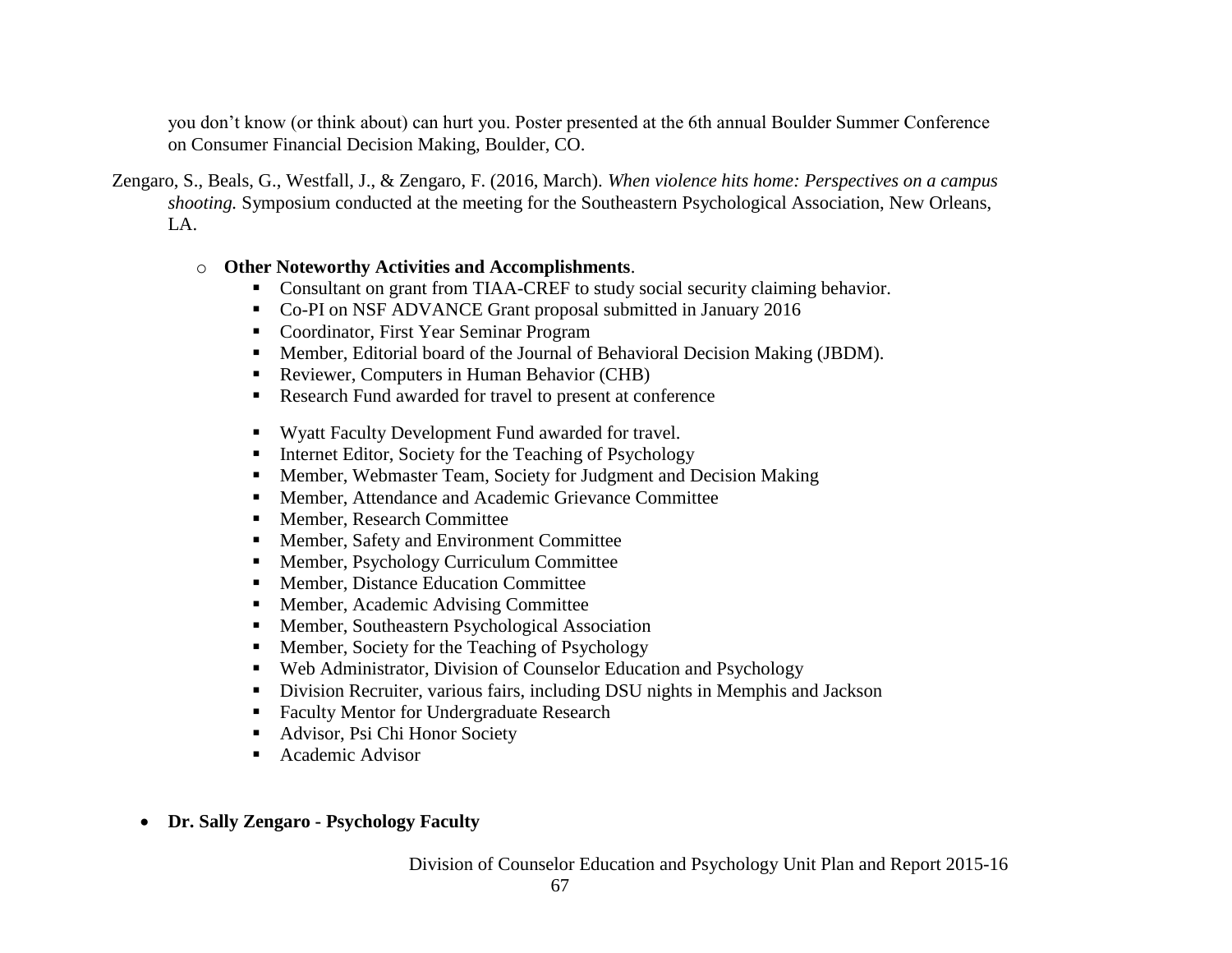#### o **Peer-reviewed publications:**

- Zengaro, F., **Zengaro, S**., Belcher, D. (2015). Moving beyond "busy, happy, and good" in physical education teaching. *Delta Journal of Education, 5*(1), 20-38.
- Zengaro, F., Ali, M., & **Zengaro, S**. (2016). Academic and community identities: A study of Kurdish and Somali refugee high school students*. Journal of Research Initiatives, 2*(1).

#### o **Peer-reviewed presentations:**

- Ali, M., Zengaro, F., & **Zengaro, S.** (2015, November). *Responses to critical thinking technique, engage and connect to class activities: A qualitative investigation.* Paper presented at the meeting for the Mid-South Educational Research Association, Lafayette, LA.
- Ali, M., **Zengaro, S**., & Zengaro, F. (2015, March). *Do students' responses to critical thinking technique, engage and connect to class activities: A qualitative perspective.* Poster presented at the Center for Innovation in Research and Teaching, Grand Canyon University, Phoenix, AZ
- **Zengaro, S**., Beals, G., Westfall, J., & Zengaro, F. (2016, March). *When violence hits home: Perspectives on a campus shooting.* Symposium conducted at the meeting for the Southeastern Psychological Association, New Orleans, LA.
- **Zengaro, S.,** & Zengaro, F. (2015, March). An integrating perspective on the moral development of youth through sports: Embodied cognition. In **S. Zengaro** & F. Zengaro (Chairs), *Bridging the gap in moral understanding, learning, and biological development.* Symposium conducted at the meeting for the Southeastern Psychological Association, Hilton Head, SC.
- **Zengaro, S.,** Zengaro, F., & Ali, M. (2015, November). *Social isolation and technology: Implications for psychological development.* Paper presented at the meeting for the Mid-South Educational Research Association, Lafayette, LA.

#### o **Grants**

Zengaro, S. (September 2015). Research Digital Video Camera. Dulce Fund. Awarded \$250.

Zengaro, S. (January 2016). Kent and Janice Wyatt Faculty Development Fund for travel to attend Southeast Psychological Association (SEPA) annual meeting.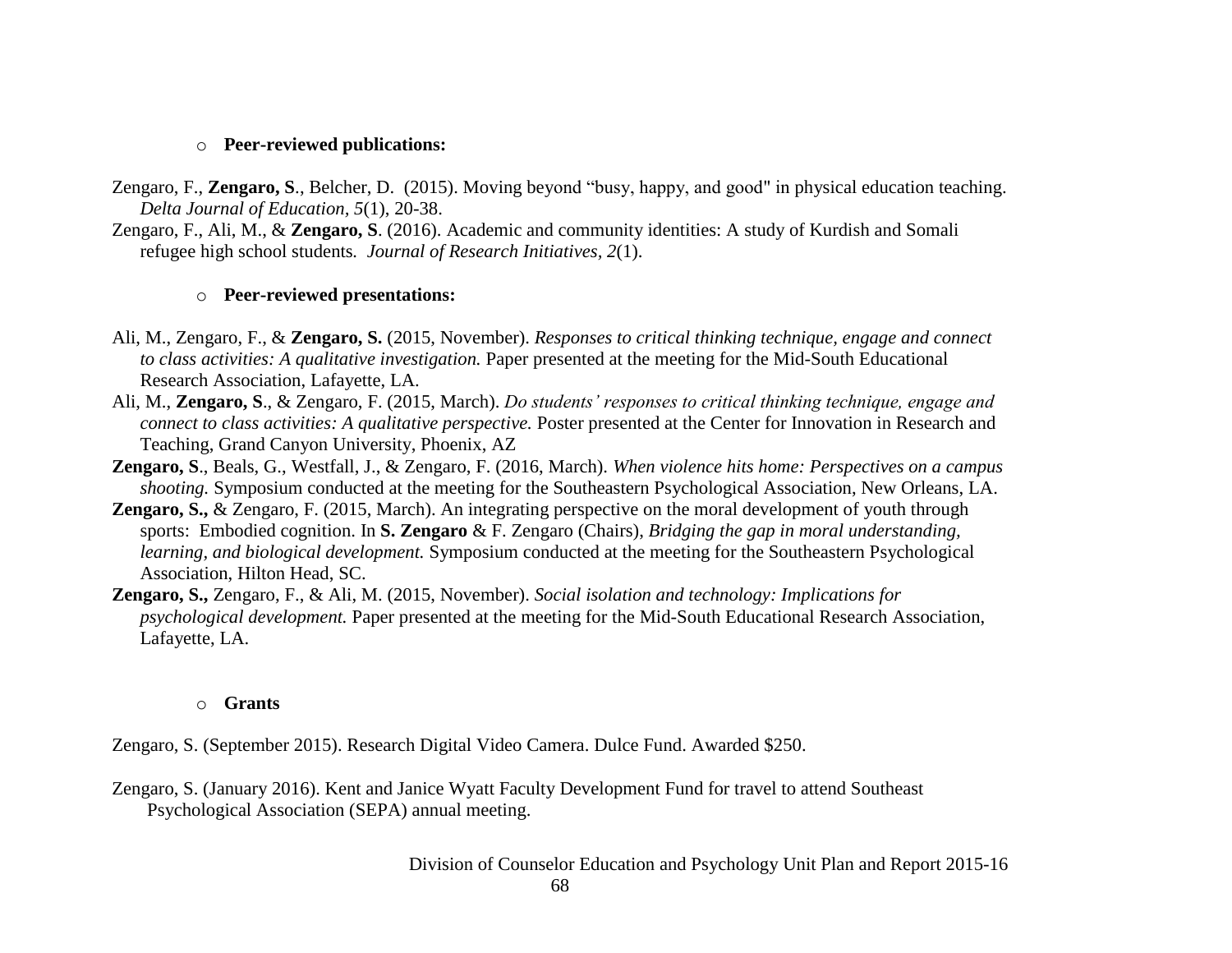Zengaro, S. (January 2016). National Science Foundation. ADVANCE: Increasing the Advancement and Participation of Women in Academic and Science and Engineering Careers. "Creating Institutional Change for the Advancement of Women in Higher Education in the Delta." \$2,821,697 Submitted Jan. 2016. Notice of Funding has not been received.

## o **Other Noteworthy Activities and Accomplishments**

- Chair, Dissertation Committee Barbie Boschert
- **Member, College of Education Administrative Council**
- Member, DSU Honors Program Faculty Advisory Committee
- Reviewer, Proposals for annual meeting of Mid-South (MSERA) and SEPA (Southeast Psychological Association)
- Reviewer, International Journal of Educational Psychology
- Member, Mid-South Education Research Association
- Member, American Psychological Association
	- o Member, Division 15 (Educational Psychology) APA
- Member, DSU Research Committee
- Member, Psychology Program Textbook Committee
- Member, Psychology Program Curriculum Committee
- Division Recruiter at all campus fairs
- Academic Advisor, 20 students primary advisor, secondary advisor to 220 students in Psychology and Family and Consumer Sciences

# **Becky Steed – Senior Secretary**

- o **Noteworthy Activities and Accomplishments**
	- Supervised work-study students, graduate assistants, and tutors in the psychology lab.
	- Helped prepare for the annual F. E. Woodall Spring Conference
	- Helped conduct orientations for work-study and GAs.
- **Mrs. Catherine Bishop Vincent – Counseling Laboratory Director**
	- o **Noteworthy Activities and Accomplishments**
		- Chair/Coordinator, 2016 F. E. Woodall Spring Conference Committee
		- Presenter, DSU Helping Professions Training Series, Mississippi Licensed Professional Counselor Supervision Training. Cleveland, MS. All day session.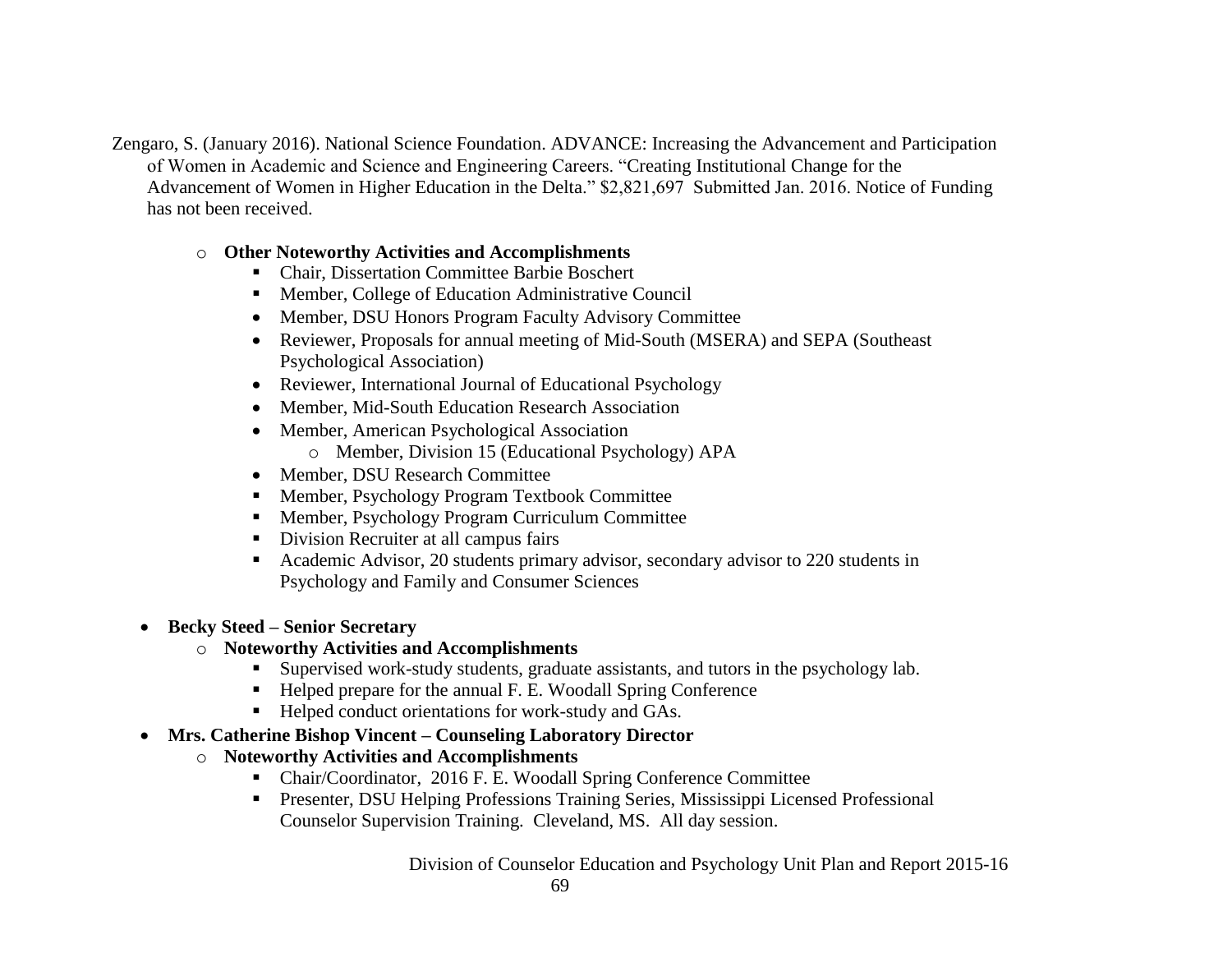- Member, Counselor Education Curriculum Program Committee
- **Member, Mississippi Counseling Association**
- Member, Mississippi Association for Counselor Education and Supervision
- Member, Chi Sigma Iota
- Division Recruiter, College Fairs

# **New Position(s) Requested, with Justification**:

Three vacant positions were filled for year 2015-2016:

- Dr. Stephanie Bell was hired to replace Dr. George Beals as Assistant Professor of Counselor Education (position #1019).
- Dr. Mary Bess Pannel was hired to replace Dr. Chaiqua Harris as Assistant Professor of Counselor Education (position #173).
- Dr. George Beals was hired to replace Dr. Juawice McCormick as Assistant Professor of Counselor Education and Graduate Program Coordinator (position #1120).

One grant-funded position was added for 2015-2016:

Mr. Robert McKinney was hired as a part-time Grant Coordinator for the HRSA grant.

# **Recommended Change(s) of Status:**

Temika Simmons received tenure in psychology.

# **IV. Degree Program Addition/Deletions and/or Major Curriculum Changes:**

# **Changes Made in the Past Year:**

Faculty in both Counselor Education and Psychology programs continue to review and refine course curriculum. Psychology Program and curriculum changes continue to occur with the research methods redesign and the assimilation of one new faculty member. These changes continue to evolve and will continue to maintain high standards of teaching and research for the program.